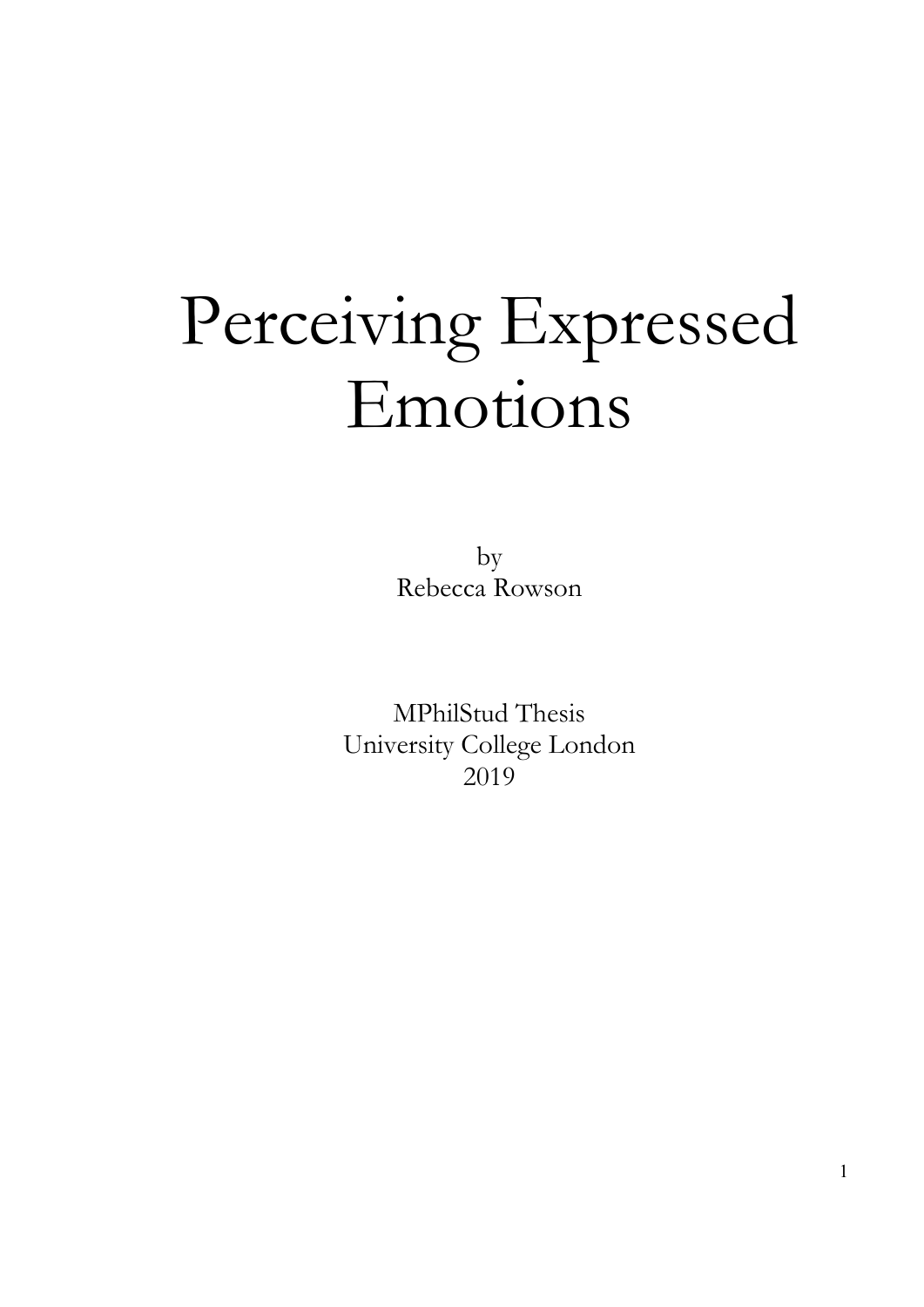I, Rebecca Rowson, confirm that the work presented in this thesis is my own. Where information has been derived from other sources, I confirm that this has been indicated in the thesis.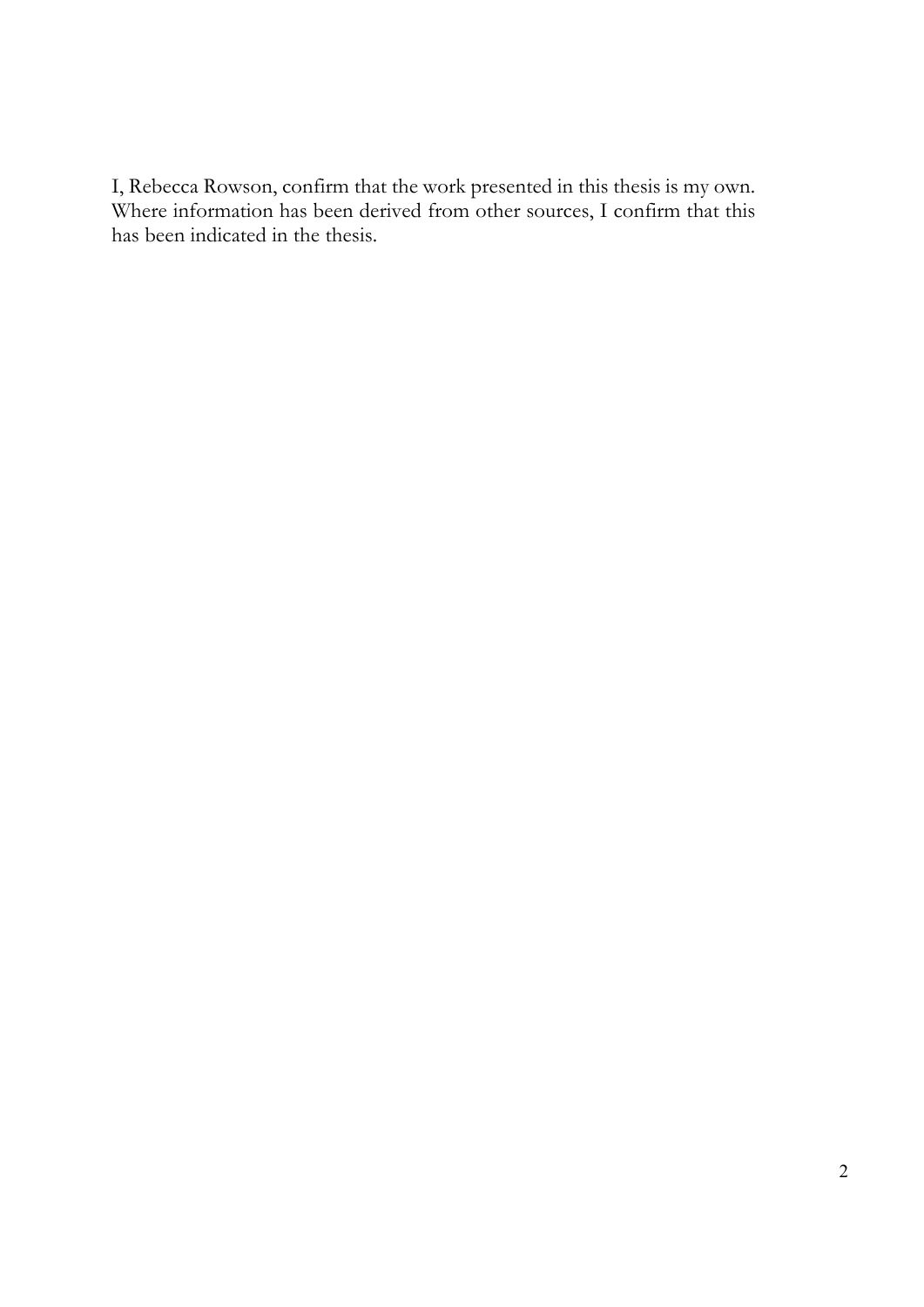## Abstract

It seems natural to think that we often have genuinely perceptual knowledge that other people are in particular mental states. Sometimes I walk into a room and can immediately tell by looking at my friend that they are sad. This thesis argues that we can know that another is sad by perceiving their sadness – in particular, by perceiving an expression of their sadness. The aim is to defend this argument by overcoming two obstacles. One obstacle is to do with whether we can gain genuinely *perceptual* knowledge on this basis, and the second obstacle is whether what we gain can really have the status of perceptual *knowledge.* To meet the first obstacle, I introduce a condition that we perceive intrinsic parts of emotions. This is met by conceiving of expressions as proper parts of emotions, as opposed to mere external effects. To meet the second obstacle, I introduce a condition that the expression we perceive needs to guarantee the presence of emotion. Drawing on the phenomenological tradition, an attractive way of understanding parts as non-independent *moments* allows us to meet this central condition for knowledge.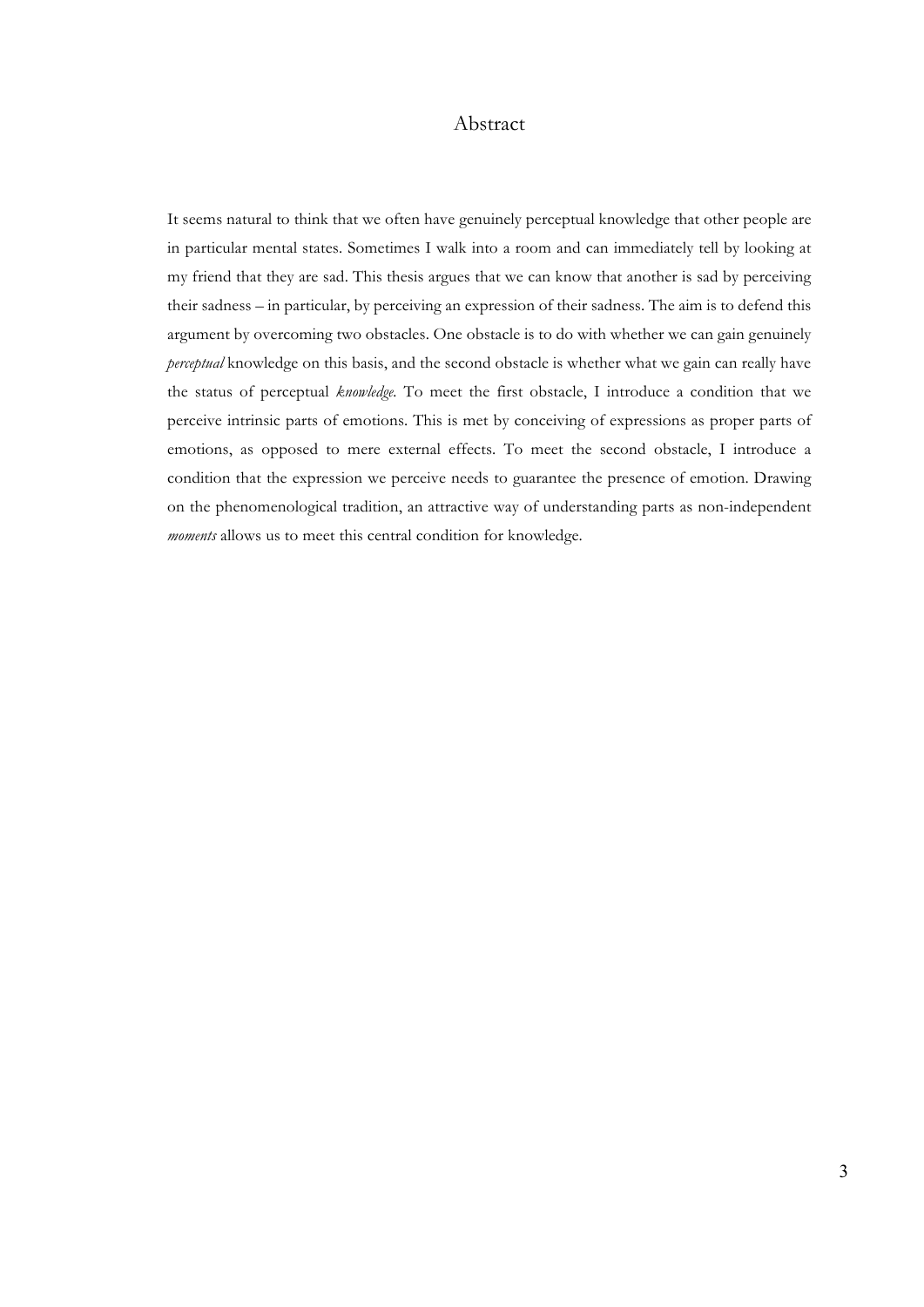# Impact Statement

This thesis aims to contribute to literature on the perception of emotions, and defend a new idea for how to solve the problem of other minds.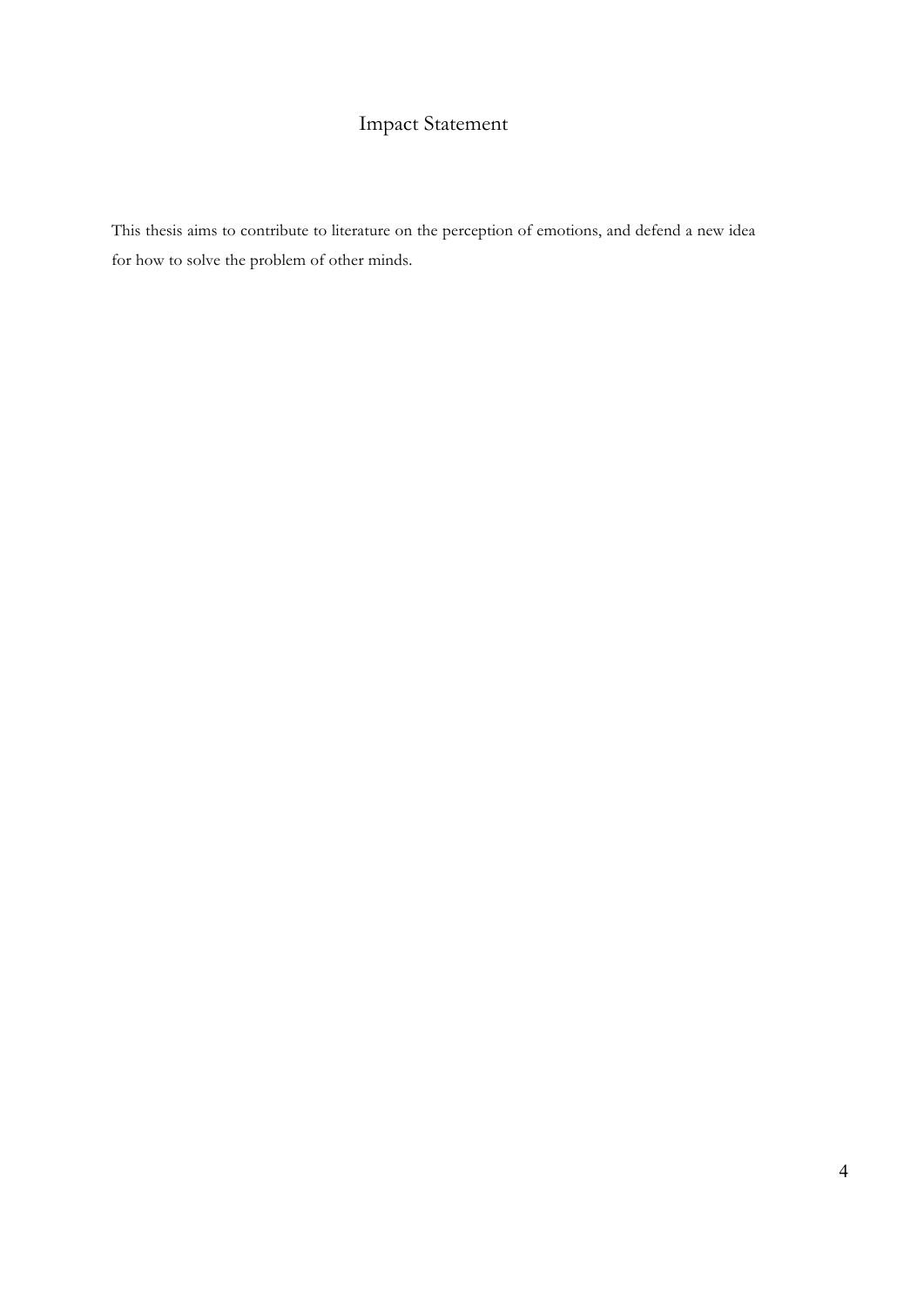## Acknowledgments

I would like to thank my supervisor Dr Rory Madden for his guidance and insight throughout the project, and my fellow research students in the Philosophy department at UCL for their constructive comments on draft papers.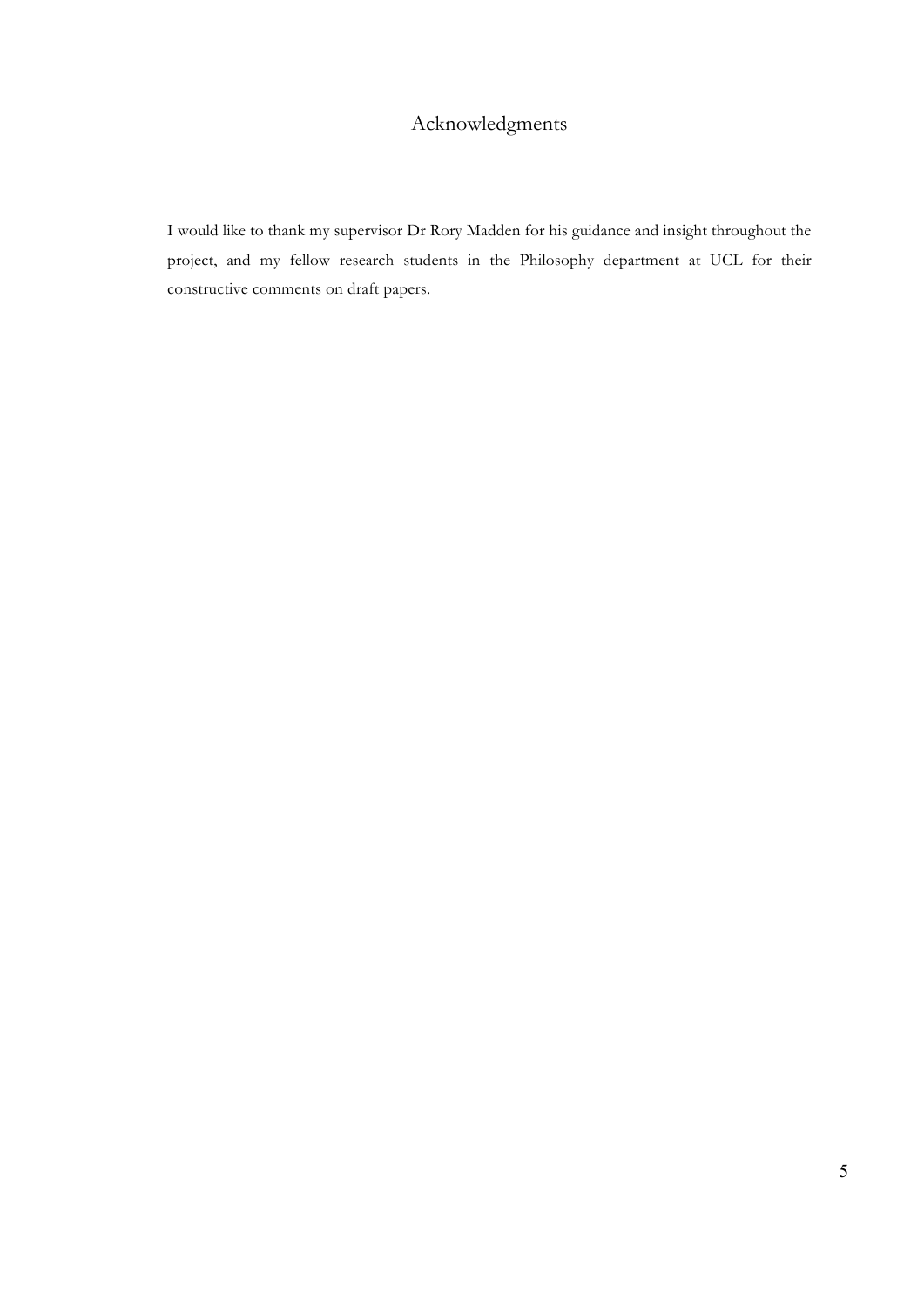## Contents

| Title page       | $\mathbf{1}$                                                    |    |
|------------------|-----------------------------------------------------------------|----|
| Declaration      | 2                                                               |    |
| Abstract         | 3                                                               |    |
| Impact Statement | $\overline{4}$                                                  |    |
| Acknowledgements | 5                                                               |    |
| Contents         | 6                                                               |    |
|                  | Introduction                                                    | 8  |
|                  | Chapter 1: Preliminaries: other minds, perception, and emotions | 11 |
|                  | 1. A Perceptual theory                                          | 11 |
|                  | 1.1. Motivating a perceptual account                            | 11 |
|                  | 1.2. Kinds of perception and kinds of perceptual account        | 14 |
|                  | 2. Emotions as having component parts                           | 16 |
|                  | 2.1. Emotions as the feeling of bodily change                   | 18 |
|                  | 2.2. A componential approach                                    | 23 |
|                  | 3. A part-whole perceptual account: Green's model               | 26 |
|                  | Chapter 2: Guarantees and Intrinsicness                         | 29 |
|                  | 1. Why we need a guarantee                                      | 29 |
|                  | 1.1. Acting and pretence                                        | 29 |
|                  | 1.2. A disjunctivist response                                   | 33 |
|                  | 1.3. Expressions as factive                                     | 35 |
| 2.               | Why we need intrinsicness                                       | 38 |
|                  | 2.1. Shoemaker's condition on object perception                 | 39 |
|                  | 2.2. A puzzle                                                   | 45 |
|                  | Chapter 3: Defending parthood                                   | 47 |
| 1.               | Expressions as moments                                          | 47 |
| 2.               | The causal objection to parthood                                | 51 |
|                  | 2.1. Understanding the objection                                | 52 |

6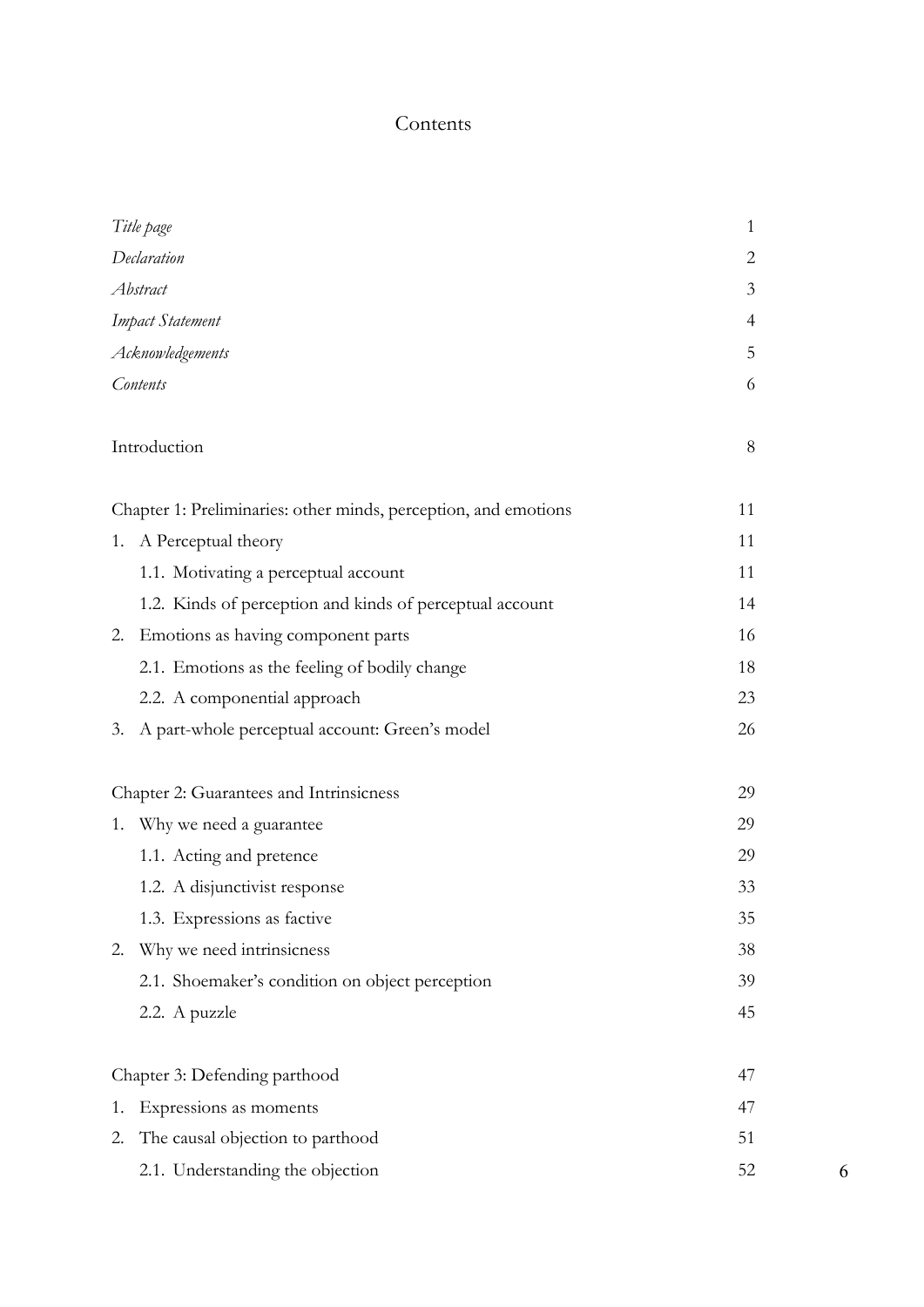| 2.2. Causation between which relata?         | 54 |
|----------------------------------------------|----|
| 3. The ontological objection to parthood     | 58 |
| 4. The objection from perceptual knowledge   | 61 |
| Concluding remarks and future considerations | 64 |
| References                                   | 66 |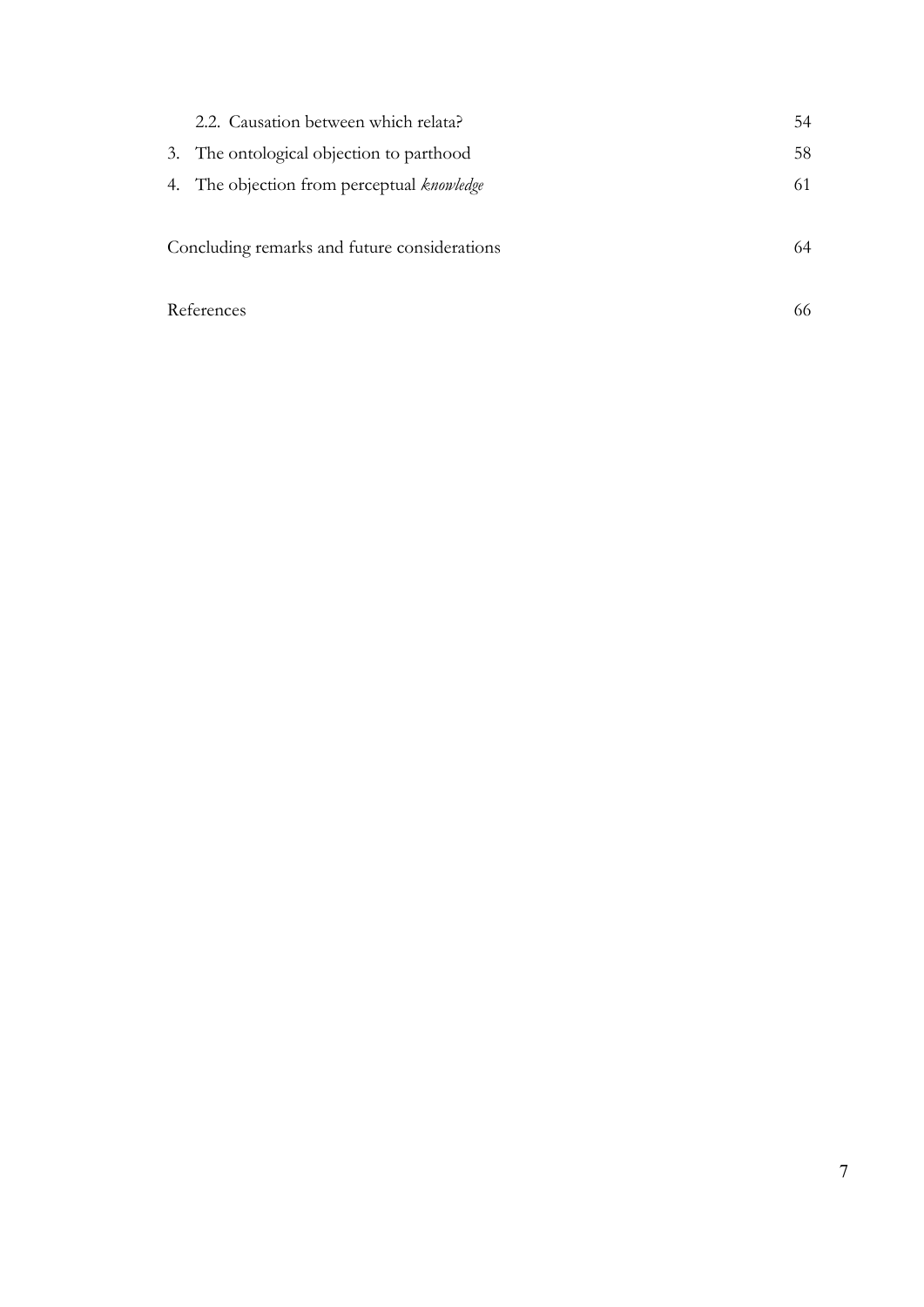## Introduction

The aim of the following discussion is to defend the viability of our having perceptual knowledge of other people's emotions. It strikes me as common-sense that we are able to make correct judgments about another's emotional state at just a glance of their face. As put elsewhere, 'grief, one would like to say, is personified in the face'1. In order to defend this intuition, I defend the following model for one way in which we are able to do this:

We can know about others' emotions by perceiving those emotions, We do this by perceiving expressions, and Expressions are proper parts of emotions

In Chapter 1 I introduce and motivate the specific focus of my question. I am asking not whether other people have minds, or whether we can ever know they have minds. This is an interesting question in itself, but one that I side-line for my purposes.2 I take it for granted that there are other minds, and that we can know about them. My question is *how* do we know about the particular mental state another person is in? Given that it seems clear that I can walk into a room and know that my friend Sammy is sad, what is it that explains how I have this knowledge?

The answer I want to pursue is that we can know this through perceptual means – on the basis of things we see. I motivate this perceptual intuition, and then motivate focusing on a *direct*  perceptual answer. I think we can know another's mental state by *seeing that mental state itself.* As such, the account I want to give is that I know that Sammy is sad by perceiving his sadness.

In talking about sadness, I have already indicated the next area of my focus – emotions. I am not only limiting my inquiry into a direct perceptual account, but also into an account of how we perceive others' emotions as opposed to mental states more generally. In section 2 of the first Chapter I motivate both my focus on emotions, and the specific theory of emotions that I will use throughout the project. This is a theory that understands emotions to be formed of component parts involving both inner and outer (visible and non-visible) parts – some of which may be facial/bodily expressions.

The Chapter ends by introducing Green's part-whole perceptual account: that we perceive other people's emotions by perceiving some characteristic component (part) of their emotion. I briefly motivate looking towards an account like this, and use it to structure my account: we know

<sup>1</sup> Sias & Bar-On (2016, 55)

<sup>2</sup> Dretske explains why the problem of other minds set out in these terms presents no *special* problem, since the same problem could be posed to the existence of other bodies or external objects: *'No particular, no special, problem of other minds because the way I have of knowing that there are other minds is the same way I have of knowing that there are (other) bodies (e.g. Volkswagens).'* Dretske (1973, 35)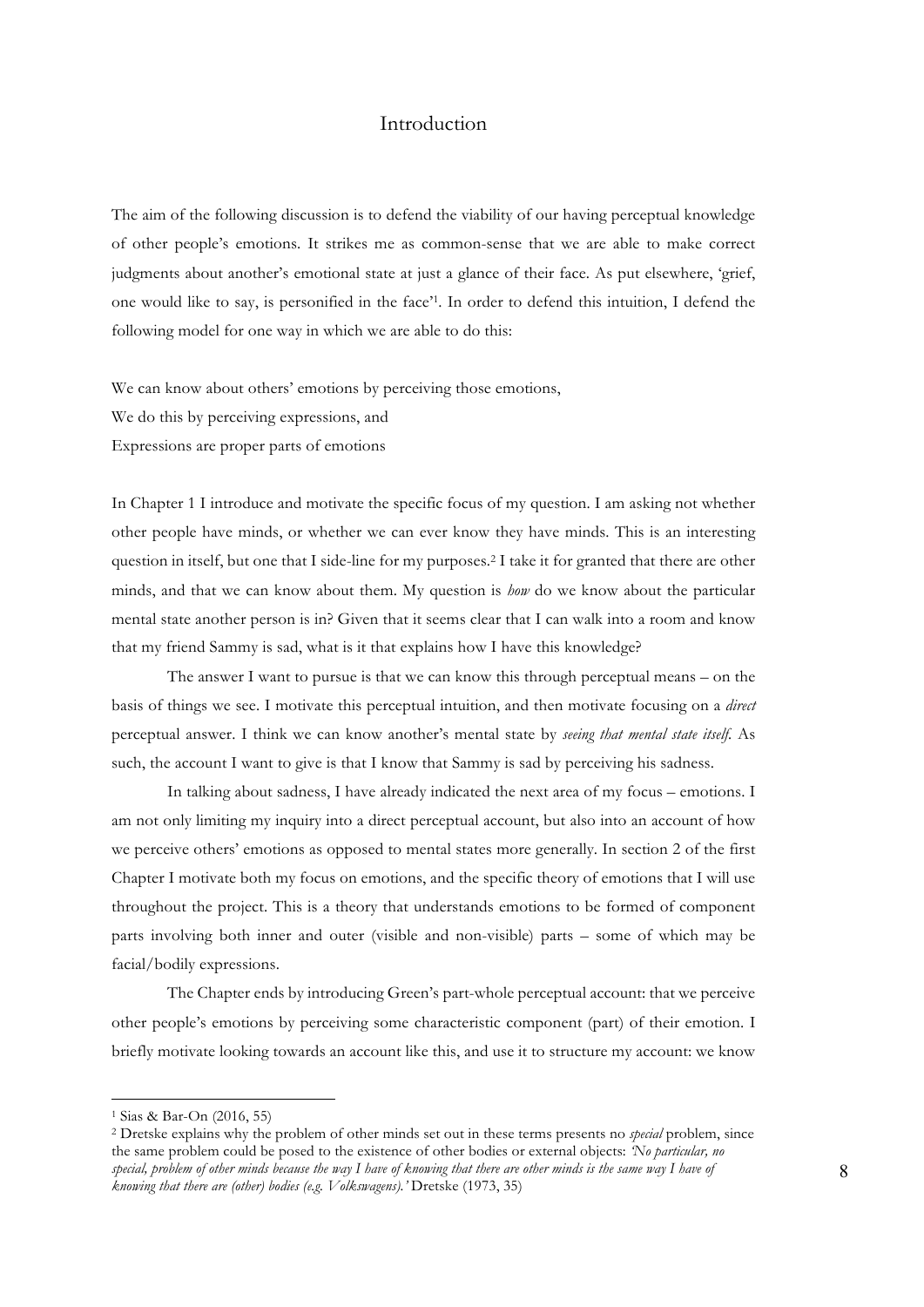about others' emotions by perceiving their expressions. As we will see, I depart from Green's outline by refining the account in the next two Chapters.

Two limitations should be noted, to do with the scope of the answer I am defending. Firstly, in defending a perceptual account, I am not arguing that other non-perceptual accounts cannot work. Nor am I arguing that this is the only way for a perceptual account to be spelled out. My claim is weaker, in that this is *one* possible way of understanding how we know about the emotions of others. Secondly, I do not exhaustively review all the available theories of emotion on offer in the philosophy or cognitive science literature on emotions. However, I do defend its viability as an account of what an emotion is, and explain how it accommodates the perceptibility of emotions intuition. Nonetheless, given that I do not demonstrate it to be the only account of emotions, the Thesis is again limited to saying something like: if emotions are like this, which is very plausible, this is one way to understand a perceptual account to run.

Chapter 2 motivates two further conditions on this initial proposal that are designed to meet two obstacles to the thesis that we can gain perceptual knowledge of other's emotions by perceiving expressions. The first condition is that we want an account whereby expressions guarantee the presence of emotions. This condition is to do with securing our *knowledge* of another's emotion, and is motivated by a sceptical challenge. The challenge, cashed out initially with reference to Stout's critique of Green, is that we cannot know on the basis of seeing expressions that another is in some emotional state, since there are cases where we see the exact same thing and no emotion is present. The requirement that expressions must guarantee the presence of emotion – that is, an expression cannot exist unless the emotion is present – aims to meet this sceptical challenge.

In the second section of this chapter, a second condition is motivated. This condition aims to meet the obstacle that whilst perceiving expressions that guarantee emotions may put us in a position to have knowledge of another's emotion, it leaves open whether or not that knowledge is *directly perceptual*. The condition reached by appeal to Shoemaker is that to have perceptual knowledge of the emotion we must perceive some intrinsic feature of it. The notion that expressions are intrinsic proper parts of emotions is invoked to meet this condition. The second chapter ends with a puzzle. That is, there is a conflict between the idea that expressions guarantee emotions and one particular way of understanding parts. So, there is a conflict between the guarantee condition, and the parthood proposal introduced to meet the intrinsicness condition.

Chapter 3 starts by resolving this conflict by introducing an alternative conception of parts where the parts I am discussing conform to Husserl's 'moments'. Expressions understood as moments allow us to see how expressions can meet the guarantee condition, whilst remaining proper parts of emotions. I then respond to three recent objections to a parthood proposal from Matthew Parrott. This defence of the parthood proposal is important because it plays two roles in my account. Firstly, it ensures that we have direct *perceptual* knowledge since it meets the intrinsicness condition. Secondly, an understanding of parts in terms of 'moments' explains how it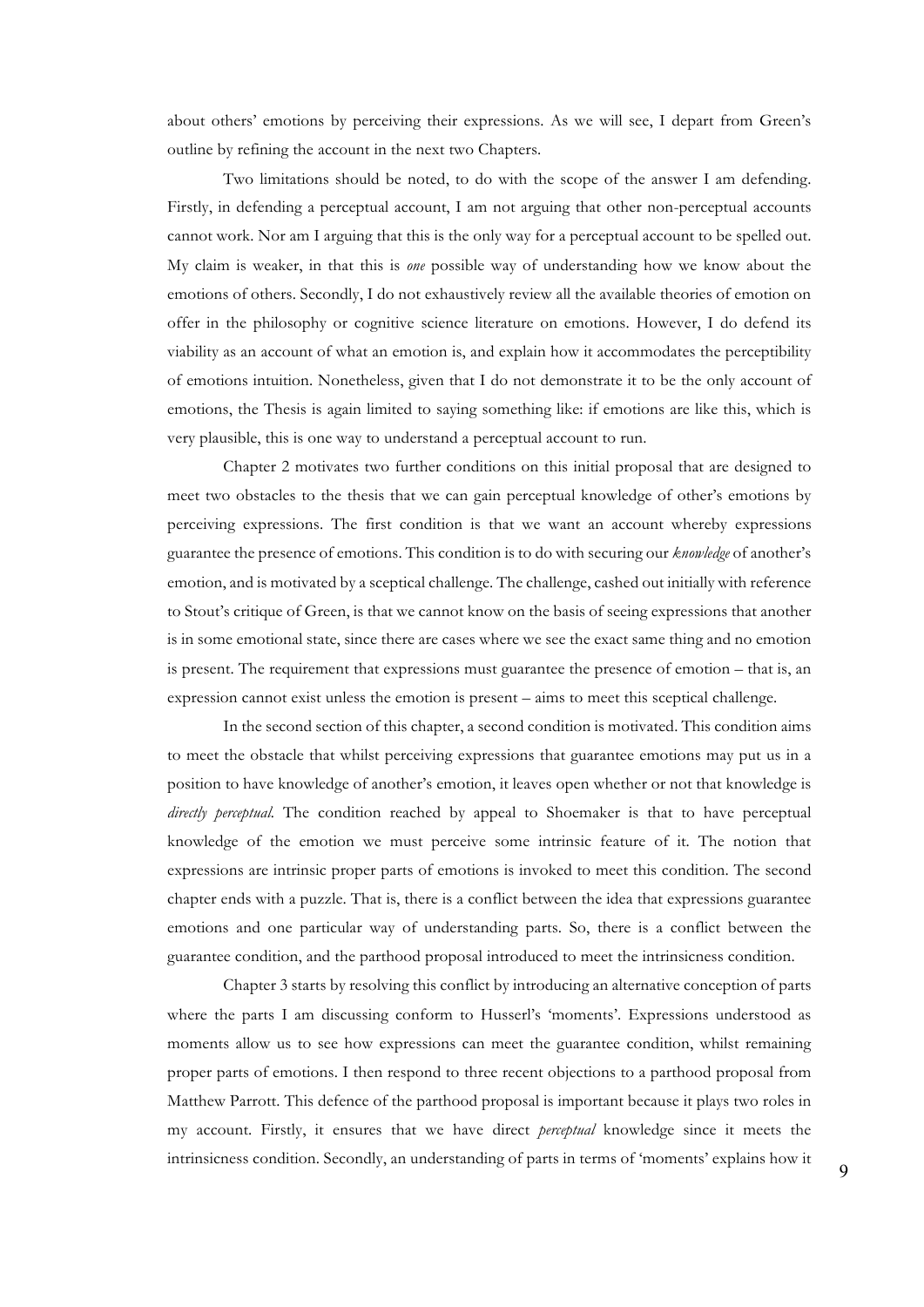is that expressions can guarantee emotions, and thus how we are in a position to have perceptual *knowledge* of emotions.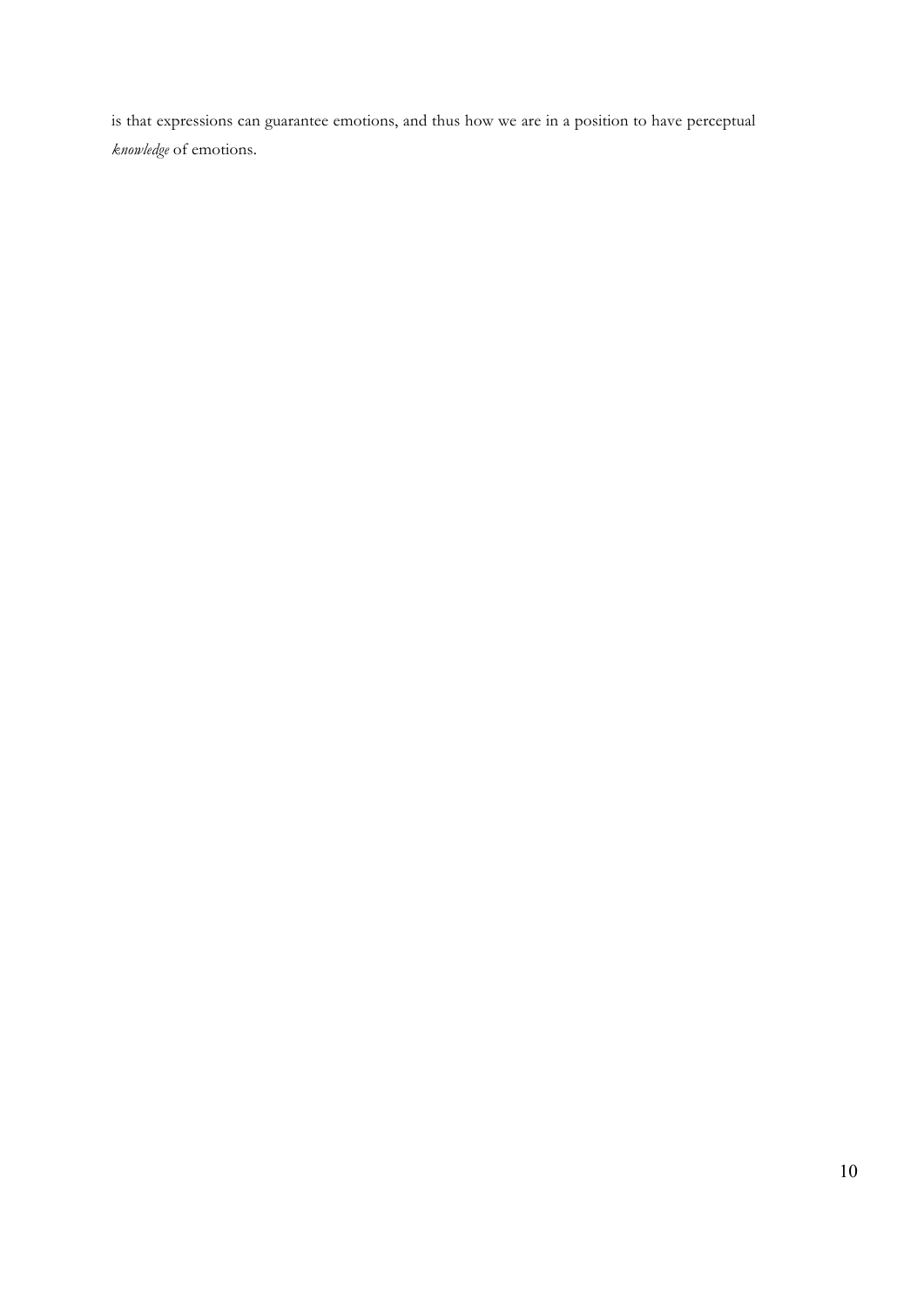## Chapter 1

#### Preliminaries: other minds, perception, and emotion

In this Chapter I refine the specific focus of my account, and the question I am answering. In addressing the question of how it is we can come to know the mental states of others, I first motivate giving a perceptual answer to the question. In turn, I explain the form my direct perceptual account will take: that we can know another's mental state by perceiving that mental state itself.

In the second section I motivate another refinement of the account. Instead of discussing the perception of mental states more generally, I limit my focus to the perception of emotions. I then review some accounts of what an emotion is, and settle on my preferred understanding.

## 1. A perceptual theory

#### *1.1. Motivating a perceptual account*

 $\overline{a}$ 

In order to motivate a perceptual answer to the question I am focusing on, the question itself must first be distinguished. The 'problem of other minds' traditionally takes on both an epistemological form and a conceptual form.3 The epistemological problem of other minds asks us: how is it that we can know that other people have minds at all? The sort of worry that generates this problem is that all I can observe about another is their behaviour. If it is consistent with their behaving as if they have certain thoughts that they in fact do not have these thoughts, or worse yet have no mind at all, then my observation of this behaviour is surely not sufficient to warrant me having knowledge of their mind. Take a philosophical zombie who behaves exactly as I do, who furrows their brow to look like they are thinking – but does not possess a mind at all.

The conceptual problem asks the question: how can we have a concept of other people's minds? If we can only understand things by experiencing them, and we cannot experience the mind

<sup>3</sup> This distinction has come to prominence through Wittgenstein (1953), Malcolm (1962), and Nagel (1986), amongst others.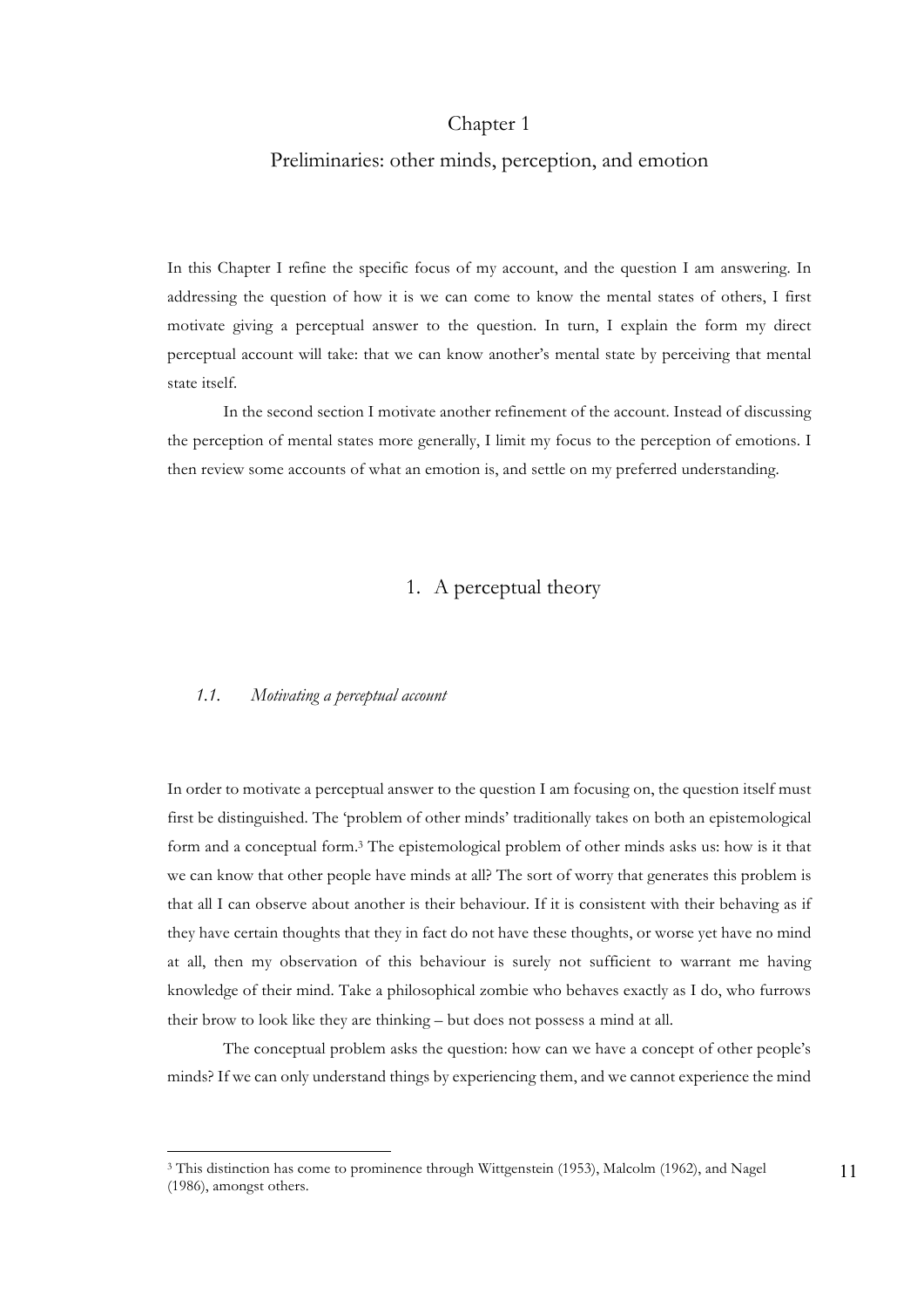of another, having introspective access only to our own mind, then how can we understand another's mind?4

For this Thesis I bracket the conceptual problem, as my focus will be epistemological. I want to ask about how we can *know* certain things. However, the epistemological problem I focus on is more refined than as described in the traditional epistemological problem of other minds. I will be assuming from the start that other people have minds and think and feel certain things, and that we can know about these things. To ask whether they have minds at all is an interesting question, but again, it will be bracketed here. My question will be: given that other people have minds and certain mental states, how is it that we gain knowledge of these mental states?

A further refinement of my focus is that I will be focusing on a perceptual answer to this question. My answer will be that we can, sometimes, know about other people's mental states by perceiving those mental states. This is to be distinguished from a sort of inferential answer to the question. An inferential answer would be as follows. I know that when I am experiencing the mental state of confusion, I widen my eyes and furrow my brow. Therefore, when I see another person widen their eyes and furrow their brow, I infer from my own case that they must also be confused, and I come to know that they are confused.5

I do not want to argue that an inferential, or any other account of how we know about others' minds is false. In some or many cases of our gaining knowledge of another's mind, it may well be that this happens by inference and not perception. For example, say I see that Anna's exhusband's clothes have been slashed with a knife, and I infer that Anna is angry and therefore she is the culprit. It turns out that Anna did do it and she is angry, so I have knowledge that she is angry. It seems implausible to say that this knowledge came about perceptually, since I have not laid eyes on Anna at all in this process.

Within cases that *do* seem to be more intuitively perceptual, there are also differences. Smith recently pointed out the phenomenological differences between certain cases – in particular, that different cases of seeing how something looks involve different degrees of visual presence. He gives the following two examples:6

#### **Happy Sylvia**

Ivy sees happy Sylvia who is beaming. Sylvia looks happy, and, were she not happy, she would not look happy. Ivy, believing this to be so, takes her to be happy.

#### **Poker Tell**

<sup>4</sup> Pickard (2003, 89)

<sup>5</sup> This inferential argument is an 'argument by analogy'. See Ayer (1956, 219 – 222) for an argument of this sort. For another kind of inferential account, see Pargetter (1984) who defends an 'inference to the best explanation' argument for our attribution of mental states to others. <sup>6</sup> Smith (2015, 277)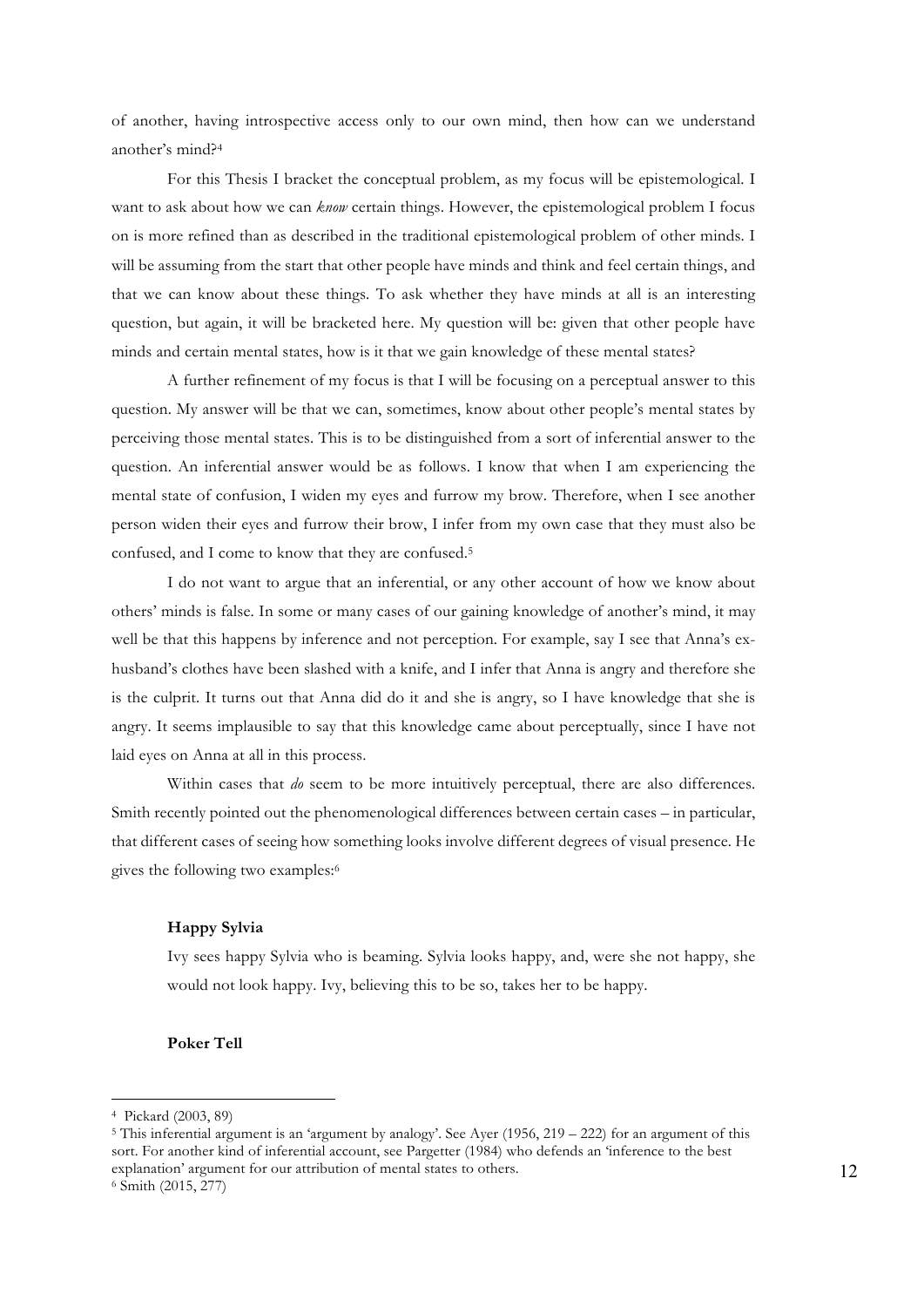Aarohi and Shreshta are playing poker. Aarohi sees Shreshta who is visibly scratching her chin in a distinctive way. Shreshta scratches her chin this way when and only when she is excited during a poker game. Aarohi, aware of this fact, takes Shreshta to be excited.

Smith's point is that in Poker Tell, Shreshta's excitement is less visually present than Sylvia's happiness is in Happy Sylvia. This seems right. We could find ways of explaining how knowledge of excitement and happiness is gained in both cases. We may be able to explain how this knowledge is *perceptual* – i.e. how the seeing of certain things plays a role in our coming to know about the mental states in question. But, at least on a phenomenological level, the cases feel different with regards to how visually present the mental states are. Smith contends that any account of knowledge of other minds should be able to account for this sort of difference.

My motivation, however, for focusing on understanding how a perceptual account could work is more to do with cases like Happy Sylvia than cases like Poker Tell. The intuition is that in many cases, we just walk into a room and it is plainly visually evident what someone else is thinking or feeling. There are times when it is just obvious that the crying person in front of me is sad, and it does not feel like my knowing they are sad requires any sort of inferential process. This does not mean that if an account of how we perceptually come to know about others' mental states cannot explain more complex cases like Poker Tell. But the initial sort of case that motivates my focus here is a case like Sylvia's. In this case, were you to ask Ivy how it is she knew Sylvia was happy, it seems to me most plausible that she would simply reply 'I saw it'.

Phenomenologists who think similarly include Husserl who tells us *'we intuitively ascribe to the other person his lived experiencing, and we do this completely without mediation and without consciousness of any impressional or imaginative picturing'7.* Likewise, Merleau-Ponty makes the following remarks in explaining how it is we come to understand others' consciousness:

"There is nothing here resembling 'reasoning by analogy'. As Scheler so rightly declares, reasoning by analogy presupposes what it is called on to explain. The other consciousness can be deduced only if the emotional expressions of others are compared and identified with mine, and precise correlations recognized between my physical behaviour and my 'psychic events'. Now the perception of others is anterior to, and the condition of, such observations, the observations do not constitute the perception. A baby of fifteen months opens its mouth if I playfully take one of its fingers between my teeth and pretend to bite it. And yet it has scarcely looked at its face in the glass, and its teeth are not in any case like mine."8

The idea here is that if our understanding of other's mental states is to do with an analogy with our own case, as with some inferential accounts, then this requires some comparison with our own case. This is often not a requirement. In the case of an infant knowing another's intentions, often they do not have the tools to make this sort of analogy. Nonetheless, they seem to know what's

<sup>7</sup> Husserl (2006, 84)

<sup>8</sup> Merleau-Ponty (2002, 410)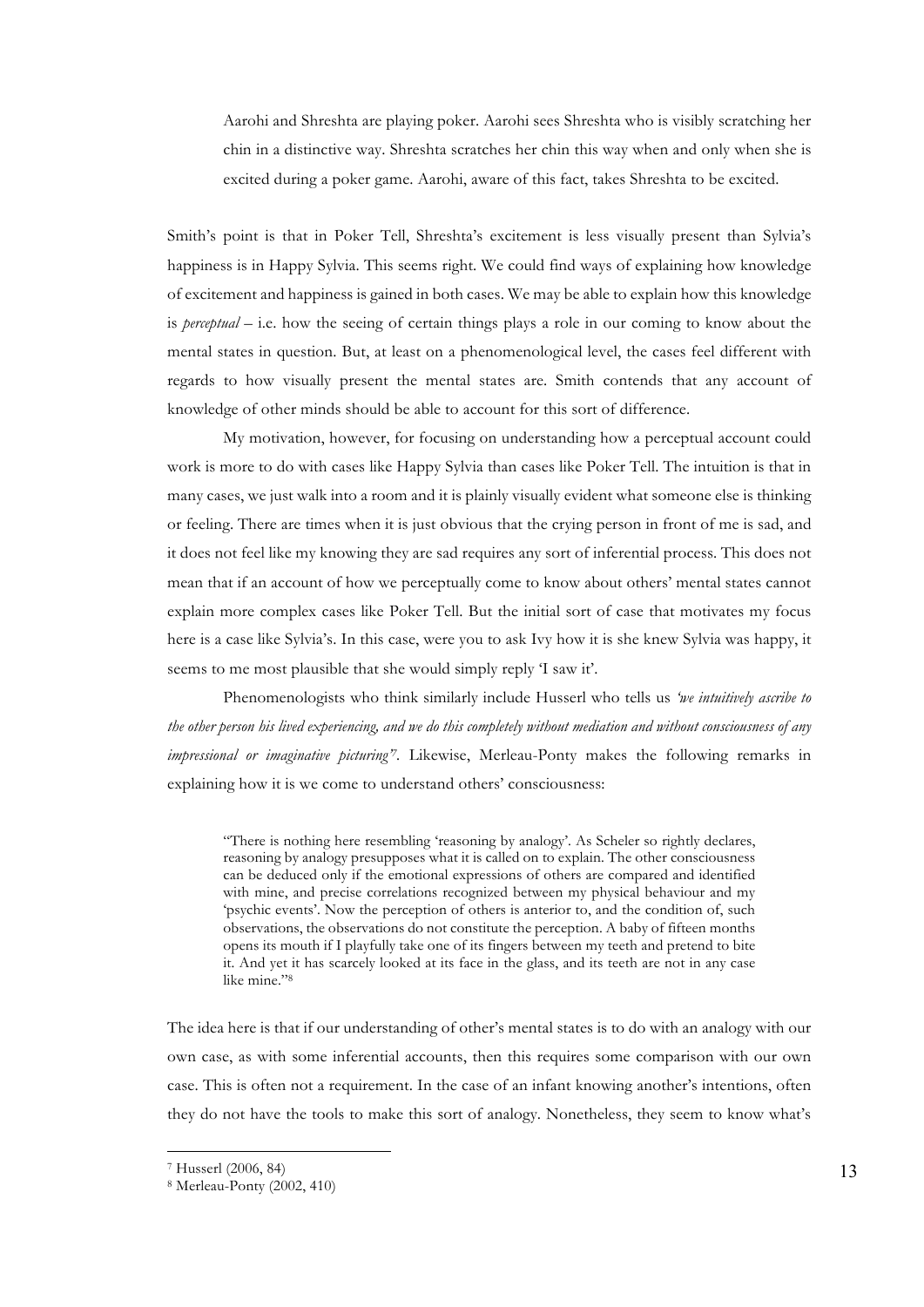going on. What I know of another seems to just be there in their face, and I recognise it *'without recourse to any 'inner' experience'*9.

So there seem to be cases where one immediately perceptually recognises the mental state of another. My concern is to try and give an account of how this is possible.

#### *1.2. Kinds of perception and kinds of perceptual account*

The perceptual account I wish to pursue tells us that we can, sometimes, know that another is, say, sad by seeing the sadness itself. We know the mental state of another by directly perceiving that mental state. Before distinguishing this from an alternative kind of perceptual account, it pays to be clear about what I mean when I say 'perceive' or 'see' in this context.

Firstly, I use 'perceive' and 'see' interchangeably, for when I am talking about perception here I am talking about just visual perception and side-lining other sense-modalities like hearing. There are three uses of these words to be distinguished.10 There is a purely perceptual sense, in which I say something like 'I see the apple' and it is just to do with visually clapping eyes on some object. We could also call this object perception. There is a purely epistemic sense. This is just to do with coming to know something and usually involves a 'that' clause. For example, 'I see that Tim's reasoning is good'. A third way of understanding 'see' or 'perceive' is in the perceptual *and*  epistemic sense, which involves coming to know something on the basis of what you see (in a basic perceptual sense). This is also often accompanied by a 'that' clause, for example, 'I see that Tim is wearing green'.

A way to distinguish between 'that' clause statements that are either epistemic or perceptual and epistemic is to add a directional context and see if the statement still makes sense. Basic perceptual seeing involves looking at something from a certain direction. So, it is natural to add a context of direction to epistemic and perceptual statements, but not so with purely epistemic statements. Hence, 'I see through the tunnel that Tim is wearing green' sounds fine, but 'I see through the tunnel that Tim's reasoning is good' does not.

A direct perceptual model of how we know about another's mental state involves the epistemic perceptual sense of perceiving something, as well as the basic perceptual sense. We are coming to know 'that another is sad' in the epistemic-perceptual sense by seeing something in a basic perceptual sense. In the case of the account I want to focus on, we see the mental state itself in the basic perceptual sense. For the most part, I try and distinguish throughout the Thesis the two kinds of perception by including a 'that' clause when talking about the overall knowledge we

<sup>9</sup> Ibid (415)

<sup>10</sup> French (2013, 1740)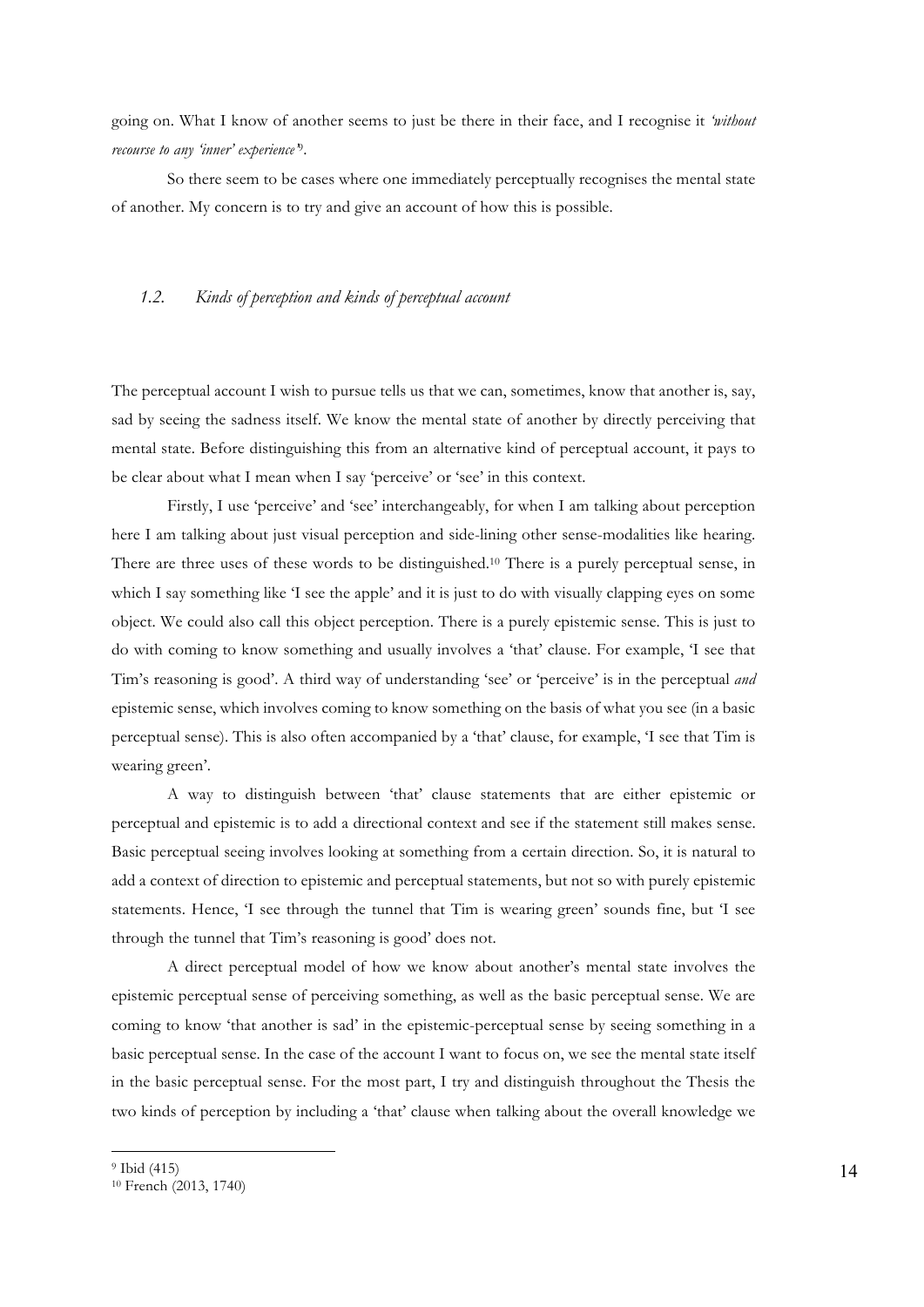are attaining, and not so when discussing what we perceive in a basic perceptual sense in order to give us that knowledge.11

An alternative to my direct perceptual account of knowing another's mental state by perceiving *it* is an indirect perceptual account that says we know another's mental state by perceiving *something else.* For example, Cassam argues that we can understand how we gain knowledge of some individual *a*'s sadness by seeing not the sadness itself, but by seeing *a* under certain conditions.12 Say my friend Sammy is sad, I know that he is sad by perceiving *him* under certain conditions. I therefore have a perceptual account without having to explain what it is to perceive a mental state itself.

Cassam appeals to Dretske in his account. Dretske distinguishes primary seeing from secondary seeing.13 To primarily see something, you need to see that a is F by seeing a itself. To secondarily see something you need to see that a is F by seeing something other than a. Dretske then offers four conditions that, if satisfied, allow us to say that we can know that a is F by seeing a. So, four conditions for seeing that Sammy is sad by seeing Sammy would be (as put by Cassam):14

- 1. Sammy is sad
- 2. I see Sammy
- 3. The conditions in which I see Sammy are such that Sammy would not look this way to me unless he was sad
- 4. Believing the conditions in (3), I take Sammy to be sad

Cassam holds that it is possible to see that someone is in some mental state without literally seeing that mental state, but rather by seeing the person, so long as all four conditions are satisfied. I leave aside a discussion of whether or not these conditions, or conditions like them, could be jointly sufficient to secure any kind of perceptual knowledge of another's mental state. Rather, I want to suggest that even if these conditions do secure us perceptual knowledge of Sammy's sadness, it is not the purely perceptual account in the sense I want to pursue.

McNeill is concerned that Cassam's account is not completely devoid of inference, since primary seeing can still be inferential. The type of example McNeill has that calls into question the purely perceptual nature of the account is the following.15 Suppose that Rico is colourblind and Sunny is not. They both see a traffic light and the traffic light is red. However, whilst Sunny sees the light's illuminated redness, Rico sees that the traffic light is red by seeing its brightness.

<sup>11</sup> For proponents of a direct perceptual account of this nature, see Green (2010), Stout (2010) and Krueger & Overgaard (2012)

<sup>12</sup> Cassam (2007, 162)

<sup>13</sup> Dretske (1969, 81)

<sup>14</sup> Cassam (2007, 162)

<sup>15</sup> McNeill (2010, 587)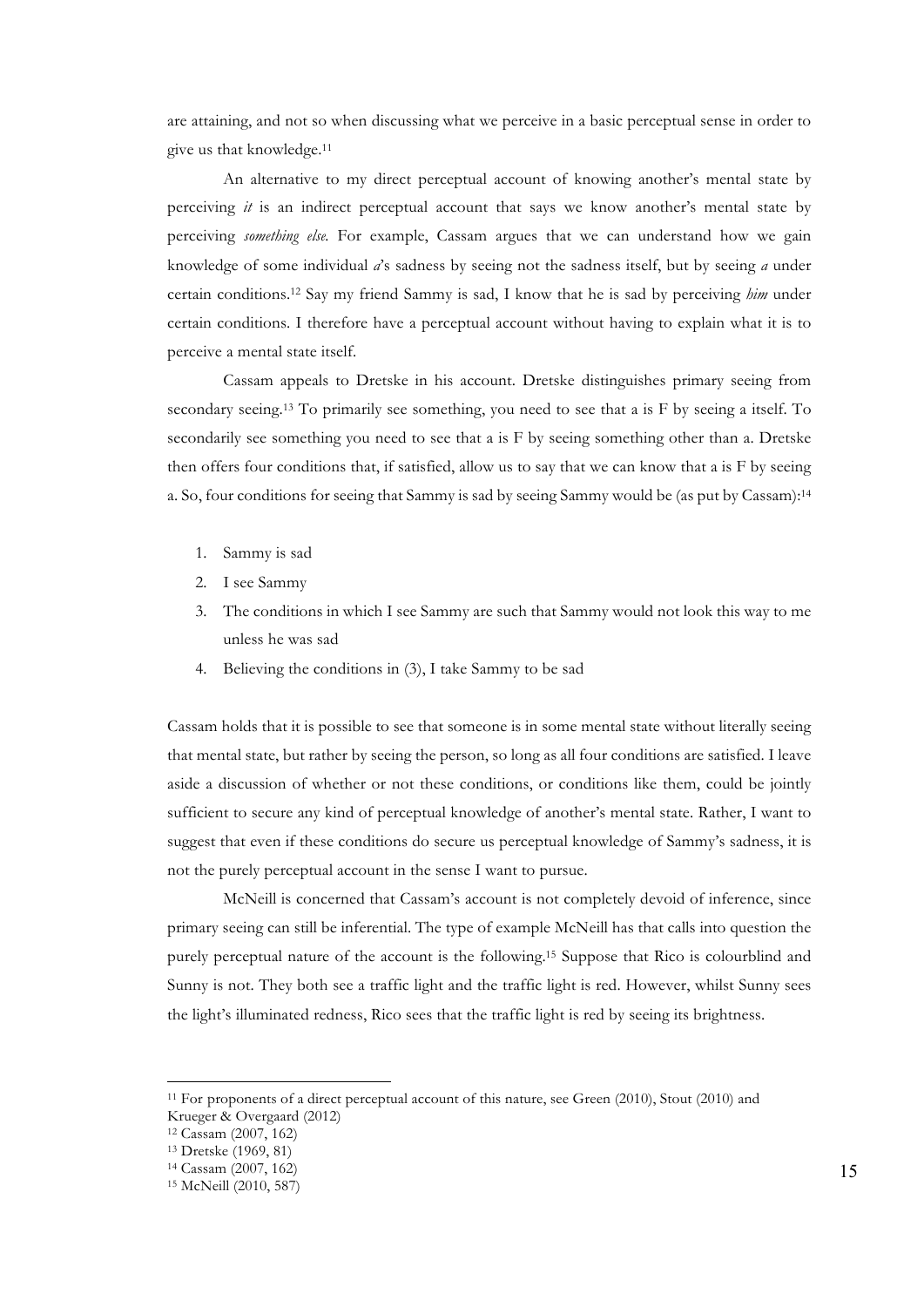Cassam's model would say that both Rico and Sunny have primarily seen, and know, that the light is red. For in both cases, Rico and Sunny have seen that the light is red by seeing the light. By deeming it to be such that the light would not look to them as it did unless it were illuminated red, and both believing it to be red, the above conditions are satisfied.

However, McNeill argues that the features of the traffic light that are sees are relevant to whether the visual knowledge is inferential or not. Rico sees that the light is red by seeing a feature other than the redness. He sees that a is F by seeing that a is G (G being the light's brightness). Some sort of inferential step is required to justify the move from seeing that a is G to seeing that a is F. This is not the same for Sunny, who primarily sees that a is F by seeing a's Fness – by seeing the redness itself. As such, only Sunny's knowledge is non-inferential.

So this indirect perceptual account does not always accommodate the perceptual intuition I motivate above which is that sometimes the emotion itself is manifest. The indirect account tells us we can know of another's emotional state without seeing that state itself, rather it could involve seeing some other part of some person and inferring that they are sad. There may be successful ways to formulate this, but it will not be my focus. My focus will be on a direct perceptual account that says we know that Sammy is sad by seeing his sadness itself.

### 2. Emotions as having component parts

In the last section I described how my focus is refined in terms of thinking about how it could be that we perceive others' mental states directly. A further refinement of my focus is in the sorts of mental states I will be discussing. My focus will be just on emotions. I will be asking how we can perceive that my friend Sammy is, say, sad or angry. Again, I am not asking whether other people have or experience emotions. Rather, my question will be, given that other people experience particular emotions, how can I perceive these?

In order to proceed in answering this question, I need to be clear on what I take emotions to be. There are two reasons it is important to be clear on this. Firstly, highlighting specific features of emotions will make it clear how far we can or cannot generalise the account out to other mental states. Should our account tell us that we are able to perceive emotions because of some feature F that they have, then this may suggest that we can perceive other mental states that possess feature F in the same way. However, should feature F be special to emotions, such a generalisation will not be available.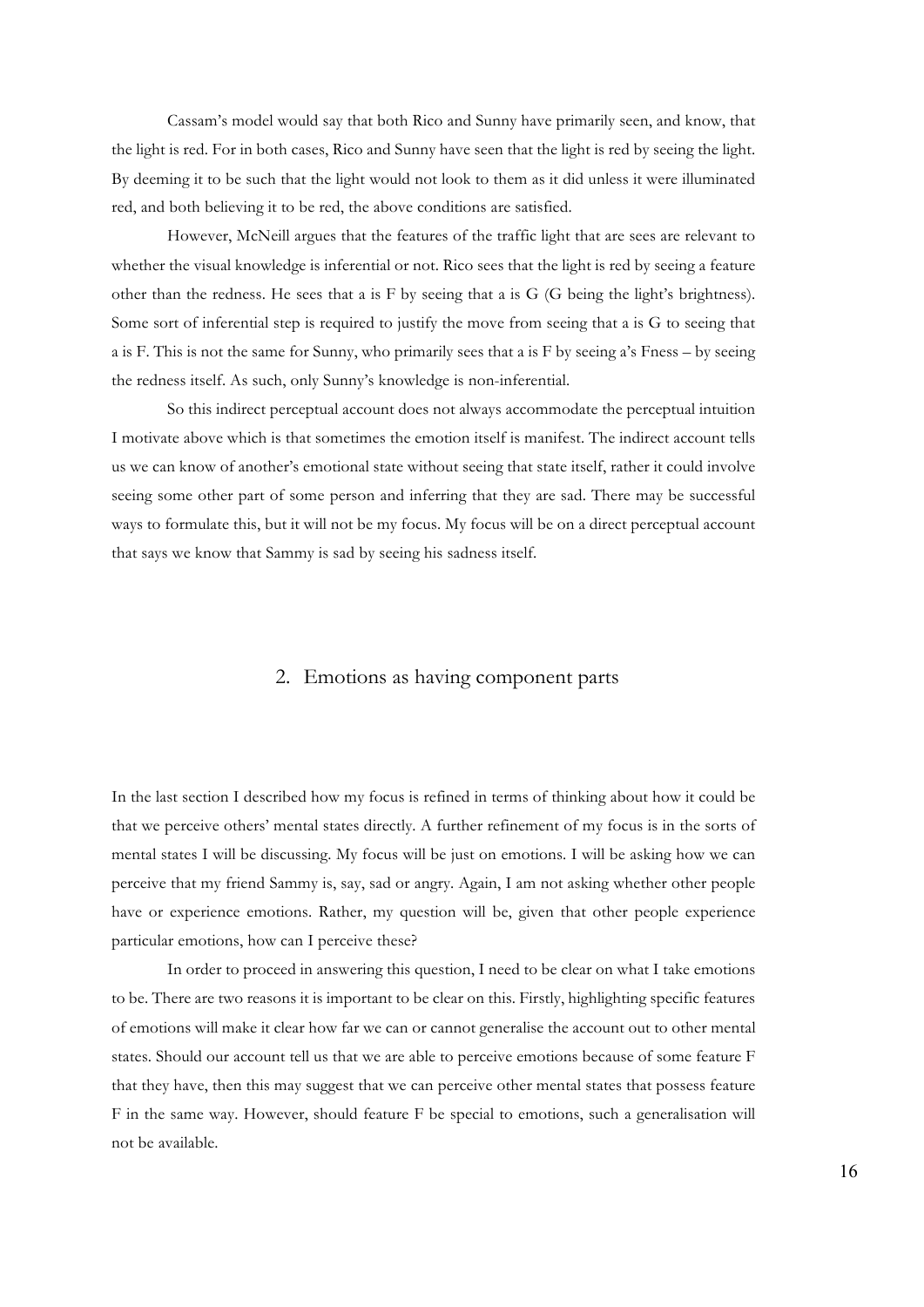Secondly, an answer to the question of what an emotion consists in may inform our inquiry into how we can perceive them in the first place. For example, let's look at an account of what emotions consists in that renders a perceptual account more puzzling. Take Solomon's cognitivist account:

"Human emotions are suffused with evaluation of the circumstances in which one takes oneself to be and of the characteristics one attributes to the substantive object of one's emotional response. For as we have emphasized, our emotional responses manifest what we care about (positively and negatively) and constitute our modes of engagement with our fellow human beings."16

Solomon gives what one might call a 'pure' cognitivist account of what an emotion is. This means that it's an account in which emotions are entirely constituted out of cognitive processes like judgments, and not any behaviour or physical states. Solomon says that emotions are primarily judgments, but he has a way of distinguishing them from other judgements that we don't commonly take to be emotions.17 For example, my determining that four apples is more than three apples is a judgement, but it is not an emotion. The difference, according to Solomon, is to do with how much something matters to us with regards to our personal desires and goals. A judgment we do not care about in relation to these things will not constitute an emotion, for emotions are not dispassionate.18

Leaving aside an analysis of the success of a cognitivist account like this one, it seems to be a less obvious starting point in our discussion given the overall inquiry is into the perceptibility of emotions. One significant virtue of focusing on emotions is that they intuitively lend themselves to a discussion of how we visually perceive them, more so than discussing other mental states like my thinking that maths is a tricky subject. Pickard thinks that the 'publicity' of emotions renders them our best chance in solving the problem of other minds:

"What you can experience of others is what you can observe: their bodies and behaviour. So if the problem is to be solved in this direct, empiricist way, then the demand for a public manifestation of the mind is a demand that behaviour be a part of the mind. Our concept of mind must in some sense encompass the behaviour which we observe."19

Remember Pickard put the epistemological problem of other minds as the problem of how we can ever know about another's mind since we can only know things from our own experience of them or observation of them. If another's mind is at least partly constituted by something observable, then the problem seems harder to generate. So, perhaps it is best to start by looking at an account of emotions that more closely associates them with behavioural/observable things.

<sup>16</sup> Solomon (1776, 58)

<sup>17</sup> Nash (1989, 483)

<sup>18</sup> What about un-selfish emotions? It feels like we can be empathetically sad on behalf of another's loss – but this seems to have little to do, sometimes, with our own goals or desires.

<sup>19</sup> Pickard (2003, 89)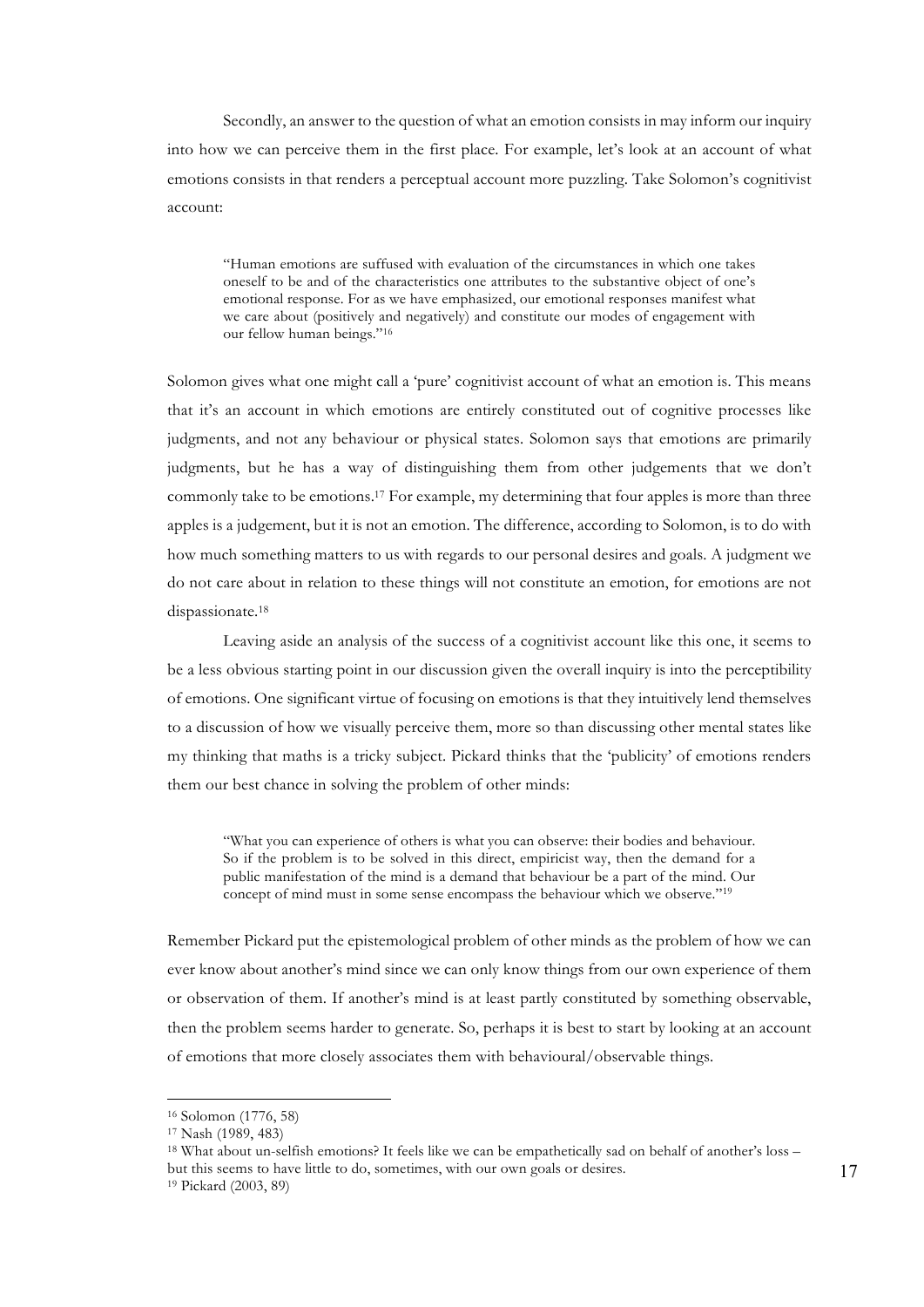## *2.1. Emotions as the feeling of bodily change*

William James takes emotions *just to be* the feeling of bodily changes. He starts by noticing the following:

"If we fancy some strong emotion, and then try to abstract from our consciousness of it all the feelings of its characteristic bodily symptoms, we find we have nothing left behind, no 'mind-stuff' out of which the emotion can be constituted."20

Emotions are thereby exhausted by these feelings of bodily change. Certain 'exciting' events trigger a bodily response and cause certain mechanisms in the body to spring into action. Our awareness of these constitutes emotional experience. The claim James is making is one of necessity: if you take away the feeling of say, tension in the muscles and a heated face, there is no emotion of anger left.

Prinz highlights the importance of an account like this in its attempt to explain the close connection between bodily changes and emotion. He explains how bodily changes can themselves induce emotions, and as such are sufficient for emotional experience:

"Mere change in facial musculature seems sufficient for an emotional response, even when we do not realize we are making emotional expressions. There is anatomical evidence that emotions can be elicited via pathways from early visual structures, such as the pulnivar and superior colliculous, to the amygdala, which instructs other structures to perturb the body (Ledouz 1996; Morris, Öhman, and Dolan 1999). These pathways trigger an emotional bodily response without the mediation of any kind of judgment."21

Ekman's studies on the close connection between certain facial expressions and certain emotions supports this. In arguing for a high level of universality in the connection between bodily and facial expressions and emotions, Ekman found that subjects who voluntarily made certain 'universal' facial expressions elicited the physiological effects of the associated emotion and in some cases the subjective feeling of that emotion.<sup>22</sup> Telling a subject to smile, for example, can often elicit the feeling of happiness.

So, as Prinz notes, we have some observations that tell towards the idea that bodily changes are necessary for emotions. This is the first observation from James that if we subtract bodily changes, there is no emotion left. And we also have observations that tell towards the idea

<sup>20</sup> James (1884, 193)

 $21$  Prinz (2004, 46)

<sup>22</sup> Ekman (1993, 384)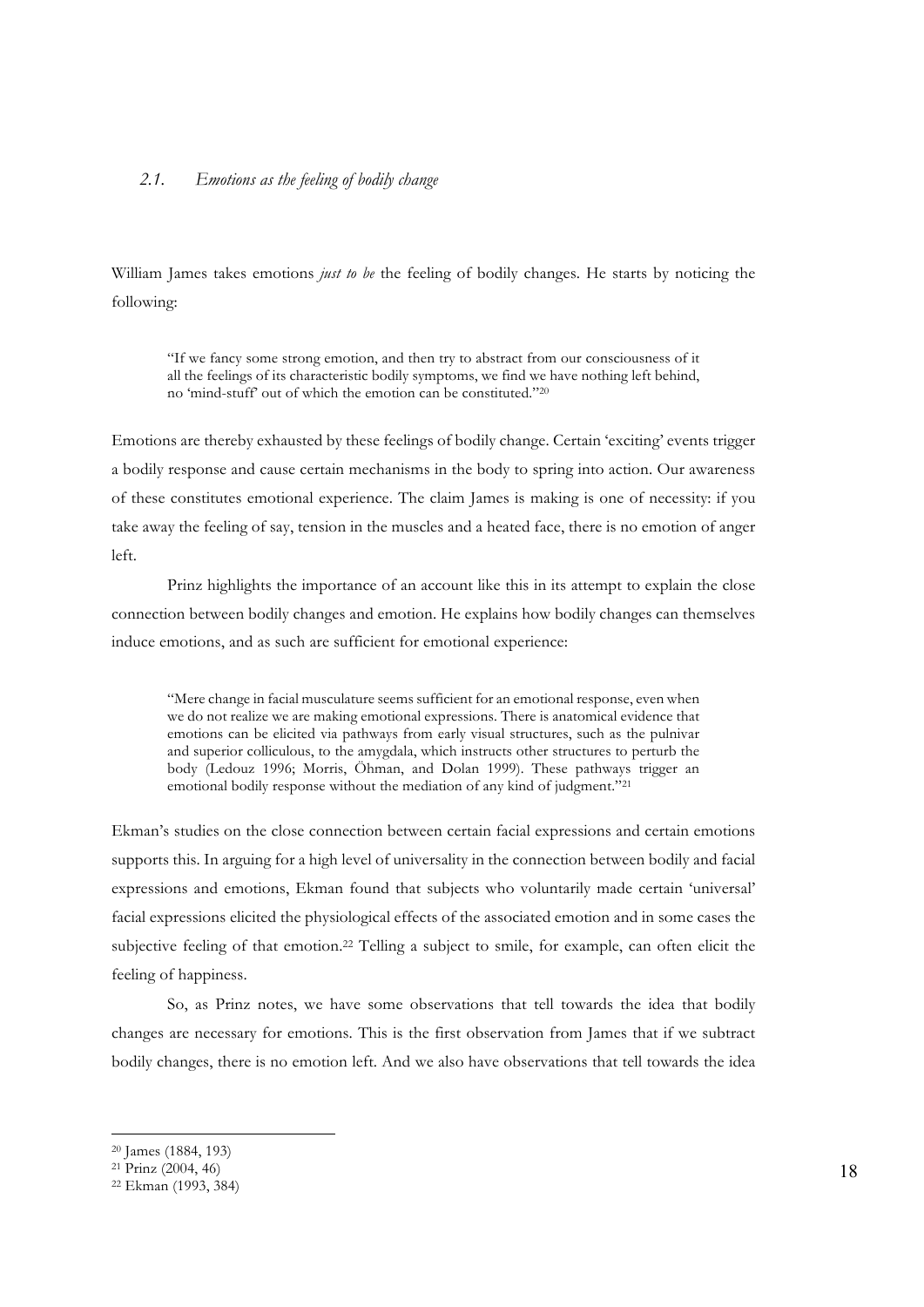that bodily changes are sufficient for emotions – the observations that facial movements alone can elicit an emotional response.

However, I think that even if these things tell towards a theory that connects bodily changes and emotions, they do not go so far as to prove James' account. That bodily changes are both necessary and sufficient for emotions does not tell us what emotions *are.* In fact, it leaves open the possibility that emotions are themselves just the bodily changes. It is something distinct and further to say, as James does, that they are the *feelings* of such bodily change. A further story is required on behalf of James for why this emphasis on feelings as opposed to bodily changes themselves is emphasised.

Leaving this aside, there are other problems on the table. I consider three main objections to James' account, as well as some considerations in response from both Prinz and Pickard.

Firstly, Sias and Bar-On have recently argued that the main problem with James' view is that it has no room to accommodate the different *objects* of emotions, and hence cannot accommodate the intentionality of emotions.23 We do not just experience anger, we experience anger directed at something. Prinz distinguishes two kinds of object that emotions can have:

"Indeed, emotions are intentional in two senses. They have formal and particular objects. All fears concern dangers (the formal object), and each particular episode of fear concerns a particular danger, such as an assailant, a great height, a loud noise, a dental visit, an upcoming exam, and so on (particular objects)."24

The Jamesian idea that emotions are just feelings of bodily changes does not seem to involve reference to either formal or particular objects in this sense. There is a sense in which the feelings are *about* something, in that they are about the body being a certain way. However, they are not about or do not make reference to any general or particular concerns of the individual.

Pickard considers how we may account for emotional intentionality. She suggests that we can think about the sort of intentionality involved in emotional experience in a different way to the sort of intentionality involved in other cognitive states.25 First, she notices that when it comes to emotions, they sometimes feel intentional and they sometimes do not. It is of course the case that sometimes we are angry at a particular person for some particular wrong. But on other occasions, our emotions can seem more like moods. We can feel sad for no particular reason at all. Sometimes we may even be confused by our own emotion and be unaware of any object of it. Pickard describes this as our emotions being 'open' – they can be intentional or not.

So, what makes the difference between the ones that seem to have objects, and the ones that do not? She suggests the following:

<sup>23</sup> Sias & Bar-On (2016, 57)

<sup>24</sup> Prinz (2004, 54)

<sup>25</sup> Pickard (2003, 96)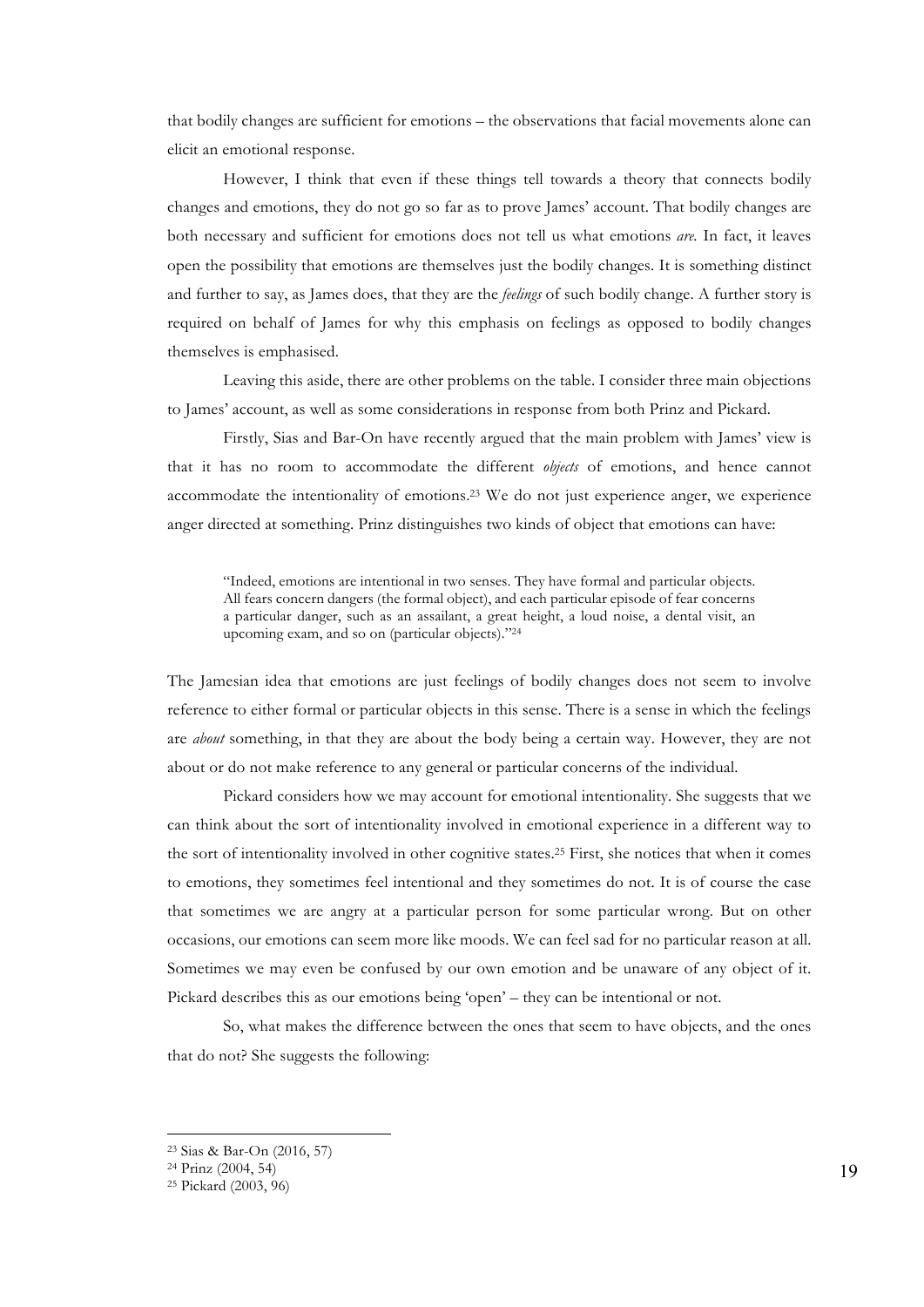"Nonetheless, this is a simple way to account for emotional intentionality: what makes your emotion intentional is that you understand the reason why you are in such a state, and so an emotion will not be intentional if you utterly lack understanding of the reason why you are in such a state."26

The idea is that intentionality is not to do with what did or did not in fact cause your anger. Rather, it is to do with what you take the cause of your anger to be. If you take nothing to be the cause, it is unintentional.

I think this mischaracterises what goes on in many cases of emotional experience. Say you start a new job and it's wearing you down and making you consistently sad. But you don't want to admit this to yourself because the pay is great and you think it's a job you really should be enjoying. So, you trick yourself into thinking it is something in your personal life that is getting you down. It seems to me that, given this information, we would still want to say that you are sad about your job. The fact that you delude yourself into thinking otherwise seems irrelevant.

This does not necessarily show Pickard's proposal to be wrong, for the proposal suggests that intentionality works differently when it comes to the emotions. As such, perhaps the intuitive response that the sadness in this case is about your job rides on the assumption that intentionality is to do with what the mental state is actually about and not just our idea of what it's about. And this is exactly what the new understanding of emotional intentionality is questioning. But then we can ask that, given how our emotional experience seems to us, what is there to recommend a new way of understanding the intentionality?

Pickard herself notes a similar sort of phenomenological worry with the proposal. The proposal above tells us that an emotion is unintentional, lacking an object, when the subject has no understanding of why they feel as they do. But this goes against the fact that we have all sorts of emotions in response to certain things, but where we also lack understanding of why we feel that way. She uses the example of an innate fear of snakes that has nothing to do with our understanding of why the snakes in fact frighten us. We may have never seen a snake, and we may not even be aware of our fear of one – and yet it is still a fear *of* snakes. So again, the phenomenology of emotional experience seems to pull away from this notion that *our own understanding* determines the character of such experience.

A second objection to James's theory comes from Prinz and is to do with the categorisation of the different emotions and our ability to distinguish between them. Prinz points out that emotions may resist treatment as just feelings of bodily changes because there are not enough distinct bodily changes to match the number of different emotions. Prinz cites Ekman and Friesen's work in psychology that found there to be six basic emotions each with specific bodily changes/expressions distinctive of those emotions. But what about all the other emotions we experience that don't fall within this list like guilt, resentment and amusement? Prinz asks: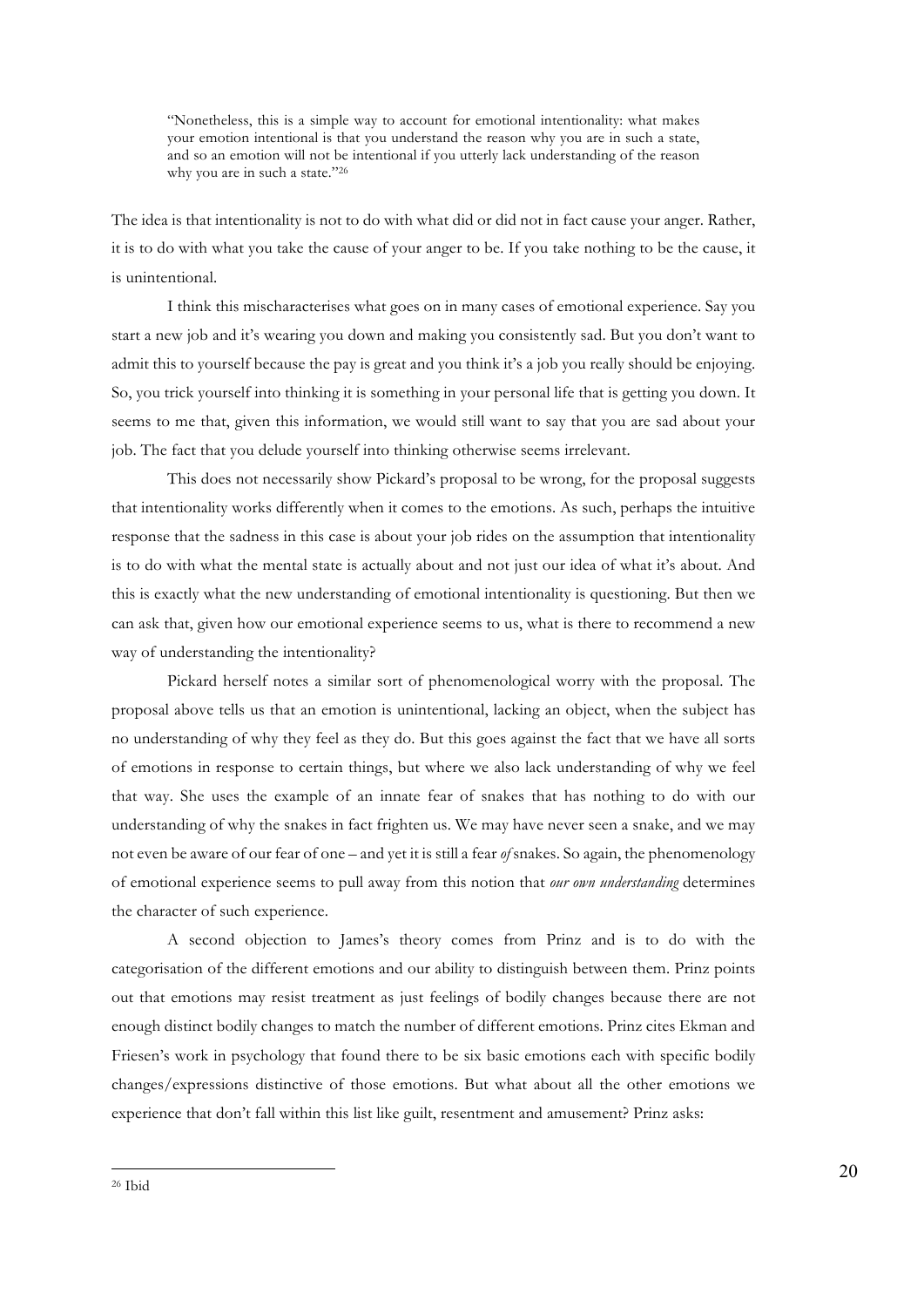"Will indignation really have a different bodily expression than anger? Will schadenfreude stand out from joy? Will dread have bodily changes not found in fear or grief? If emotions were nothing but [feelings] of the body, and there are only a few bodily patterns associated with emotions, then there would only be a few emotions."27

Ekman's response here would be, for the most part, yes – these different emotions like fear and grief will have different bodily expressions. There are similarities between certain facial expressions and certain emotions, and these are categorised by Ekman as coming under the same 'emotion family'. For example, there are around 60 different observed 'anger expressions' which all have *'related but visually different expressions'.28* Often times, the different emotions residing under one family are distinguished by differences in strength. Rage, for example, is stronger than resentment.

Moreover, Ekman describes how varied bodily expressions may be – that they extend far from the idea that there are only a few bodily patterns to go around:

"It is the morphology, the momentary configuration produced by the contraction of a particular set of facial muscles, that provides the information about whether it is anger, fear, disgust, sadness, surprise, or enjoyment. The dynamics of the movement also contains additional information about the strength of the emotion and whether it is genuine, although that information is also signalled morphologically."29

Given that different members of the emotion family can be distinguished by their strength, and strength can be distinguished in terms of the dynamics of muscle movement in expression, then these different emotions can seemingly be distinguished by their expressions.

I think the deeper puzzle is that even if there happen to be slight differences in the muscular movements between two different but similar emotions, we can still ask if it is plausible that they can be differentiated on this basis. This connects to a related issue that Prinz raises, not to do with how we differentiate between the different emotions, but rather how we differentiate emotions from non-emotions. Prinz asks why some bodily changes and not others count as constituting emotional experience. For example, we do not count the shivers caused by cold weather as an emotional experience.<sup>30</sup>

One could just reply on behalf of James here by saying that something like shivers are less plausibly *feelings* of bodily change as opposed to just bodily change itself. Pickard has the following understanding of a feeling of bodily change as associated with emotions, which may help us mark their difference to things like shivers:

<sup>27</sup> Prinz (2004, 53). Prinz's argument here conflates bodily changes with feelings of bodily changes. Just because there may not be enough distinct bodily changes to match the number of distinct emotions, this does not entail that there are not enough *feelings* of bodily changes to match the number of distinct emotions. For the sake of running through the argument, I put this worry aside and we can assume that the number of feelings of bodily change correspond to the number of bodily changes. 28 Ekman (1993, 386)

<sup>29</sup> Ibid (390)

<sup>30</sup> Prinz (2004, 52)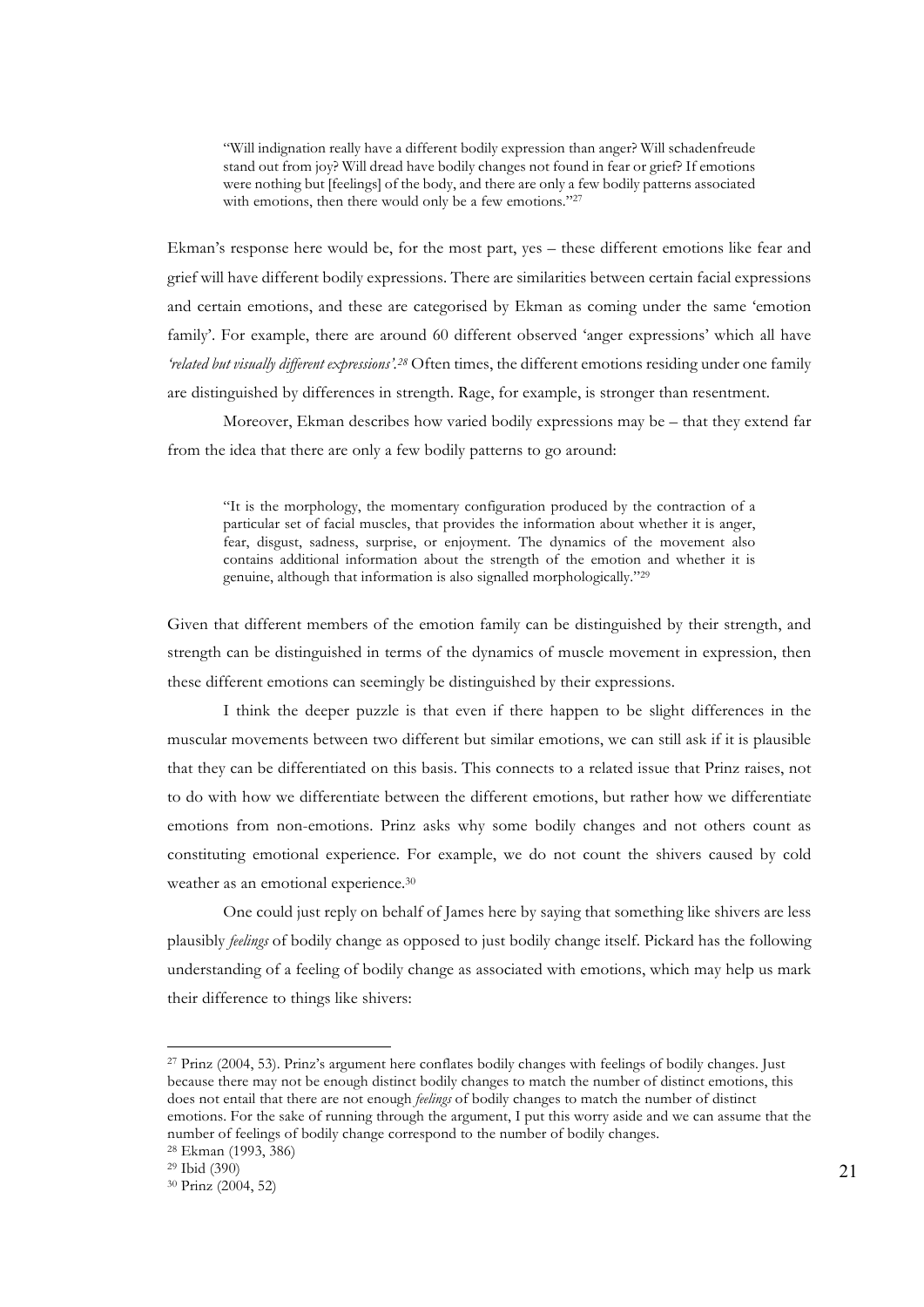"Once we recognise that we have a form of awareness of our whole bodies, we can see how bodily feeling can be more than the feeling of particular, located sensations, however prominent these may be. On the one hand, there may be an overall feeling to the body due to a change in hormone balance or the nervous system: of energy, lethargy, anxiety, etc. Such feelings seem to encompass the body: to fill or suffuse it, as opposed to being located at discrete places within it."31

Pickard distinguishes between two ways of understanding feelings of bodily change. We could understand them in terms of localised sensations, or we could understand them in terms of the way our body feels as a whole. She draws on Martin's idea that we have a form of awareness of our whole bodies as bounded within some space.32 We are aware of ourselves from the inside, as existing within some larger space – of which our own bodies take up room. So, perhaps it is this sort of awareness of our bodies as a whole that is operative in emotional experiences, and this is how we can distinguish emotional experiences from mere localized changes like shivers.

However, Prinz thinks that the same problem applies even when we bracket localised bodily changes. That is, within the feelings of bodily change associated with how our whole body feels, there are still many cases of whole body change that don't involve emotional experience. Merely distinguishing between localised feelings of bodily change and, as he calls them, 'global' feelings of bodily change will not solve the problem because of the following kinds of examples: arousal from exercise, fatigue, starvation. We would not tend to classify these as emotions, and yet they seem to encompass the body in just the way Pickard describes.

So, we still seem to face a problem of being able to distinguish emotions from nonemotions on the Jamesian formula, as well as distinguishing between the different emotions. I am less worried about this than the following concern I wish to raise, given my overall aim. The previous objection does not tell us James is wrong that emotions are just feelings of bodily change. Rather, the objection tells us that in a sense James just hasn't told us enough should we want to have some sort of answer about how to be able to pick out what exactly is special about emotions, and what is special about particular emotions. As Prinz says, James has not explained the 'essence' of emotion.

However, my task is to account for how it is we can know about other's emotions through perceptual means. In particular, my focus is on the sorts of cases where we just see an emotion that we recognise to be what it is pretty easily. I walk into a room and can quickly tell my crying friend is sad. Therefore, appealing to a theory of emotion that cannot distinguish between niche examples of emotions does not seem to be too relevant an issue for my purposes.

<sup>31</sup> Pickard (2003, 95). It should be noted that Pickard is not herself arguing that this understanding of whole-body feelings of bodily change is what distinguishes emotions from non-emotions. In fact, she is not directly engaging with this question at all. Rather, she uses Martin's idea of how our bodies are spatially oriented to try and account for the intentionality of emotions – that we are physically and spatially directed to and engaged with particular objects. Her account is being put to different use here. <sup>32</sup> See Martin (1993)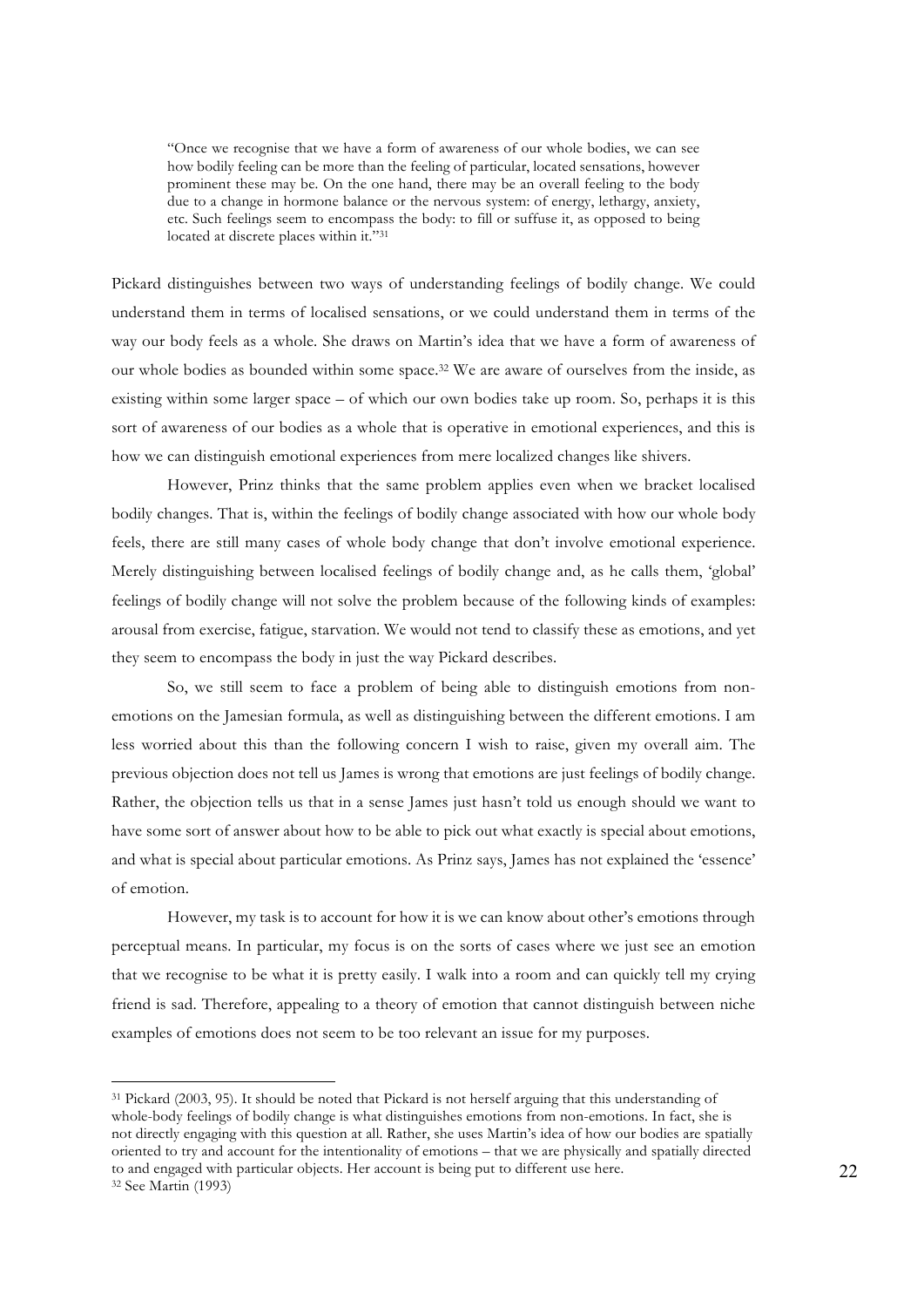What is a relevant issue for me is perception. If we want to accommodate the intuition that we can literally perceive the emotions of others, then we should be looking into a conception of emotions that makes them, somehow, perceptible. Although James' emphasis on bodily changes initially seemed to accommodate the perceptual intuition, the emphasis on the *feeling* of bodily changes does not. We have the tools to think about how it is we can perceive behaviour and bodily changes. Perceiving someone shrugging their shoulders is like perceiving a car going past – we are perceiving some object out in the world. However, to account for the perception of emotions on the Jamesian characterisation would require us to discuss how we can perceive feelings. An understanding of how to approach this discussion is not so readily available.

Sias and Bar-On describe the problem in terms of an 'inner-outer' divide. Theories like James's associate emotions entirely with something inner. If we want to take seriously the intuition that we can literally perceive others' emotions, we need an understanding of emotions where they are at least partly constituted by something outer – something visible:

"It is a curious fact about emotions – one that is sometimes thought to distinguish them from other states – that they are often (though certainly not always) simultaneously both private and public affairs."33

"This inner/outer (or private/public) duality, can be adequately captured, we think, by taking seriously the idea that the embodied aspects of emotions – the bodily changes – constitute part of their very nature."34

This echoes what Pickard says above when she describes how our concept of mind must at least partly encompass the behaviour that we observe – that behaviour is part of the mind. To accommodate the perceptibility of emotions, we need a theory of emotions that is less restrictive than James' account – one that leaves room for there to be *both* behaviour *and* something inner that constitute the mind. In the following section I briefly sketch out a few attempts to give a theory of emotions that I think, rightly, involves both inner and outer (perceptible and nonperceptible) parts.

#### *2.2. A componential approach*

The view I favour, given the perceptibility requirement and the assessment of a more restrictive view like James's, is a componential approach to emotions – the idea that they are constituted by different component parts. However, there are various ways to cash out a componential type view – since merely saying that emotions have component parts leaves open what these parts are.

<sup>33</sup> Sias and Bar-On (2016, 64)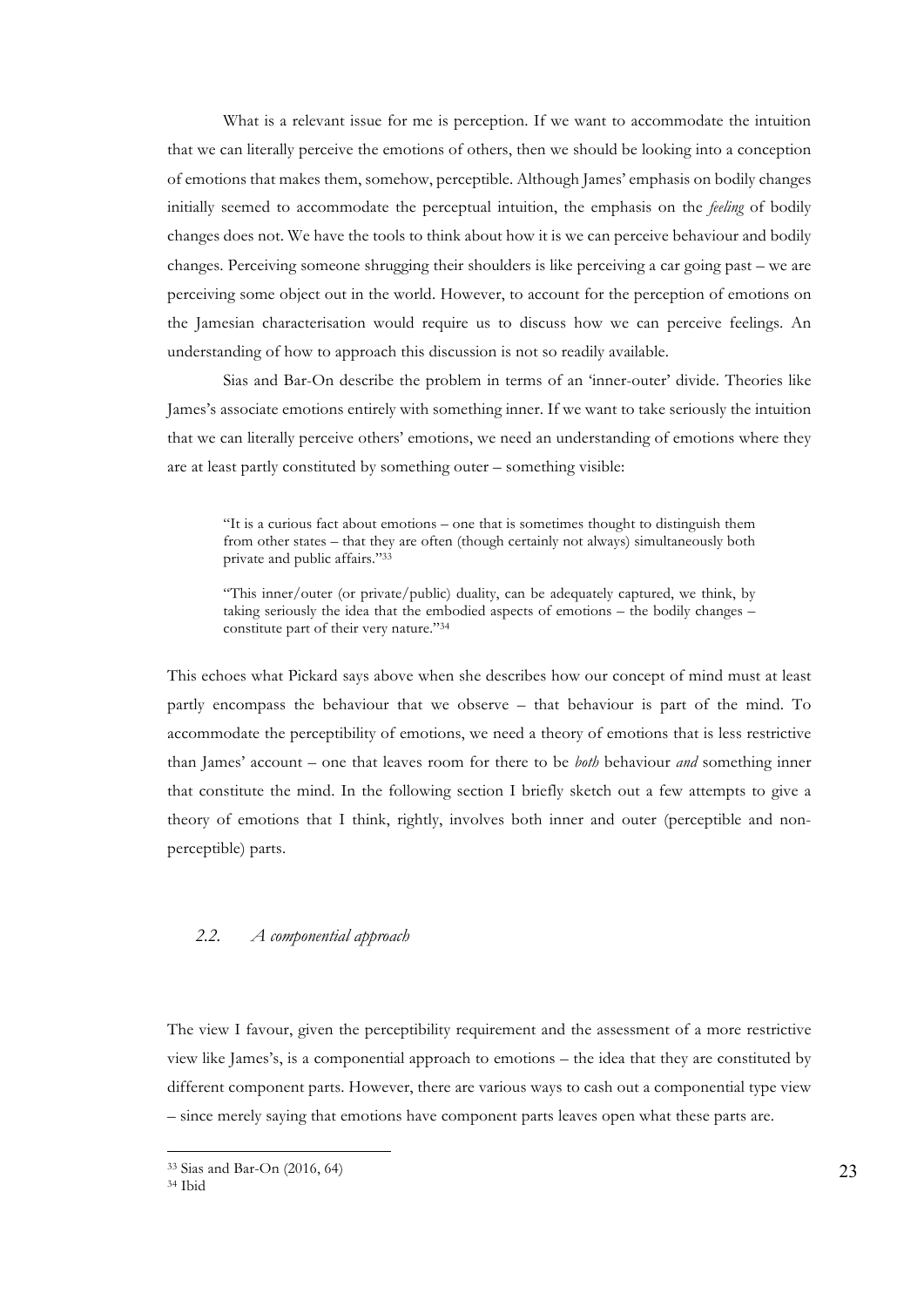Sias and Bar-On call views that talk about both the inner and outer parts of emotions 'hybrid views'. They state that the requirement of hybrid views to accommodate the perceptibility of emotions is that they *'must include among the constitutive parts of an emotion the very bodily changes that a subject feels in an emotional state – and not, or not merely, the feeling of those bodily changes'.35* They cite Damasio and Goldie as proponents of a componential view like this.

Damasio takes emotions to involve, unlike James, the bodily changes themselves. He describes the series of processes or components parts that are involved in an emotional experience as follows:

"I see the essence of emotion as the collection of changes in body state that are induced in myriad organs by nerve cell terminals, under the control of a dedicated brain system, which is responding to the content of thoughts relative to a particular entity or event. Many of the changes in body state – those in skin color, body posture, and facial expression, for instance – are actually perceptible to an external observer. (Indeed the etymology of the word nicely suggests an external direction, from the body: emotion signifies literally "movement out.") Other changes in body state are perceptible only to the owner of the body in which they take place."36

This quotation clearly highlights the way in which Damasio captures the divide between inner and outer parts of an emotion, by talking about perceptible bodily changes as well as changes to the body that outward observers cannot see, such as one's heart beating faster or neural and chemical changes – some of which may not only be imperceptible to others, but unfelt by oneself. So, Damasio's account accommodates the perceptibility intuition, and gives us a clearly componential approach.

Another feature of the quoted passage is that it highlights a further part of the emotion process – the idea that part of the emotion is the response to a particular evaluation of an event or particular thoughts about that event (or entity). Damasio makes much of this idea about what gives rise to these bodily changes, and so it is unclear why Sias and Bar-On take the problem with Damasio's view to be that it has no room for the intentionality of emotions – emotions having objects/being directed towards something. Perhaps if the constituent parts of Damasio's emotions were just bodily changes and the feelings of these then we would have this issue, but he clearly involves more than just this in his discussion:

"The process does not stop with the bodily changes that define an emotion, however. The cycle continues, certainly in humans, and its next step is the feeling of the emotion in connection to the object that excited it, the realization of the nexus between object and emotional bodily state."37

 $\overline{a}$ <sup>35</sup> Ibid (65)

<sup>36</sup> Damasio (1994, 139) 37 Ibid (132)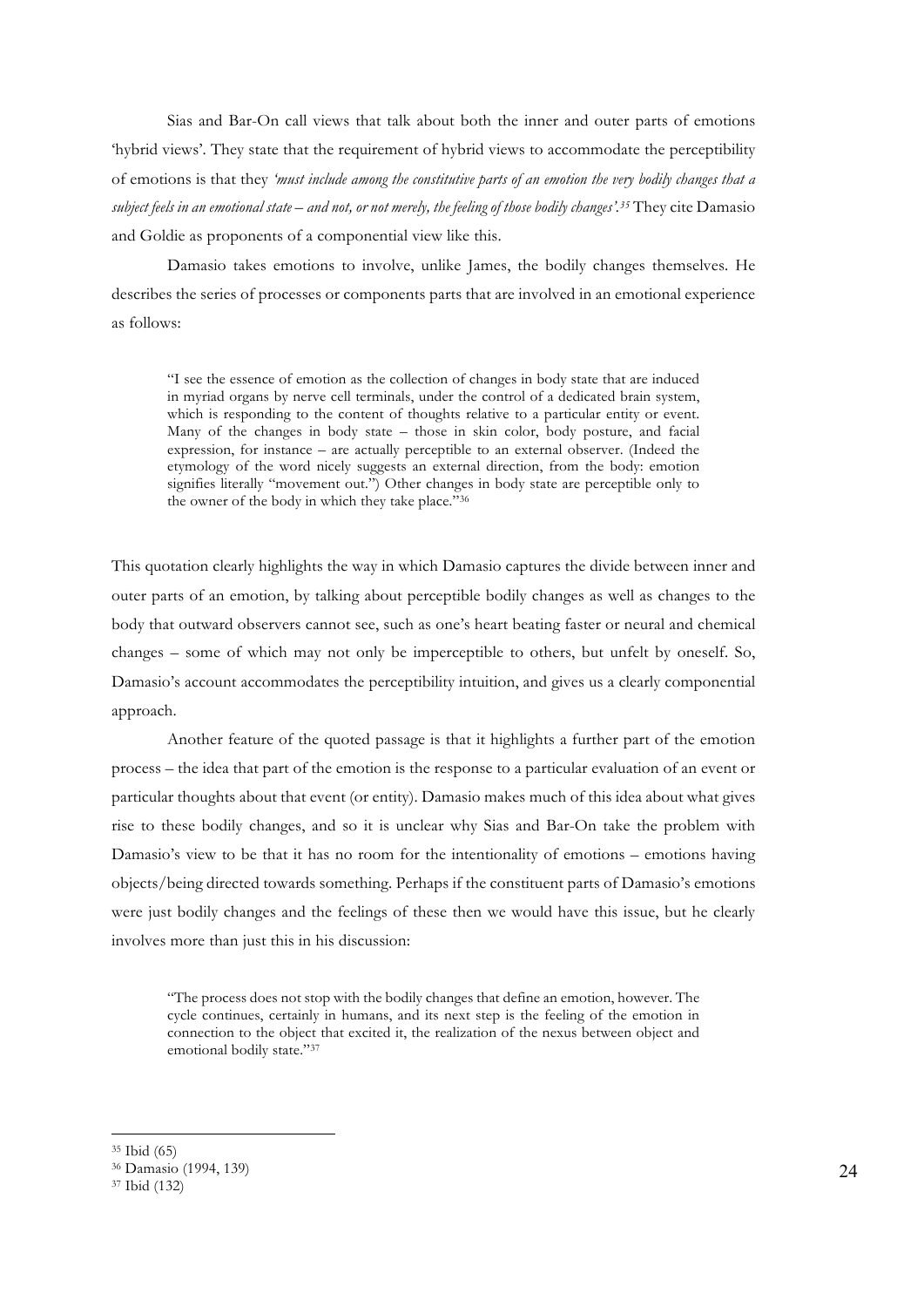Goldie's account similarly involves, in emotions, both inner and outer components. He describes emotions as complexes involving different elements. The main ones involved are: episodes of emotional experience (perceptions, thoughts, feelings), bodily changes, and various dispositions such as dispositions to have further thoughts and feelings or behave in certain ways.<sup>38</sup> In addition, emotions are episodic and dynamic - meaning that these different elements (or components) can come and go. Some emotions may involve bodily changes, for example, whilst others do not.

A view similar in structure to this componential view, but characterising what the components are differently, is Scherer's component process definition of emotions. Scherer takes emotions to be episodes *'of interrelated synchronized changes in the states of all or most of the five organismic subsystems in response to the evaluation of an external or internal stimulus event as relevant to major concerns of the organism'.39* He describes the five main components involved in this emotional episode to be as follows: the cognitive component (some appraisal of an eliciting event relevant to the concerns of the subject of the emotional experience), the neurophysiological component (bodily symptoms/bodily changes), the motivational component (certain action tendencies), the motor expression component (facial and vocal expressions), and the subjective feeling component (the emotional experience).<sup>40</sup> Again, though this account is different in exactly how the components are spelled out, it includes components that are both perceptible and non-perceptible (inner and outer).41

Since I do not have space to critically assess the many different versions of componential approach, I leave my preferred account of emotions somewhat general. I want to say that I understand emotions to be split into component parts, some of which may be outwardly observable, and some of which are more commonly taken as non-perceptible – such as thoughts and feelings. I don't want to specify within this exactly how many or what the different components are, since it would make my account vulnerable to new developments in cognitive science.

A further reason not to specify the different parts of emotions too much is that different emotions may have different parts to one another. As we have seen with Ekman's different 'emotion families', anger type emotions have a different structure and different expressions to sadness type emotions, thus making them distinguishable to us. But more than this, the difference may not be between different kinds of, say, expression, but in one emotion finding expression and another not. Think of an enduring emotion like distrust for one's rival. We think of an emotion like this as somewhat living below the surface, and as such, there is no obvious expressive element.

Not to mention, Ekman's natural kinds account of emotions that tells us there are a set number of basic emotions is far from being generally accepted. Many other theories are less rigid

 $\overline{a}$ <sup>38</sup> Goldie (2000, 12)

<sup>39</sup> Scherer (2005, 695)

<sup>40</sup> Ibid (698)

<sup>41</sup> For an additional componential approach, see Sias' own articulation of a hybrid theory in Sias and Bar-On (2016)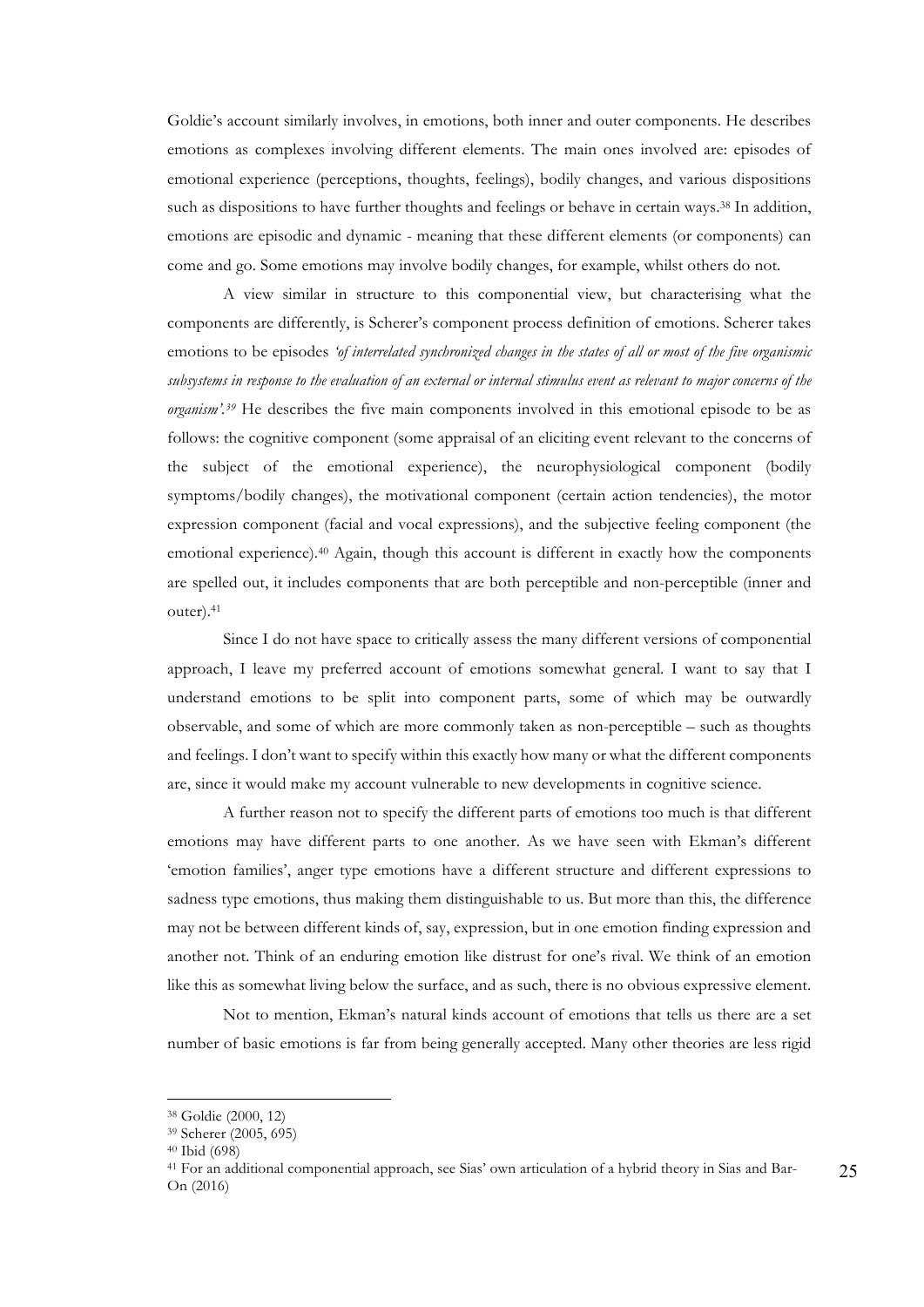when it comes to defining and categorising emotions. For example, idiographic hypotheses about emotions describe how each individual has a characteristic pattern of emotional responses that are potentially unique to them. One person has a distinctive way that they experience anger, which does not necessarily need to share anything with the way their friend experiences anger.42 This is a weaker view than a natural kinds view of emotions, since not only is there no pan-cultural pattern for how people experiences emotions, but no predictable pattern between those within the same culture. James Russell denies the existence of emotional categories altogether. He says the following:

"Episodes described as emotional consist of changes in various component processes, which are not themselves emotions. No one component is necessary or sufficient to warrant describing the episode as emotional. No clear boundary separates emotional from non-emotional episodes of anger from non-anger episodes."43

Russell maintains that we should abandon the folk notions of emotions as scientific concepts, and instead see them as categories we impose to try and make sense of certain episodes of experience. As such, these terms we have created to name certain of these episodes do not refer to any natural kinds, contrary to what Ekman suggests.

So, this shows us firstly that given the range in potential categorisation of emotions, it is sensible not to specify a particular list of the parts of each emotion. Secondly, it also shows that in settling on a conception of emotions as componential is still to settle on something – it still distinguishes what I take emotions to be from other options. For example, unlike Russell, the kind of componential approach I am looking at does not view emotional categories as folk concepts. I take it that there are distinguishable emotions like anger and sadness, and that each has some array of components bridging both the inner and outer. In the next section I start thinking about how we might model the perception of emotions in light of these considerations.

## 3. A part-whole perceptual account: Green's model

I start my discussion into *how* we may perceive the emotions of others by looking at Green's partwhole account of seeing emotions. Before looking at the details of his account, I briefly explain

<sup>42</sup> Green (2016, 34)

<sup>43</sup> Russell (2016, 168)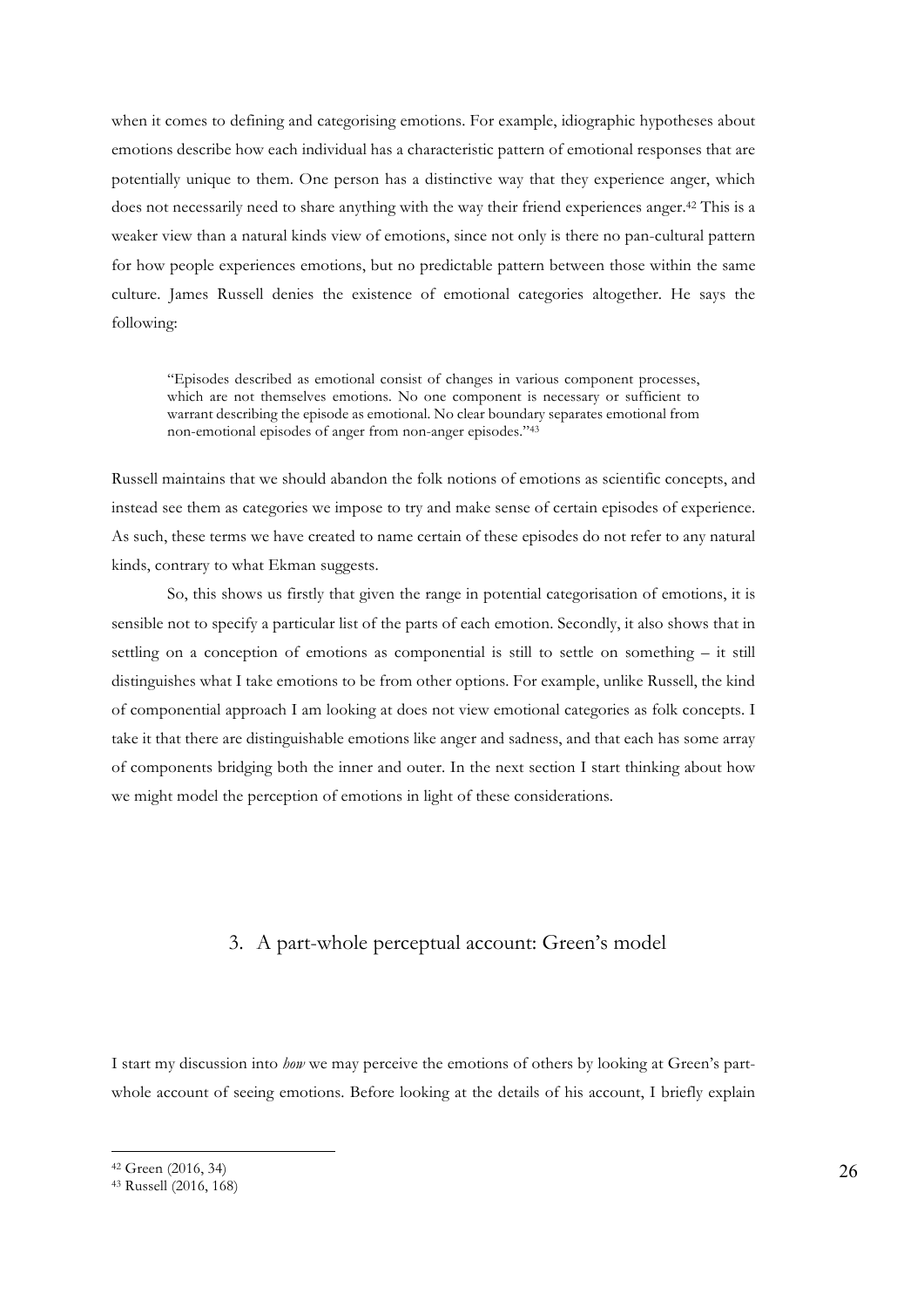why I take part-whole perception to be a natural starting point. Part-whole perception being the idea that one perceives object A by perceiving some part of A.

We have seen in the previous section that I favour an approach to emotions that distinguishes different components or parts of the emotion. This alone is not enough to motivate the idea that we perceive emotions by perceiving their parts. There are plenty of things that can be conceived as coming in parts that do not encourage analysis by way of part-whole perception. The square drawn in front of me has at least four distinct parts I can recognise when I look at it – its four sides. But it doesn't seem right for me to say that I see the square by seeing its left side. The whole square is present in front of me on the paper and I see it by seeing *it,* not some part of it.

However, say my friend comes and puts a ruler over the piece of paper and then asks me if I can still see the square. I look and see that all but the left side are covered by the ruler, and I take it I can still say that I do see the square by seeing its left side. In this instance, it seems natural for me to say I see the square by seeing part of it. What's different in this case to the previous case is that some of the parts of the object being perceived are hidden from view. So, it's not just that something has parts that suggests we may see it by part-whole perception, but in addition it's that that thing has some parts hidden from view.

Emotions, as I take them, are more similar in structure to the half-hidden square. As we have seen, componential accounts of emotions, or hybrid views, describe both the visible features of emotions (bodily expressions, behaviours) and features that are less obviously visually available to us (subjective feelings, cognitive processes).

I do not want to claim that this bridging of visible and non-visible parts is sufficient to establish that if we see emotions we see them by part-whole perception. But I do think that our analysis of what emotions are establishes two features of emotions that are necessary for something to be seen by part-whole perception, and so it is worthwhile to look at a prominent recent account in the literature that builds on this idea.

Green gives an account of how we directly know the emotions of others in terms of partwhole perception – that is, we see another's, say, sadness by seeing part of that sadness. Green claims that the way in which we know another to be sad is structurally similar to the way in which I know there is an apple in front of me. When I see an apple, I do not clap eyes on the back or middle parts of it. What is present to me is just the facing surface of the apple, but as long as 'normal ecological conditions' hold, we can be said to infer the existence of the apple from seeing its surface.44

The normal ecological conditions stipulation just ensures that this takes place in a world where apples look like apples. And the reference to inference that Green has in mind here is distinct from the sort of inference involved in standard inferential accounts. Green likens it to a 'filling in' phenomenon, as opposed to the transition from one proposition to another as with the usual

<sup>44</sup> Green (2010, 49)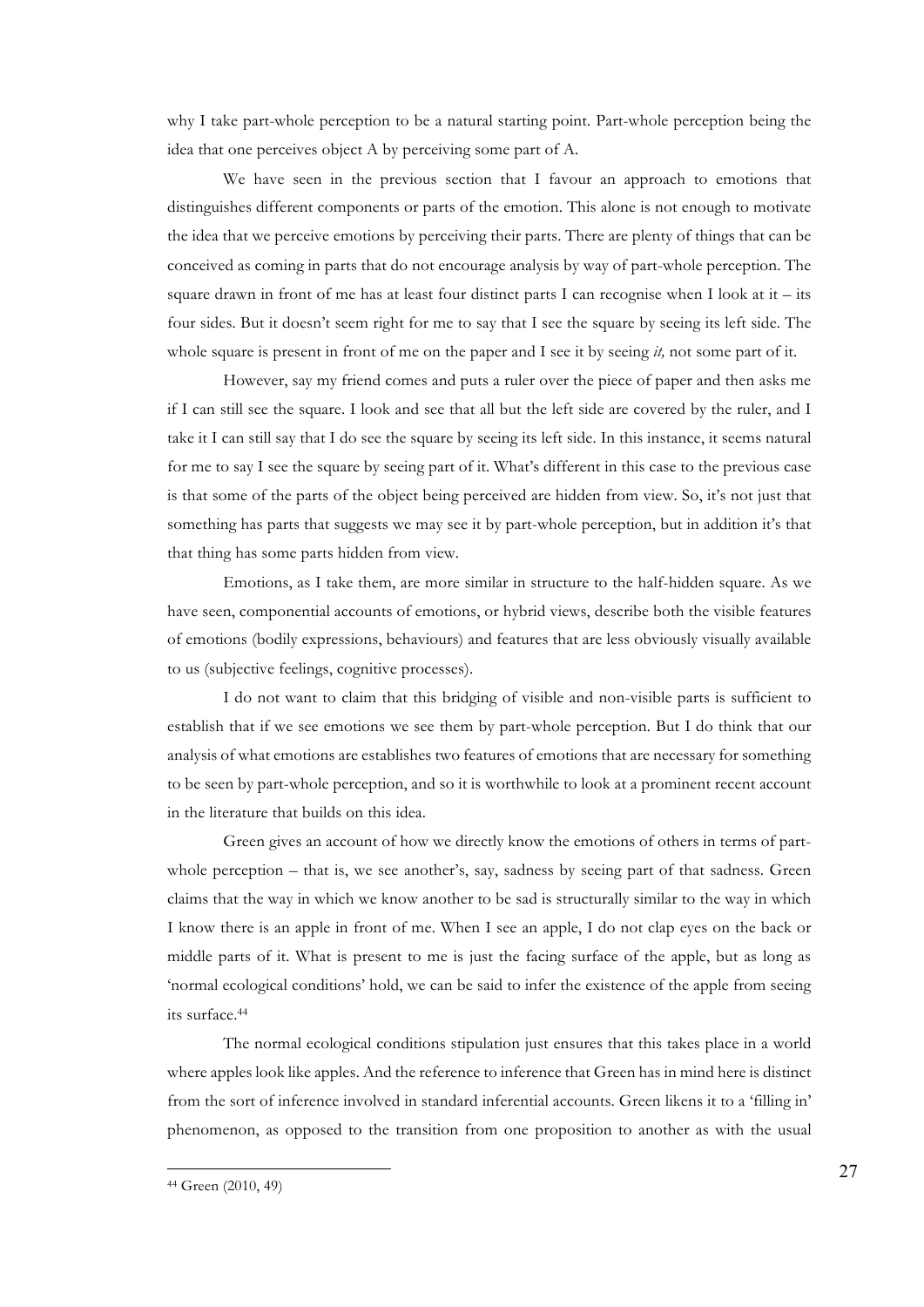understanding of inference. This filling in phenomenon is supposed to be unconscious and spatial. He cites the Kanisza Triangle optical illusion as an example. The illusion consists of a number of disks and lines in such a position that we perceive two triangles in the image, even though these triangles are not actually present. Our perception that there are triangles is immediate and seems to involve no cognitive process of moving from premise to conclusion. This, Green contends, is the kind of immediate inferential step that occurs when we perceive another's sadness by perceiving a part of their sadness. For my purposes, I leave aside an assessment of whether this kind of inference is properly perceptual. As we will see, my use of Green's account is for the starting point of my own account, which makes no reference to any sort of inference.

Additionally, Green relies on a particular picture of the nature of emotions that fits with the componential sort of approach I favour. He contends that the basic emotions like anger and sadness are natural kinds comprised of an interrelated set of phenomena.45 Thus, we can conceive of emotions as coming in parts. According to Green these include: psychological responses, cognitive processes, subjective feelings, behavioural dispositions and certain facial expressions.46

In combining this picture of emotions with a part-whole model of perception, Green contends that we see another is sad by seeing the part of their sadness that's visually available to us; by seeing their facial expression. So, I know that Sammy is sad by seeing his expression E which is part of his mental state of sadness M, and I thereby see M.

In the next Chapter I consider a sceptical challenge to a view like this, and in defending it I will refine the account and give more detail and thus depart from Green's initial characterisation. But I do follow Green in using this key notion as a starting point for an answer to the question of how we can know about others' emotions: we perceive their expressions.

<sup>45</sup> Ibid (50)

<sup>46</sup> Ibid. In addition, see Green (2007) for a more detailed account of his conception of emotions.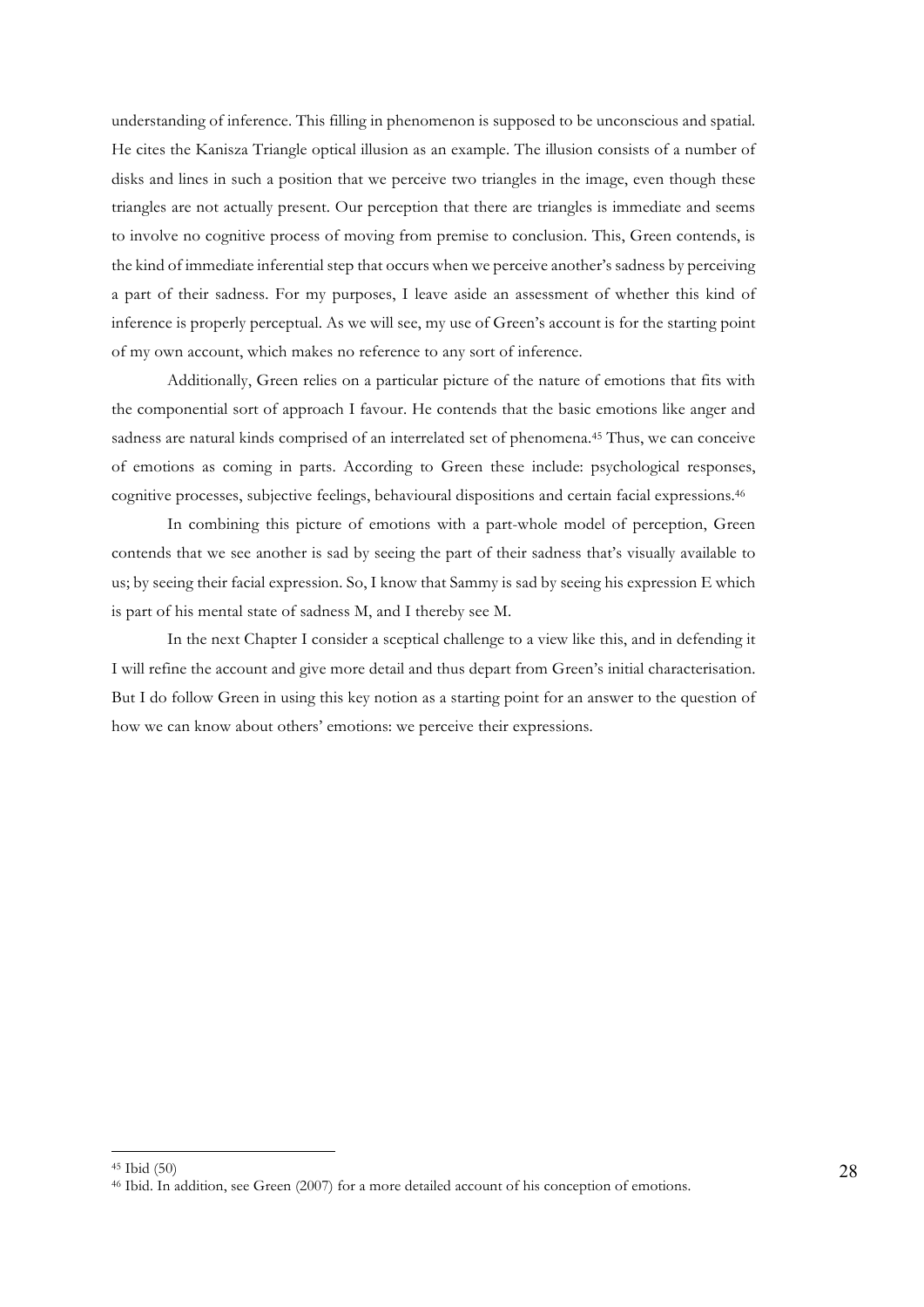## Chapter 2

## Guarantees and Intrinsicness

I have introduced the question of how it is that we can gain perceptual knowledge of others' emotions, and suggested the outline of the account I defend: that we can, sometimes, perceive others' emotions by perceiving the visible part of those emotions, i.e. their expressions. In this Chapter I further refine this view by motivating two conditions:

- 1. That expressions guarantee the presence of emotions
- 2. That the expression is an intrinsic feature of the emotion

The first condition is motivated by a sceptical challenge to the account. In order to combat certain pretence and acting objections, I refine what I mean by expressions, and ensure that when we perceive an expression in my sense, we are in a position to know the emotion is present.

This condition paves the way for how we can attain knowledge of another's emotion, but it does not ensure we have *perceptual* knowledge of that emotion. The second condition aims to meet this insufficiency.

What is shared with Green's account as it was outlined in the previous Chapter is the starting point that I know that my friend is sad by perceiving their sadness, and I perceive their sadness by perceiving some expression of it. In introducing the two conditions above I depart from Green and move beyond this shared starting point.

## 1. Why we need a guarantee

#### *1.1. Acting and pretence*

A sceptical challenge to address can be found in certain pretence or acting objections. The objections aim to show that we cannot know, on the basis of perceiving expressions alone, the emotional state another is in. I will run through a couple of examples of these acting objections and where they come in the literature, and then outline what I take the general sceptical challenge to be. Having done this, in the next section I draw similarities between this sceptical worry and the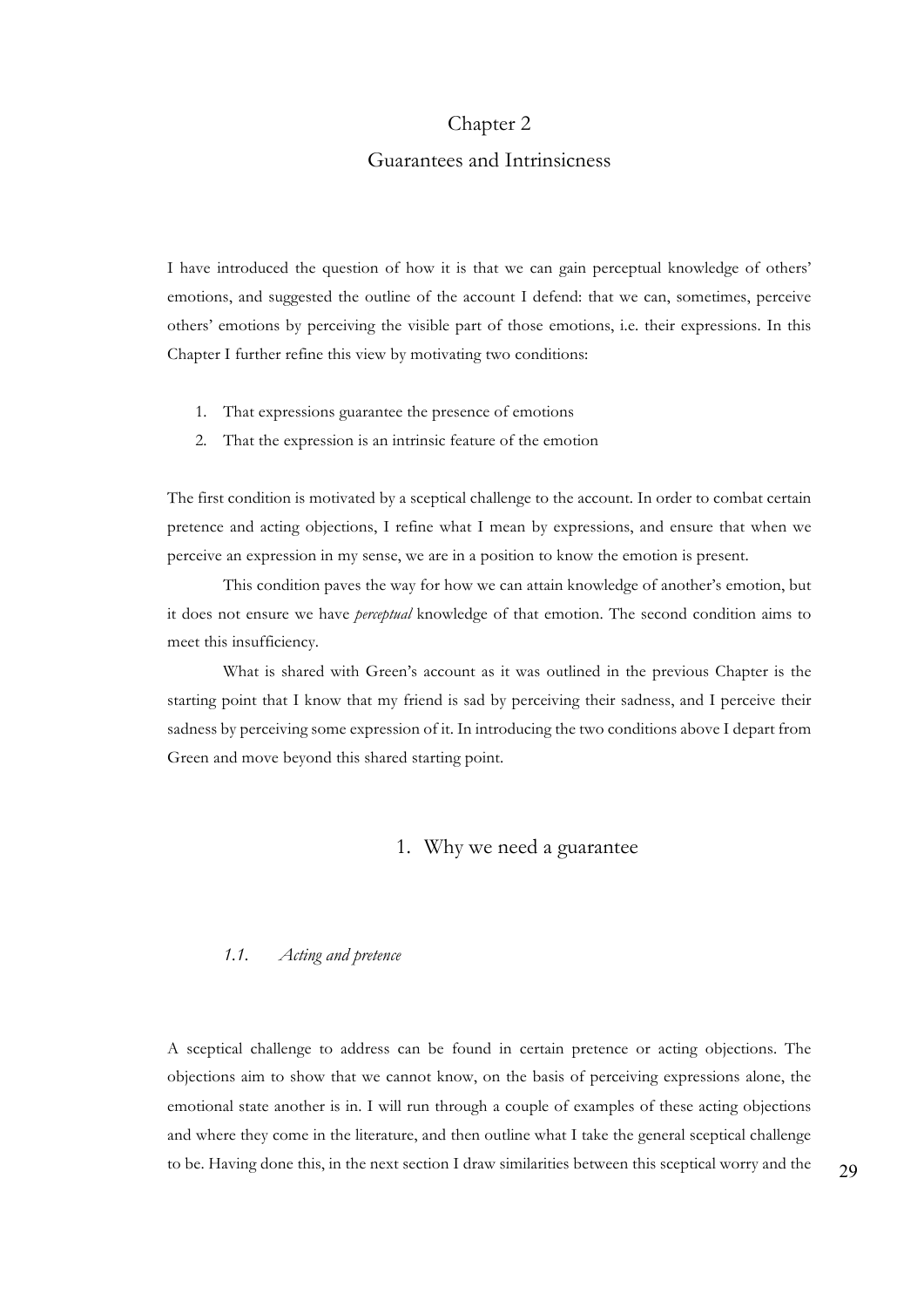sceptical worry that motivates an epistemological disjunctivist response. I then aim to show a similar response is on offer with regards to these acting objections.

At the end of Chapter 1 I outlined Green's part-whole perception model of how we know that another is angry. Imagine my friend Fran is very angry, and a component of her anger is a very red scrunched up face. Green would say that I can know that Fran is angry by seeing her anger. In particular, I see her anger by seeing this part of it – the red scrunched up face.

Green calls the parts that we see emotions by the 'characteristic components' of the emotions. He explains the notion as follows:

"Let a be an object, event, or process that is perceptible. Then we may say that relative to an organism O and ecological situation E, a characteristic component of a is a part of a that, when perceived in E without any other part of a being perceived, enables O to perceive a."47

So, say I am organism O, and in the ecological situation I'm in, i.e. this world where apples look like apples, Green says that the facing surface of an apple is a characteristic component of the apple. As such I can see the apple by just seeing its facing surface. So, too, with facial signatures. Fran's red scrunched up face is a static facial signature that acts as a characteristic component of her anger.

Stout objects to Green's account on the basis that it is vulnerable to cases of pretence. I outline Stout's worry and thus introduce the first sceptical pretence case. However, I will object to Stout's account in turn by showing it to be vulnerable to another kind of pretence case – an acting case.

Stout thinks Green is wrong on the basis of what counts as a characteristic component. Stout invokes a product-process distinction in order to state that Green wrongly includes *products*  as the sorts o things we can see others' mental states by, whereas in fact only seeing *processes* will enable such perception:

"Starting from the assumption that one can literally perceive someone's anger in their face, I argue that this would not be possible if what is perceived is a static facial signature of their anger. There is a product-process distinction in talk of facial expression, and I argue that one can see anger in someone's facial expression only if this is understood to be a process rather than a product."48

Stout thinks that in order to perceive another's emotion, we need to perceive something that 'essentially involves' that emotion. Only if a facial expression is understood as a process rather than a product, can we be in a position to perceive anger on its basis.

This is because parts that are just like products can be independent existences from wholes, according to Stout. A part does not essentially involve a thing of which it is part. Green is

<sup>47</sup> Green (2007, 87)

<sup>48</sup> Stout (2010, 29)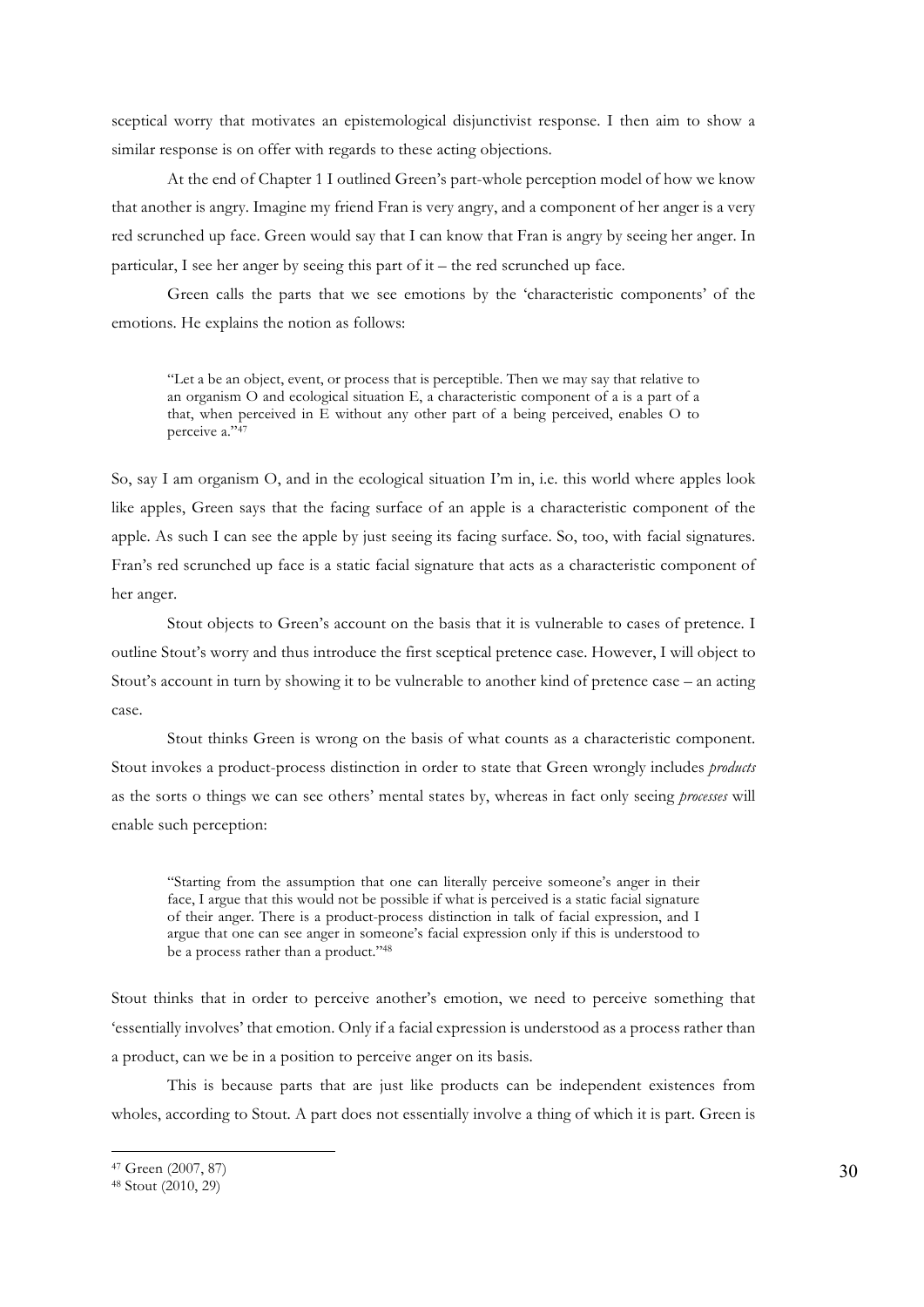therefore wrong about these characteristic components, since something like the facing surface of an apple could come apart from an apple – for example, I see the surface of the apple but, as it happens, that is all that's there as there is no apple to perceive. Let's put this into a case relevant to the perception of emotions:

#### **Pretence case 1**

Fran has decided to fool me into thinking she is very angry about the football score so that I mistakenly think our team has lost. She feigns a scrunched up red face that looks exactly like the face she pulls when she is angry.

According to Stout, Green's account is vulnerable to a case like this. Fran's angry face, conceived as an independent product, has been shown here to be present even when no real anger is present. Green's account would be that we can come to know Fran is angry on the basis of seeing her red scrunched up face. But, in this case, it would not make sense since there is no anger there to be seen or know about.

This is a problem to be addressed. But it is not clear that Stout's own account does not face the same sort of issue. Stout himself is vulnerable to pretence cases. Let's run through more closely what Stout means by this product-process distinction. He explains it by contrasting the finished product of a written signature, with the process of writing the signature:

"Someone's signature is a piece of writing representing their name which is actually written by them. It would not be a signature if the pattern of writing were accidental or forged. A forged signature is not a signature at all. But just by looking at a signature one cannot see that it genuinely is a signature. One may infer that it is from its various features. But it's being genuinely a signature is not present to the viewer."49

"A witness to a signature is not a witness of the piece of writing existing on the page. The witness must see the signature being produced. So there is a product-process distinction in this talk of signatures. What you witness in witnessing a signature is a process; to avoid ambiguity we could call it a signing. What you look at when you look back at the document is a product of that process. The product counts as a signature in virtue of the process satisfying certain conditions. It is like sunburn in this respect. One can be aware of the product of a signing but not as such. One is just aware of it as a certain pattern of ink. But on the face of it, one can be aware of the signing as a signing. That is what one is aware of when one witnesses a signature."50

On the one hand, there are products which are things like written signatures that appear on the page. Another example is the redness of one's skin that may or may not have been caused by sunburn. The point is that we could see either of these products, the writing on the page or the red skin, and not see a genuine signature or a sunburn. This is because there is no guarantee that the red skin or the writing is connected to either the genuine writing out of the signature, or exposure

<sup>49</sup> Ibid (34)

<sup>50</sup> Ibid (35)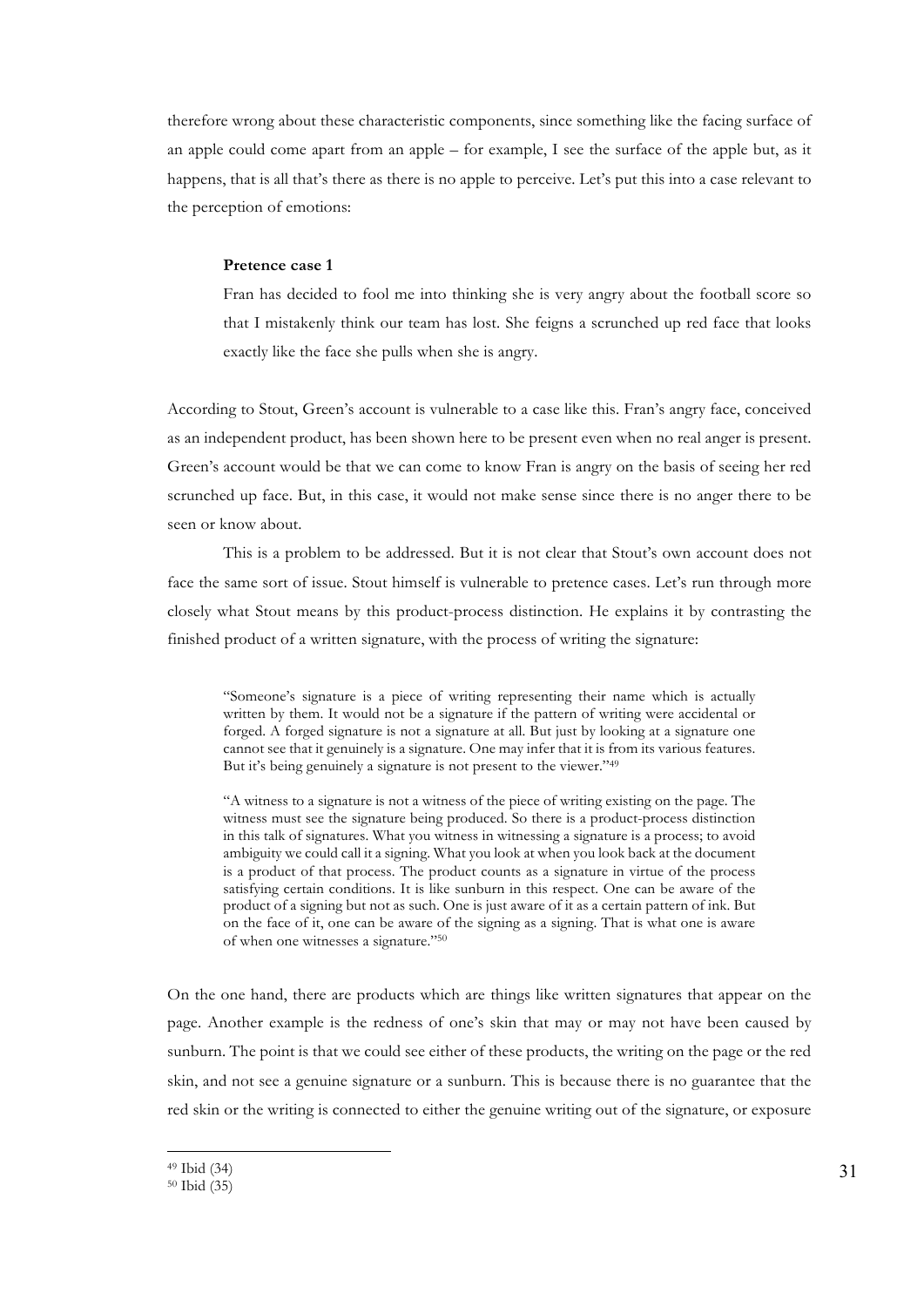to the sun. The piece of writing could have been a photocopy, and the red skin could be from some alternative irritation.

However, Stout thinks that in seeing someone going through a *process*, we do attain this sort of guarantee. If we see someone going through the process of the signing, then we can be said to see the that there is a genuine signature. If we see the process of someone going red in the sun, then we can see the sunburn. Static facial expressions of the kind Green talks about, like smiles, are products and thus vulnerable to cases of pretence. Processes, like seeing the development of anger on someone's face from start to finish, are not vulnerable in this way. Stout thinks that by seeing the process we see through to the actual anger itself, and we get this guarantee between the anger and the expression of it.

I agree with Stout that we should be looking for a guarantee between the expression and the anger itself, and I shall discuss why this is later in this section. However, I disagree that invoking the idea of process rather than products does the job. Talking about a process rather than a product changes the case by saying that we are talking about some temporally extended expression as opposed to a 'static' one as Green discusses. But then we face a similar sort of worry:

#### **Pretence case 2: acting**

 $\overline{a}$ 

Sammy cries when he is sad. He goes through an extended process of bowing his head, hunching his shoulders, and tearing up. Normally I come to know Sammy is sad by seeing this process. However, Sammy has recently started attending acting classes. He is keen to try out his new skills, and so pretends to be sad when I next see him. He produces a string of bodily and facial movements that are exactly alike what happens when he is actually sad – thus mimicking his own process of sadness.

So Stout's condition that we perceive processes instead of products is insufficient in avoiding the same sort of pretence case he is worried about in the first place. For I can perceive the process of Sammy's sadness, but be entirely wrong about his having that emotion on that occasion.<sup>51</sup>

Now, although Stout's own solution did not do all the work, I think what he is aiming for is right. He is aiming for us to be able to say that we perceive something that guarantees the presence of the emotion. Rather than something like a facial signature that could be present whilst the emotion is not. Stout, however, is vague about why we want such a guarantee, other than pointing to this sort of pretence worry. So why exactly do we want a guarantee, and what exactly is the problem posed by these pretence cases? I look now to Gomes' description of the 'problem of error' to try and give a general form to the sort of sceptical worry raised by these challenges.

<sup>51</sup> Sias and Bar-On have recently made this same point against Stout – that it is not clear to see why processes stand any better chance than Green's expressions, since processes can also be dissimulated from emotions. Sias and Bar-On (2016, 57)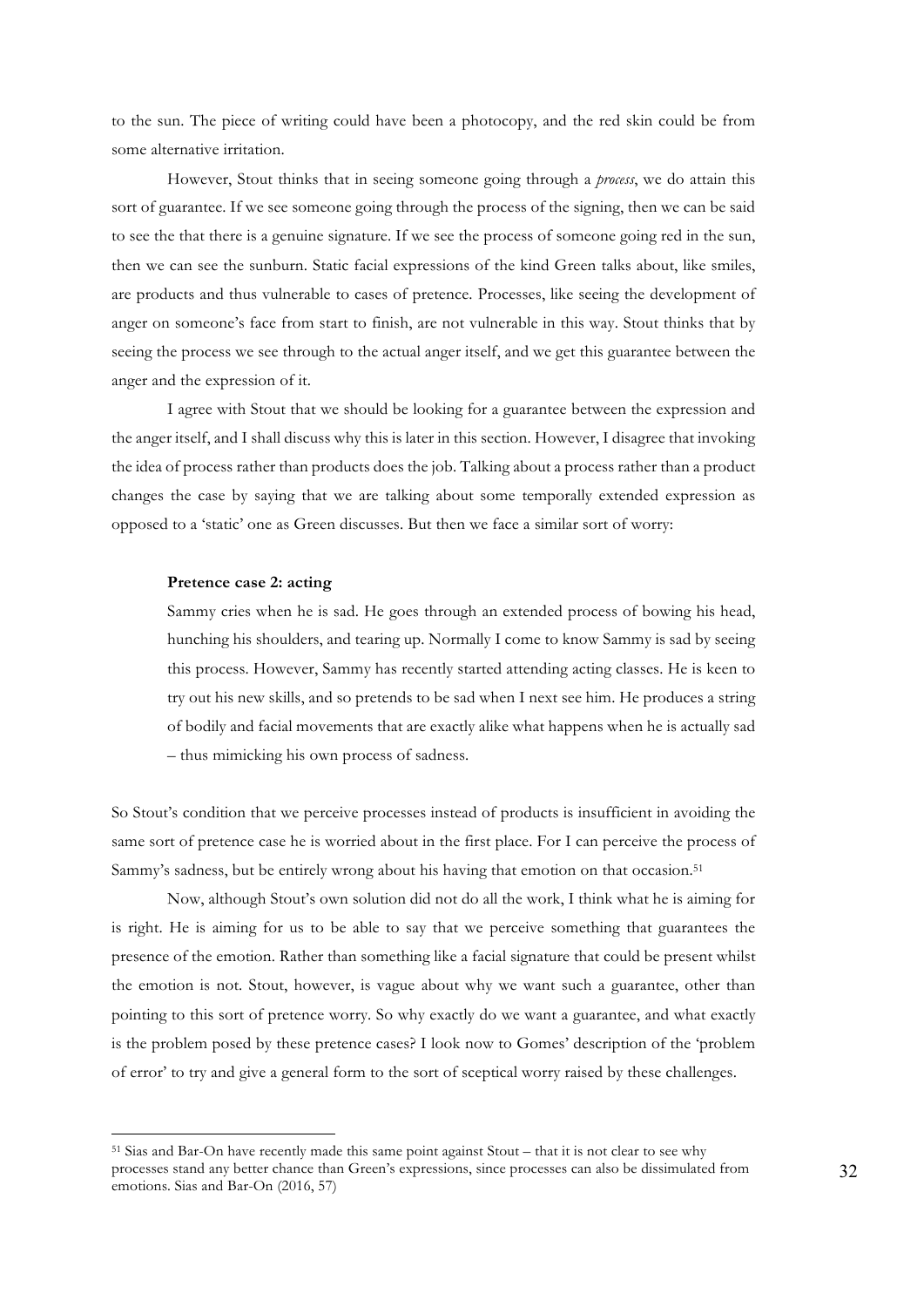A problem of error kind of scepticism runs as follows. The cases that fall foul of this problem are ones where one judges something to be a certain way on the basis of the way something seems, but it turns out that things weren't as they seem and so one is left with a false belief. For example, I judge Fran to be angry but in fact things aren't as they seem, she is not angry, and so I form a false belief. What Gomes cites as the sceptical challenge here is that the evidence available to me when I judge that Fran is angry is just the same as the evidence available to me when I judge correctly that Fran is angry on another occasion in which she is not fooling me.<sup>52</sup> The evidence available to me is the same in each case because the cases are phenomenologically indistinguishable – both cases seem the same to me.

Let's call these cases good and bad cases, the good case is the one where I correctly judge Fran to be angry, and the bad case is the case of pretence. Since my evidence is the same in both cases, then it seems what I am warranted in believing is the same in both cases – so the epistemic status of my evidence is the same in both cases. In the bad case, since Fran is only pretending to be angry, my evidence does not warrant me believing that Fran is angry. Since the evidence has the same epistemic status in both cases, the evidence is not enough to give me knowledge that Fran is angry in the case where she *is* angry. So in general, if there is the possibility of error about how something seems, then one cannot know anything on the basis of that alone, even in cases where things are as they seem.

In the following section I outline the similarity between this sceptical challenge regarding acting problems, and the sort of scepticism that motivates a disjunctivist response. I then look to how this sort of response can be applied to our question of others' emotions.

#### *1.2. A disjunctivist response*

The above kind of sceptical argument is the same in structure to the kind that motivates disjunctivism about perception. For my purposes, I will be sticking to a discussion of McDowell's epistemological disjunctivism, since my overall concern is to do with how we gain perceptual *knowledge* of other's emotions. For example, how I *know that* Sammy is sad on the basis of perception. McDowell puts the problem to which he aims to respond as follows:

"Consider a pair of cases, in both of which someone is competent in the use of some claim [possesses an experientially acquired defeasible reason for the claim], but in only one of which the claim is true. [The] story is that the scope of experience is the same in each case; the fact itself is outside the reach of experience. And experience is the only mode of cognition – the only mode of acquisition of epistemic standing – that is operative…How can a difference in respect of something conceived as cognitively

<sup>52</sup> Gomes (forthcoming b, 2)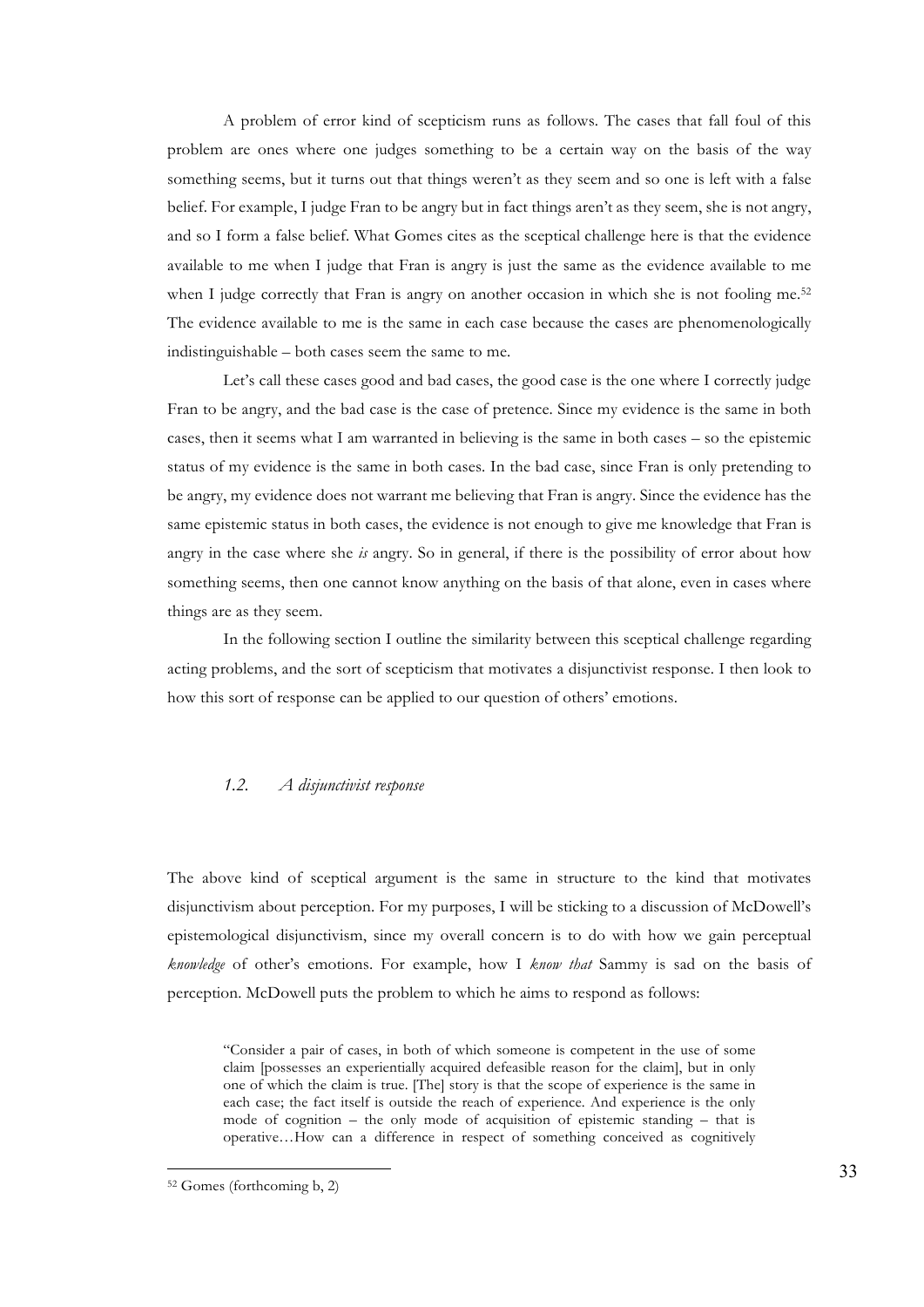inaccessible to both subjects, as far as the relevant mode of cognition goes, make it the case that one of them knows how things are in the inaccessible region while another does not – rather than leaving them both, strictly speaking, ignorant on the matter?"53

Let's run through the problem with an example of a case of illusion. Say that the pair of cases is one good case where I see a cinnamon bun in front of me on the counter and there actually is a cinnamon bun in front of me, and one bad case where I see the same thing the next day but it's a well-designed fake cinnamon bun, to be merely used as a display (here, I am acting as the two different subjects McDowell speaks of). Given that, as McDowell says, what I perceptually *experience* in each case determines my epistemic standing (i.e. determines whether or not I have knowledge in each case), and given that it seems I experience the same thing in each case, it should be admitted that my epistemic standing is the same in each case. But since in the case of there being no cinnamon bun I do not have knowledge of a cinnamon bun being there, then it should stand that I do not have knowledge of a cinnamon bun being present in the good case either.

McDowell's question at the end of the quotation is to push the problem that on this analysis of how things are in the good and bad case, we cannot appeal to something outside the scope of either subject's experience (the fact that one bun exists and another is fake) in order to explain how it might be that there is knowledge in one case and not the other. The evidence for the subject (the way things look) is the same in both cases. As such, we are left in a state of having to say that I am incapable of ever having knowledge of a cinnamon bun in front of me, given the possibility of an illusory fake bun being present instead. This mirrors the form of the problem of error scepticism discussed above. I repeat its general form: if there is the possibility of error about how something seems, then one cannot know anything on the basis of that alone, even in cases where things are as they seem.

So what is McDowell's disjunctivist response to this sort of scepticism? McDowell denies the premise that what's available to the subject's experience is the same in each case.54 What I experience in the good case is different to what I experience in the bad case, since in the good case my evidence that there is a cinnamon bun there does not fall short of the fact itself that there is a cinnamon bun there. The fact that the cinnamon bun is there is made manifest. McDowell thinks that this contributes to my epistemic standing on the matter, since in the good case unlike the bad case, the evidence is good enough for me to know there is a cinnamon bun there. For McDowell, when faced with these two cases, it is *either* that one knows there is a cinnamon bun there, *or* it merely looks like there is a cinnamon bun there.

In the bad case, we see a mere appearance, but in the good case, we need not accept that what we experience is also just a mere appearance. Rather, what we see is a matter of the fact itself being made manifest. What it is for a fact to be made manifest is as follows: *"the idea of a fact being* 

<sup>53</sup> McDowell (1982, 373-374)

<sup>54</sup> Byrne & Logue (2008, 67)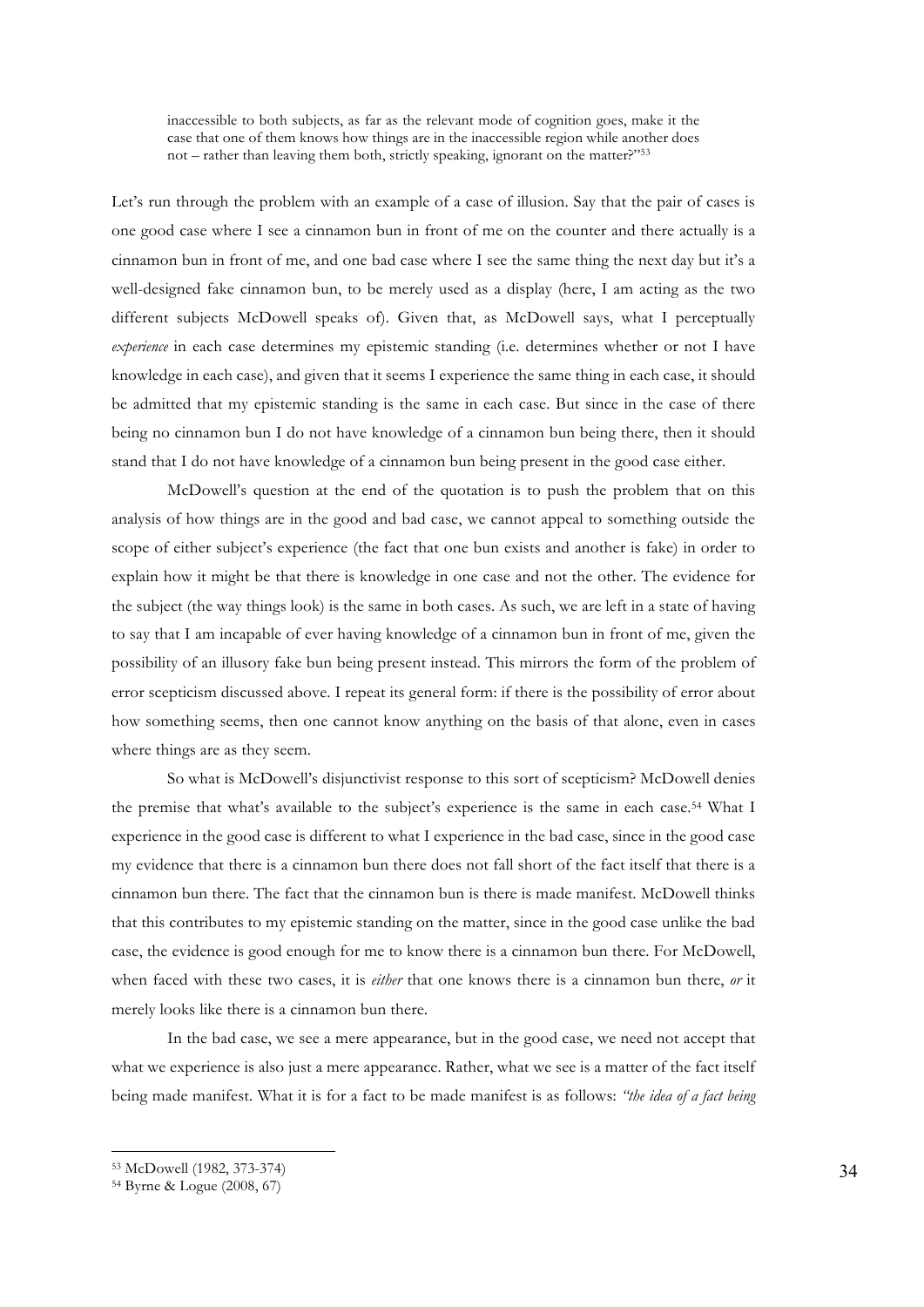*disclosed to experience is in itself purely negative: a rejection of the thesis that what is accessible to experience falls short of the fact in the sense I explained, namely that of being consistent with there being no such fact."55* The idea is that we should reject the thesis that there is a common experiential basis between the good and bad case. If we saw the same thing in each case, then given that in the bad case there is no fact of the bun being present, then what we see in the good case is consistent with there being no bun. Since this latter claim is not the case, and since in the good case we see the fact itself made manifest, what we perceptually experience in either case is different.

We now have the tools to see how McDowell's analysis can be of use in response to the acting objections raised above. This is made clearer given that McDowell himself presents the argument in terms of the problem of other minds. He sees the problem as an example of the general sceptical worry we've been discussing; a problem of error. The problem in this context is that we cannot know that someone is happy by seeing their smile since what we perceive is the same in a case where they are smiling in pretence. McDowell objects to this picture on the basis that it is incoherent to suggest that *"knowing that someone else is in some 'inner' state can be constituted by being in a position in which, for all one knows, the person may not be in that 'inner' state."56*

Rather, in the case where Fran smiles when happy, my knowledge that she is happy is not constituted by the same thing as that which constitutes my experience in the case where she is merely pretending to be happy. In the good case, I am in a position where my evidence does not fall short of her being happy, unlike in the bad case. My epistemic position in either case is different. Similarly, when Sammy goes through the motions of acting sadly to try and trick me, the evidence I have *does* fall short of the emotion being present, and so I am not in the same epistemic position as I am when I see him truly going through a sad episode.

So, having made clear the connection between McDowell and the problems of pretence, I think Stout's appeal to McDowell is a good one. However, the guarantee requirement should be asserted both for cases of static facial expressions, and temporally extended expressive processes. In either case, there is the possibility of pretence, and so in either case we need to appeal to how the veridical case involves us perceiving something different than what we perceive in the deceptive case. Stout's analysis of processes did not fully explain this difference. In the next section I suggest we should understand expressions to precisely be things that do not fall short of emotions themselves, and as such providing the guarantee we require between expressions and emotions that Stout was looking for with the appeal to processes. Unlike processes, these expressions can be either static or extended facial movements, so long as they make manifest the emotion itself.

#### *1.3. Expressions as factive*

<sup>55</sup> McDowell (1982, 472) 56 Ibid (457)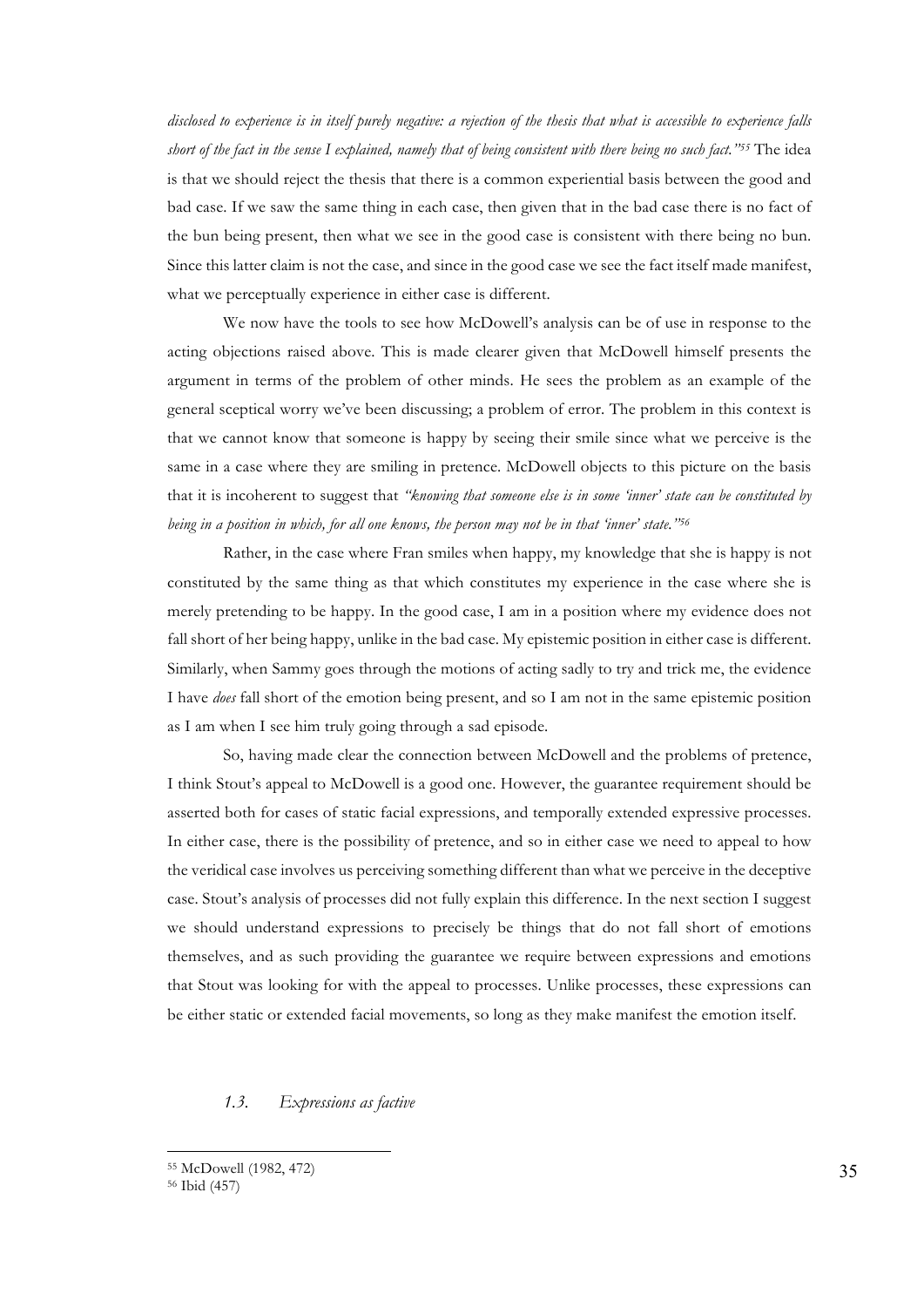It has been shown how we can answer sceptical worries regarding cases of pretence or acting by appealing to McDowell. In particular, that we can say that in the good case where I see that Sammy is sad by seeing his crying face, I am seeing something that does not fall short of the sadness itself. This is how we can make sense of saying, along with Stout, we want a guarantee between what we see and the emotion, in order to gain knowledge of the emotion by perception.

In this section I contend that we can maintain on this basis the stance that we know about emotions by perceiving their expressions, *so long as we take expressions to be those things that do not fall short of the emotion itself.* By distinguishing a notion of expressions that covers only these cases – only facial shapes and bodily movements that are operative in the good cases where the emotion is made manifest – we can attain the guarantee between expressions and emotions that Stout is after. So if we have two smiles, where one is properly attached to happiness in the aforementioned sense, and the other is not, then only the former shall be called an expression.

Austin's remarks about how we use the term 'expression' lend support to this notion of expressions. He distinguishes our use of 'expression' from our use of 'signs or symptoms' of an emotion:

"'Symptoms' or 'signs' of anger tend to mean signs of *rising* or of *suppressed* anger. Once the man has exploded, we talk of something different – of an expression or manifestation or display of anger, of an exhibition of temper, and so forth. A twitch of the eyebrow, pallor, a tremor in the voice, all these may be symptoms of anger: but a violent tirade or a blow in the face are not, they are the acts in which the anger is vented. 'Symptoms' of anger are not, at least normally, contrasted with the man's own inner personal feeling of anger, but rather with the actual display of anger. Normally, at least, where we have only symptoms to go upon, we should say only that we *believe* that the man is angry or getting angry: whereas when he has given himself away we say that we *know*."57

Here, Austin is answering the question of whether we know about other's mental states by seeing symptoms of them. His answer is no since we only ever talk about seeing symptoms of something when that thing is hidden from view. He draws an analogy here between symptoms of anger and the symptoms of a disease, where we are forced into talking only of the symptoms of the disease since the disease itself is hidden under the skin. Symptoms, therefore, are talked of with *"implied contrast with inspection of the item itself".58*

So for Austin, to know about other's emotions must come about through inspection of the emotion itself. He talks of expressions and manifestations as those things that, unlike symptoms, put the emotion on full display – we are no longer talking about something hidden when we use these words. When the anger erupts, and is itself fully present, we talk of an expression of anger and not merely signs of anger.

<sup>57</sup> Austin (1979, 107-108)

<sup>58</sup> Ibid (105)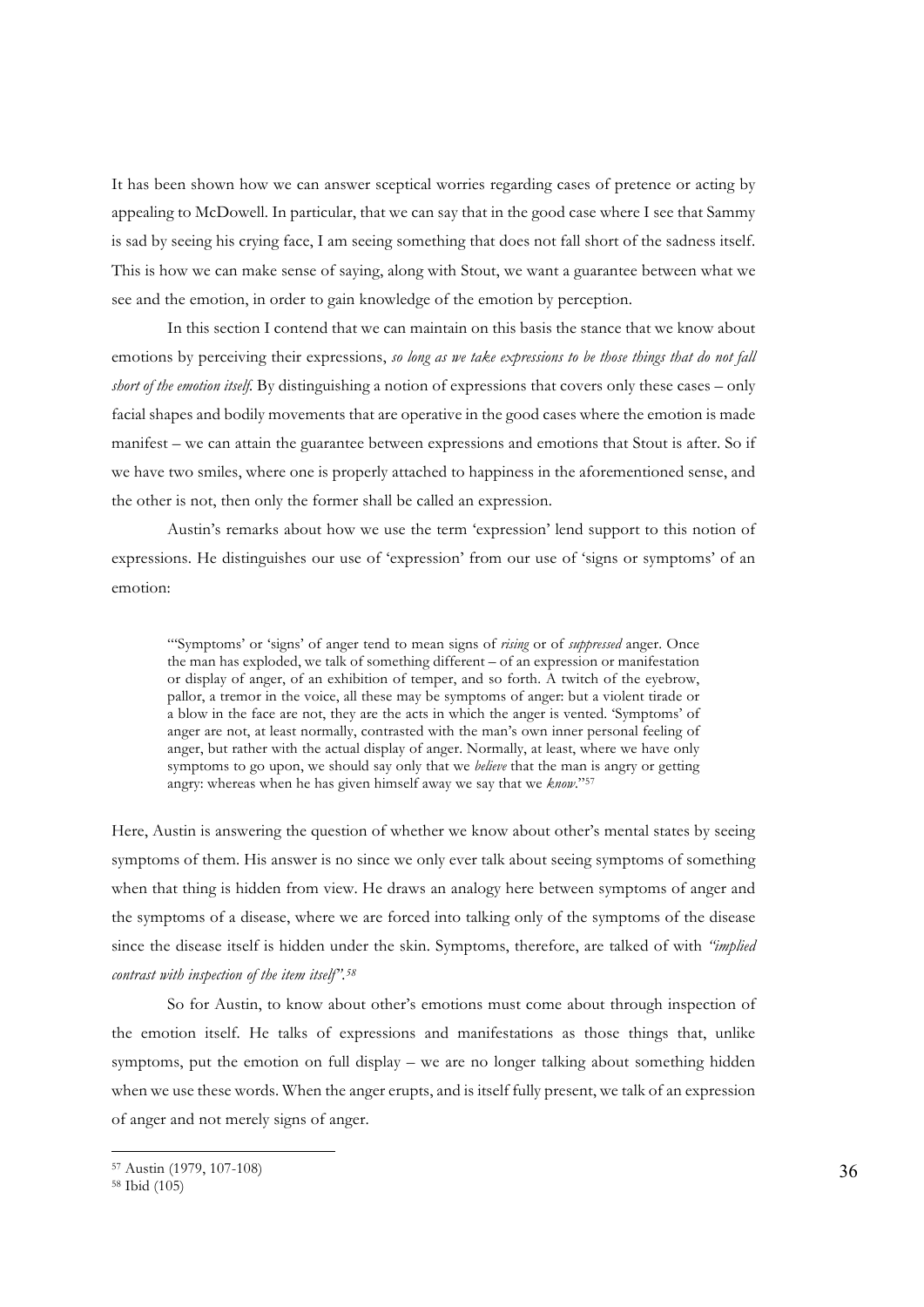One slight difference in Austin's remarks and how I want to understand expressions is shown by the particular examples he uses. The contrast I am interested in is between symptoms or signs that do not guarantee the presence of emotion, and expressions that do. But Austin also talks about this aligning with a contrast between things like twitches, and things like a tirade of anger. He thinks twitches are more like symptoms and tirades are more like expressions. I do not want to determine what sorts of things can be expressions. On my account, it is perfectly consistent that a twitch may be an expression of anger – just so long as it guarantees the presence of anger.

Nonetheless, looking at Austin's distinction helps clarify how I want to use the term 'expression', as those things that the perception of which does not fall short of the perception of the emotion. However, I do not wish to deny that there are other uses of the term 'expression' nor other things we call expressions that would not fit within my notion of expression.

For example, work in empirical science done by Ekman and others who follow his analysis assumes a notion of expressions more wide ranging than mine. Ekman understands expressions in a way in which they can exist without emotions.59 Expressions are just defined in terms of particular muscle movements in the face. His study is then to see how often these occur in conjunction with particular emotions in order to see how universal such expressions are. But, the starting assumption does not explain one in terms of the other. Certain expressions can be formed voluntarily, for example in our trying to trick another person into thinking we feel a certain way. (Admittedly, though, Ekman thinks this rarely happens – in fact some expressions, like the expression for enjoyment, has such a specific muscle movement (a muscle orbiting the eye) that it is very difficult to truly mimic). This would be at odds with my wanting to mark out only the facial movements found in *good cases* as ones we can call expressions.

Another take on expressions from Findlund removes reference to emotions entirely. His modern evolutionary theory links expressions with their purposes in our social interactions:

"The general idea is that facial movements commonly thought to be expressions of emotion occur as negotiation between individuals. Rather than an emotion, the cause of the facial movement is a behavioural intention (or threat). A smile, for example, is a signal to a specific audience of readiness to interact. A 'sad face' is a signal requesting comfort or aid."60

Expressions, on this account, don't guarantee the presence of emotion, but instead signal something about the expresser's intentions. All facial movements that occur in the context of social engagement count as expressions in this sense. Even facial movements produced when we are alone can count as expressions in this sense, Findlund suggests, because there is an 'implicit audience' involved. When I think of something sad and grimace, it is to be understood in the context of there being an imaginary audience I am playing my expression towards. Findlund would

<sup>59</sup> Ekman (1993, 390) 60 Russell (2016, 161)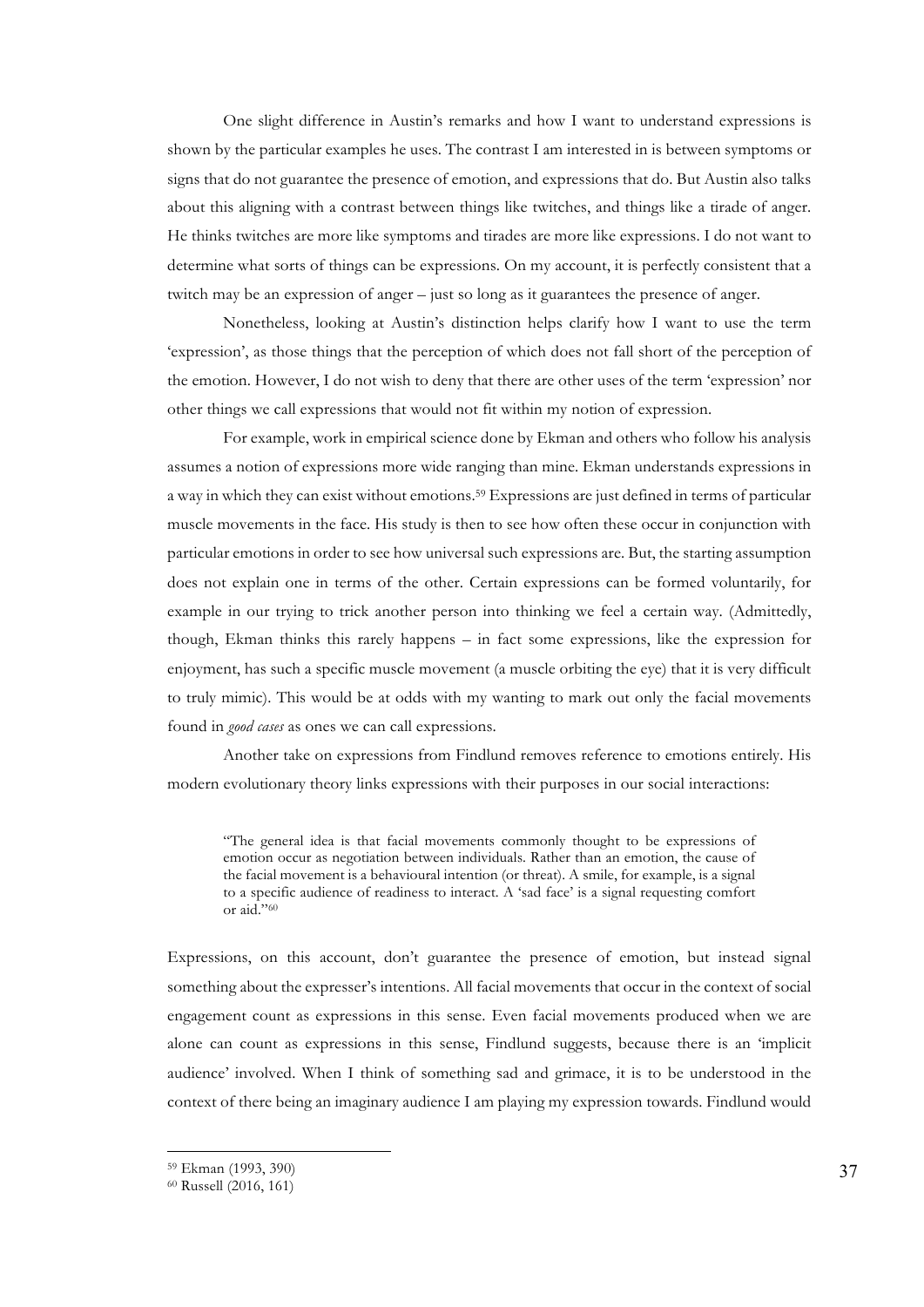have no trouble saying that the actor acting angrily but in no emotional state was producing an expression, this time to an explicit audience.

As said before, I do not wish to argue for my restricted notion of expressions over any other. It seems clear that we call certain things 'expressions' that do not involve the manifestation of a really existing emotion. For example, the typical sad, angry, and happy faces we see in a picture book. But I do think that the distinction between these other notions of expressions and the notion of expressions I have discussed can be made. Moreover, there are benefits to making it. Firstly, given that expressions are just understood here as being the manifestation of an emotion, this does not delimit what these manifestations may be. As such, it allows for variation in the way individuals, or difficult cultures, express themselves. If my friend Sasha has an idiosyncratic way of twitching when she is happy, and I am aware of this and recognise it as such, then this notion of expression can allow for this twitch to be an expression of happiness. Secondly, and more importantly for this project, it allows us to maintain the model we started with, that we can know about other's emotions by perceiving their expressions, without falling foul of the pretence objections previously looked at.

Having justified my taking expressions to be understood in this way, a remaining question is: do these expressions really exist? Are there expressions that act in this way such that they guarantee the presence of emotion, and if so, what explains this at the metaphysical level? I look further into this in what follows.

## 2. Why we need intrinsicness

I have defended the claim that if we are to know about another's emotion by perceiving expressions, we require that which we perceive to guarantee the presence of emotion. But it may be left to ask exactly what it is about these expressions that connects them to emotions in this way. It is one thing to define them in terms of the things we perceive in the good case where I accurately perceive that my friend Sammy is sad by seeing his tears, but what is it about the expression in this case that makes it such? Specifically, I will address this residual concern by looking into the *relation* between expressions (in my sense of expression) and emotion. What is it, at the level of the metaphysical relation between expressions and emotions, that goes on in the good case?

We have developed a first condition on our gaining perceptual knowledge of others' emotions: that expressions guarantee the presence of emotions. Through looking into how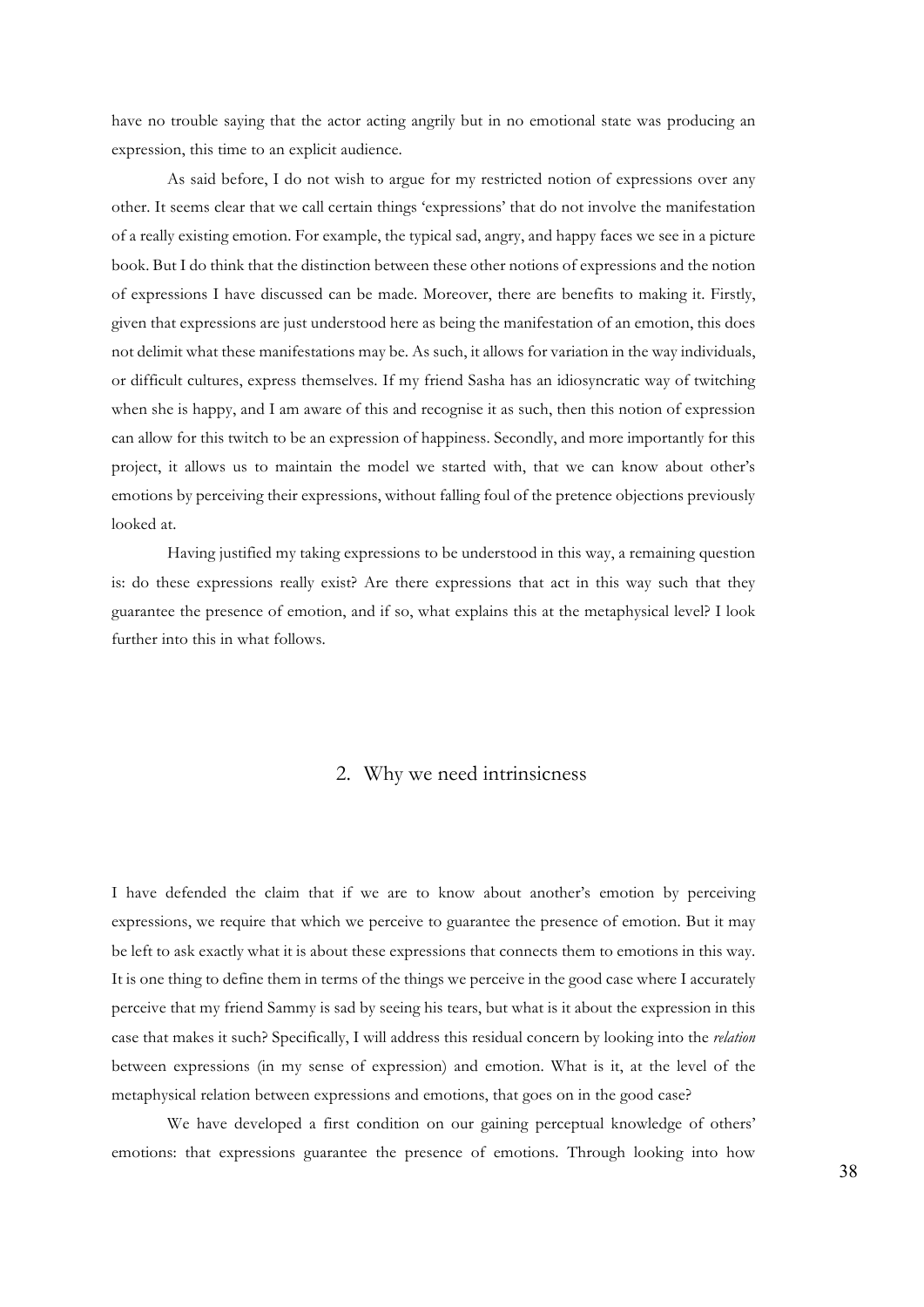expressions and emotions are related, we can see a second condition emerge: the condition of intrinsicness.

#### *2.1. Shoemaker's condition on object perception*

The first condition we have come to in establishing how we can have perceptual knowledge of other's emotions is that we perceive expressions that are factive – expressions that guarantee the presence of emotion. This means that whenever we see an expression, there must be an emotion present that it is appropriately related to.

Perhaps it is enough to say that there is a causal relation between expressions and emotions; that expressions are the effects of emotions. It would be possible to meet the guarantee condition on this proposal. There are some things that are always the effects of other things. Take the cinnamon bun on the counter in front of me again. The head baker George always puts his signature swirl into the bun's icing – and only George can produce this swirl. This swirl cannot possibly exist unless George creates it. So, every time I perceive a bun with this swirl in front of me, I know it has been baked by George. The presence of the swirl guarantees that George baked it. Likewise, we could say that expressions are only ever caused by certain emotions, and thus in perceiving Sammy's expression of sadness I come to know that he is sad.

However, although this relation between expressions and emotions can give us our guarantee condition and therefore show how we can have knowledge of emotions by perceiving expressions, it does not seem to show us how we can have *perceptual* knowledge of emotions. Remember, the task in this thesis is to understand how we can make sense of a *direct perceptual*  account of the knowledge of others' emotions, by way of perceiving those emotions themselves. With the case of George's swirl, we come to know he baked the bun on the basis of the perception of something other than his baking of the bun. In the case of Sammy's sadness, by interpreting expressions as mere effects, we come to know about the emotion on the basis of seeing something else. These seem to be cases of coming to know about something on the basis of perception – but on the basis of the perception of something else. This doesn't seem to conform to the sort of direct perceptual model we are after, where we see George actually baking the bun, or we see the sadness itself. So, to avoid this problem, we need to add more to the account than just the guarantee condition – for we can perceive something that guarantees the presence of the emotion without perceiving the emotion itself.

Gomes makes a similar case about what's needed for paradigmatically perceptual knowledge. He takes standard cases of perceptual knowledge to involve a subjective and objective component. The subjective component is the subject's capacity to recognise things on the basis of how they look. The objective component is that there is a way the thing looks. Perceptual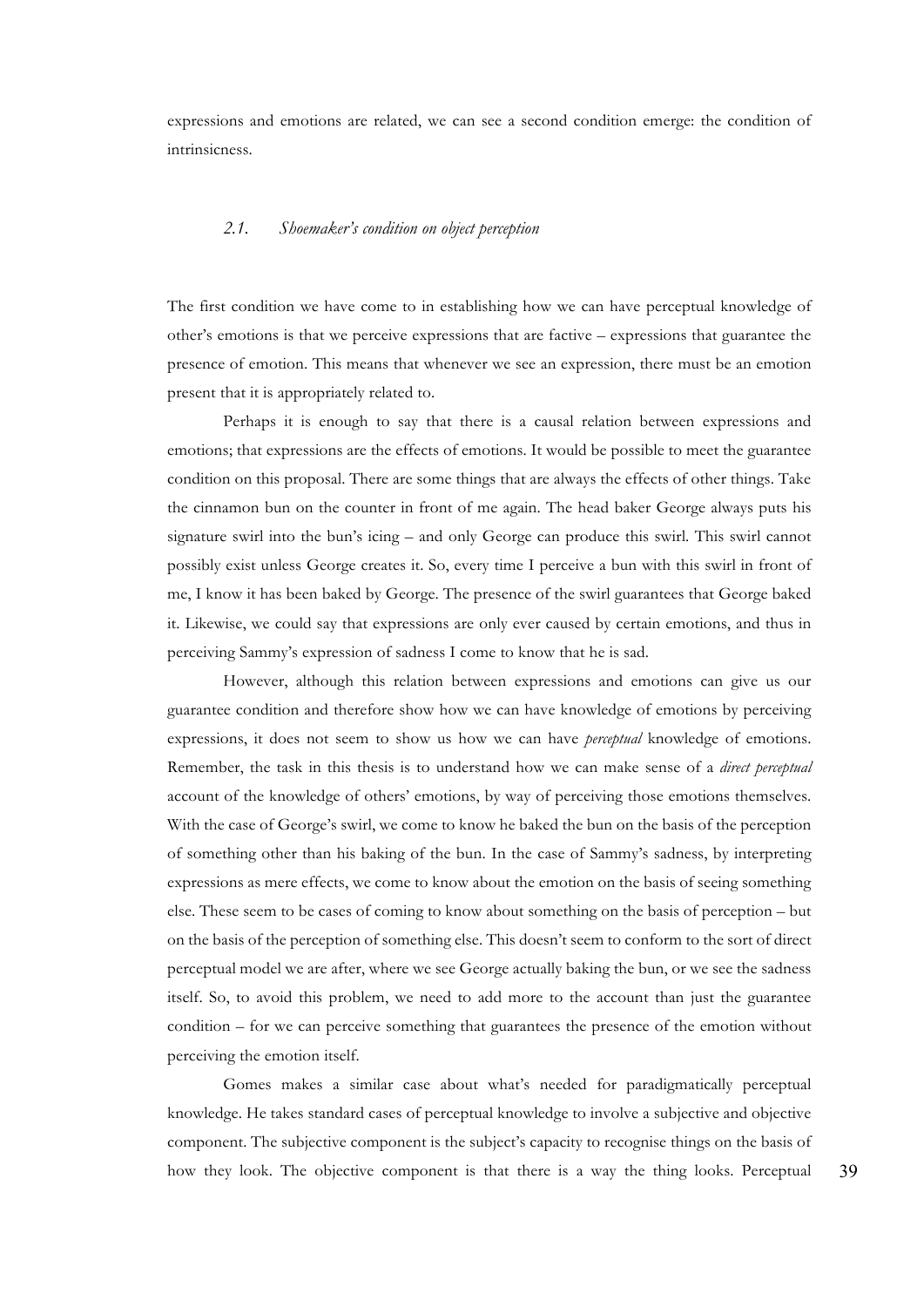knowledge consists in the subject's exploiting their capacity to recognise what the thing is on the basis of its look.61 He then describes the following two cases:

- i. Asha looks a certain way when standing at the window of her office, and standing below the window I exploit my capacity to recognise Asha on the basis of how she looks and come to know she is in her office
- ii. Sadiq always draws his curtains when he is in his office and this looks a certain way, and standing below the window I exploit my capacity to recognise his drawn curtains on the basis of how they look, together with my knowledge that when he draws them he is in his office, and come to know that he is in his office

Gomes argues that only cases like (i) are cases of paradigmatically perceptual knowledge. Both examples consist in knowledge being gained on the basis of how things look, but in (ii) things are different because we are not gaining knowledge of Sadiq based on how *he* looks, but rather based on how something distinct from him looks: specifically, based on how his curtains looked.62

It seems like our case of knowing that George baked the bun is more like the case of Sadiq than of Asha, since we don't see George baking the bun himself. As such, it doesn't seem to conform to a case of paradigmatically *perceptual* knowledge on Gomes' account, even though we still *know* George baked the bun. So, what we can take from this is that positing a relation between expressions and emotions that satisfies the guarantee condition is insufficient in establishing how we can gain perceptual knowledge of others' emotions. Specifically, this is because the guarantee claim enables us to see how we can have the knowledge part, but doesn't secure us the sort of *direct perceptual* knowledge we are after in knowing others are in some particular emotional state by perceiving the emotion itself.

So, what further condition could be added to secure the perceptual element, and what sort of relation would satisfy it?

Shoemaker identifies the following condition on coming to know something directly by perception:

"The perception of objects standardly involves perception of their intrinsic, nonrelational properties. We can perceive relations between things we perceive; but we wouldn't perceive these things at all, and so couldn't perceive relations between them, if they didn't present themselves as having intrinsic, nonrelational properties. To perceive that this book is to the right of that one I must perceive, or at least seem to perceive, intrinsic properties of the two books, e.g., their colors and shapes."63

<sup>61</sup> Gomes (forthcoming a, 18)

<sup>62</sup> Ibid (19)

<sup>63</sup> Shoemaker (1994, 253)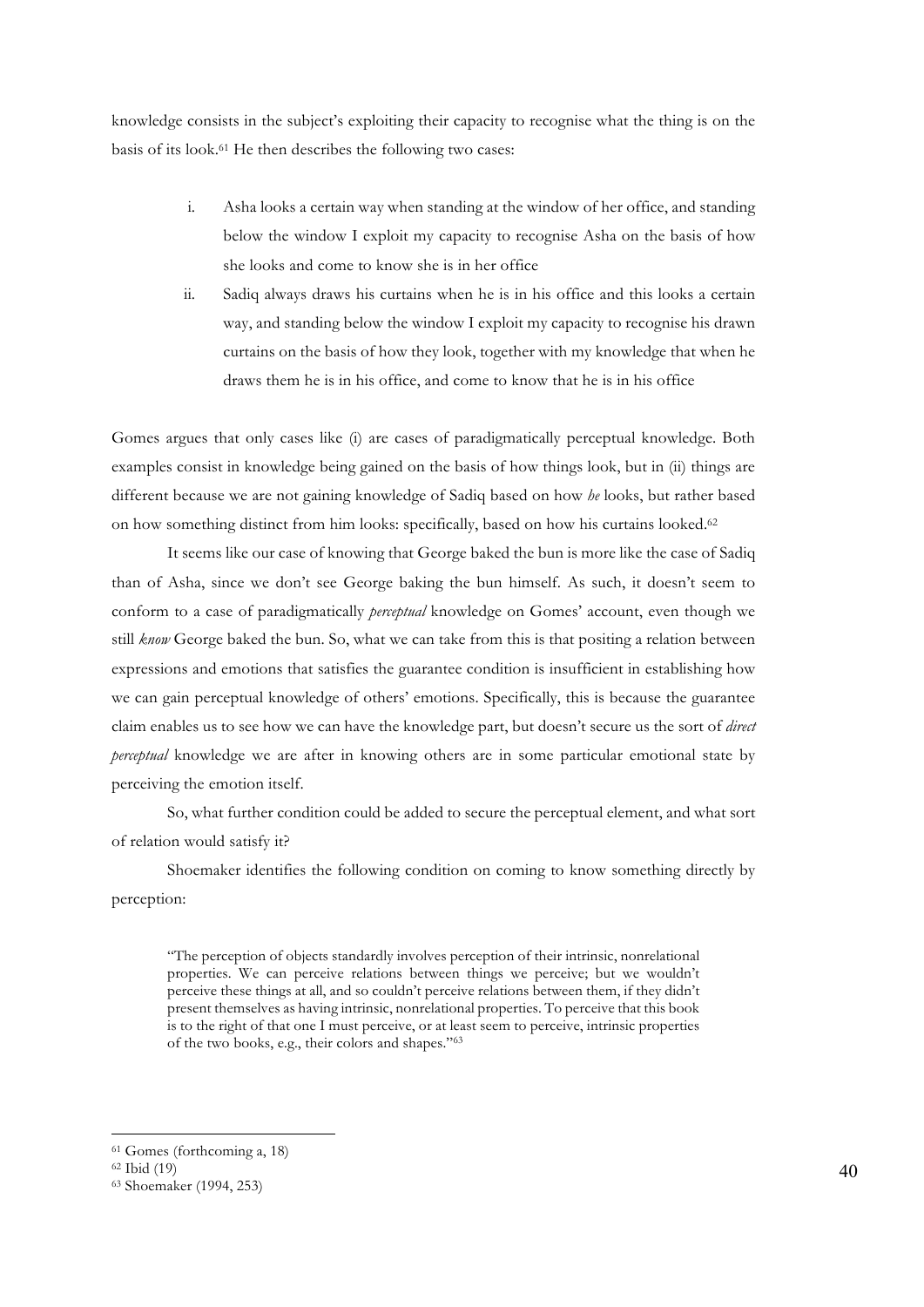Shoemaker states to say you know something by perception can, in some circumstances, mean merely that you perceive that something is the case. I may perceive that the angles within a square add up to 360º. But if we want to talk about paradigmatic cases of having perceptual knowledge we should look to an object perception model – where we know about some object by perceiving that object. This is what we are looking for when we say that we can know that Sammy is sad by perceiving his sadness. In this case, we see the emotion which is the object of perception. Shoemaker's condition, as above, on what it takes to perceive some object is that we perceive some intrinsic feature of it.

An intrinsic feature or property is one that an object retains regardless of changes outside of itself. If a perfect duplicate of an object is made, or some object is moved into a different environment, then it will share all the original object's intrinsic features. An extrinsic property is a property that is not intrinsic.64

Say I'm looking at another cinnamon bun on the counter. The mass of the bun is an intrinsic property of the bun – if I were to pick it up and take it anywhere else, or duplicate it to make two identical buns, it would remain the same mass. Its size, shape and colour are also intrinsic properties of the bun. The property *that the bun is in front of me* is an extrinsic property of the bun, since if I were to pick it up and put it on the table to my left, it would no longer have this property.

So, Shoemaker wants to say, intuitively so, that we cannot visually perceive the bun only by perceiving the property that it is in front of me – we need more, we need to see something intrinsic to the bun itself. In the case of George baking the bun, we cannot properly perceive George's baking of the bun by merely seeing the extrinsic effect (the resultant bun) of his baking. In the case of the perception of other's emotions, the same requirement should hold. We cannot perceive the emotion by seeing some mere extrinsic property of it, even if it is something that guarantees the existence of its maker.

It may be objected that we could resist this intuition that the proper perception of objects requires us to perceive that object via some intrinsic feature of it. Perhaps visibility of something and perception of it are less closely linked than is suggested here. Dretske, for example, argues that sometimes not being able to see an object at all, and thus not able to see its intrinsic features, renders it more perceptible than if it were fully visible. In Dretske's illustration, we have Martians and Earthlings at war and the Martians, intent on sending spies to Earth, have two options.65 Firstly, they can send spies that are completely invisible. However, these invisible spies induce a magnetic field around themselves attracting any nearby ferrous objects. The second option is to send spies that are visible but indistinguishable from Earthlings. Given that these visible spies will blend in, and the invisible spies will have their locations easily betrayed by the objects they attract,

<sup>64</sup> McKitrick (2003, 158). This is one way of understanding what it is to be an intrinsic property, and should suffice for my purposes here. See Yablo (1999) for why this definition may be circular, and see Lewis and Langton (1998) for an alternative definition of intrinsicness.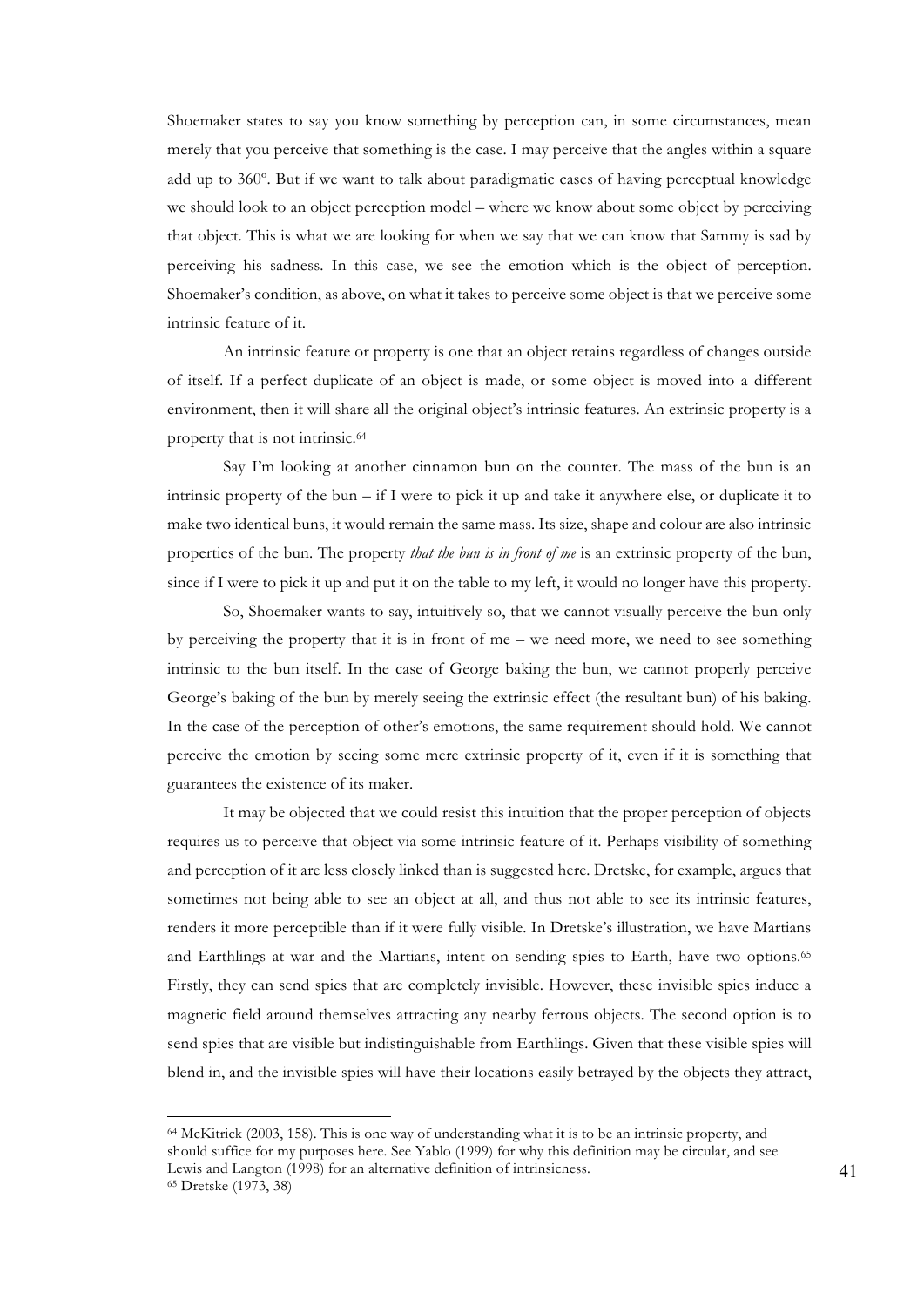the second option is chosen. The point of the illustration is to show that just because some object can be seen, this doesn't entail that it's simpler to see that it is there.

Firstly, it can be responded by conceding to Dretske that this is right. It *is* easier to know that the Martians are there in the case where you cannot see them. But knowledge that they are there is different from perception of the object itself. Shoemaker's claims about perceiving intrinsic features is supposed to be necessary to object perception, and not, perception or knowledge *that*  so-and-so is the case. The Earthlings may be in a good position to know that the invisible spies are there, but this does not tell us that they have been directly perceived in the sort of way we want to say we perceive emotions in the object perception sense.

Secondly, let's ignore this distinction between perception-that and object perception and imagine that the kind of object perception we are interested in here is achieved of the invisible spies, it is not clear that the Earthlings cannot see intrinsic features of the invisible spies. Say an invisible magnetic Martian spy is betrayed by a hoard of surrounding paper clips sticking to its body. It's plausible to think that this shows the Earthlings the Martian's *shape and size.* The outline of the Martian, covered in paper clips, is visible to the Earthlings. Since shape and size are intrinsic features of the Martians, the Earthlings perceive the Martians by perceiving some intrinsic feature of them. More so than if the Earthlings see a Martian disguised as an Earthling, as per the second option, since in this case the Martian *has* lost the intrinsic features that make it detectible – since the Martians and Earthlings may share no similarities in appearance. On this way of understanding the situation, it remains true that perception of intrinsic features aids perception of the object.

Take another example that seems to be intuitively a case of perceiving an object itself but without perceiving the object's intrinsic features. Forensics teams cover a crime scene with a chemical called luminol to detect trace amounts of blood that are undetectable to the naked eye. The luminol, which starts as a pale white, turns blue over areas where there is blood. It seems perfectly natural for the team to point and say that they can see blood in those blue-lit areas. But blood is red, not blue, so it seems like what's been seen is some intrinsic feature of the chemical and not the blood itself.

But again, as with the Martians example, it is plausible to say that the team *have* seen an intrinsic feature of the blood. They may not have seen the intrinsic feature that is the colour of the blood, but they have seen the outline and shape of where the blood is – since the blue colour perfectly lines up with the outline of the blood marks. There is nothing in Shoemaker's proposal that says *which* intrinsic features must be seen to have proper perception of the object – just that some or one intrinsic feature is seen.

Moreover, even if these cases did pose outliers to Shoemaker's case, they are just that – outliers. The case is for what makes something paradigmatically a case of properly perceptual knowledge. Shoemaker himself says he is talking about 'stereotypical' cases of perception. The Martian spies and the luminol illumination are not standard cases of how we perceive things. The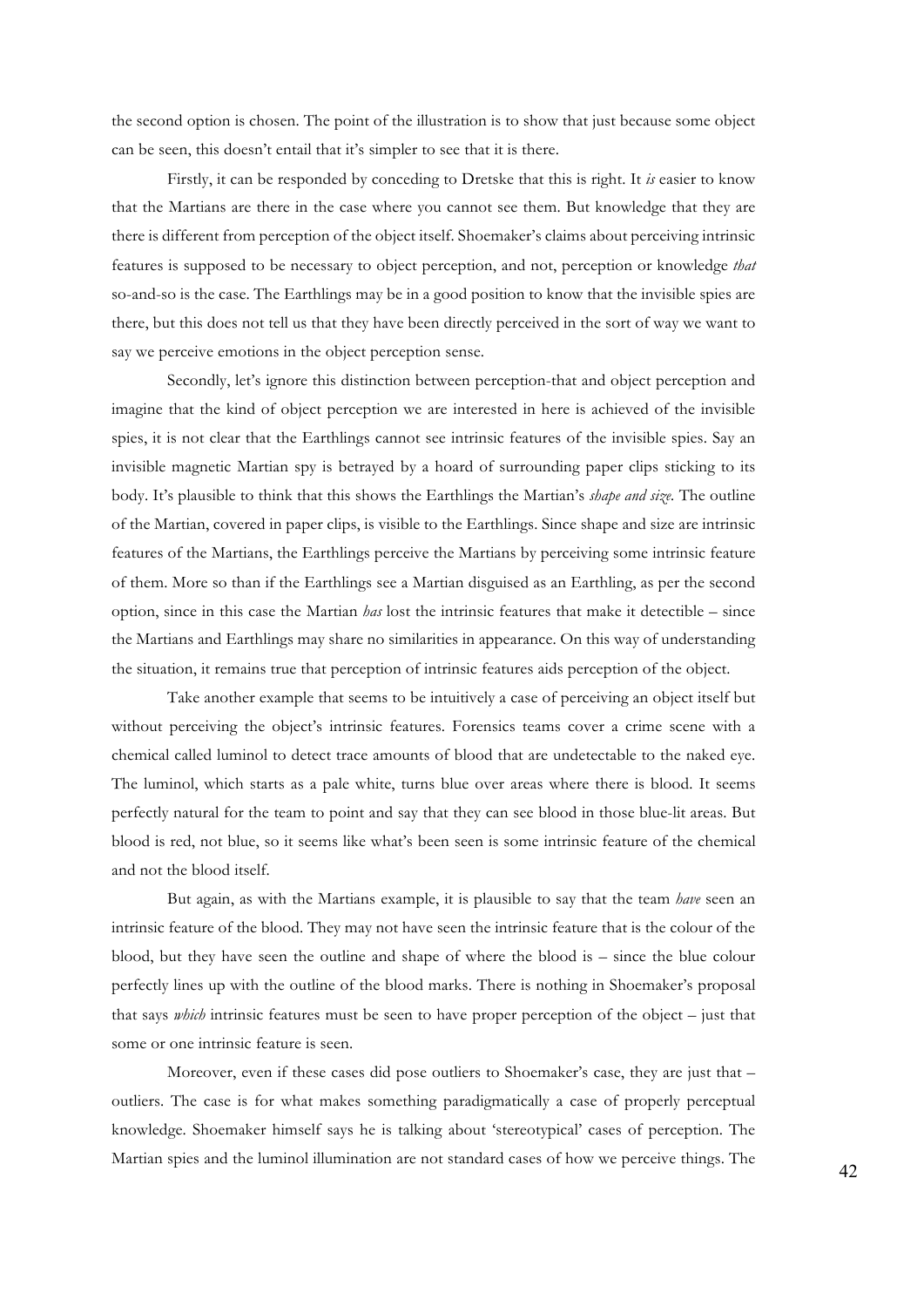question may then be, why should the perception of emotions fit standard cases? It cannot be ruled out that emotions are outliers to this general rule of object perception. However, if there is a way of understanding how we can perceive emotions along this paradigmatic case of perception, then we are at an advantage in already having an understanding of how the perception would work. According to Shoemaker, for properly perceptual knowledge, we must perceive objects themselves by perceiving their intrinsic features. On our model, we want an account of how we know about other's emotions by perceiving those emotions by way of perceiving expressions. So the question now is, is there a way of understanding the relation between expressions and emotions such that expressions are intrinsic features of emotions?

The obvious answer is to say that expressions are *parts* of emotions; thus, introducing again a part-whole relation into the discussion. Parts are commonly conceived as being intrinsic to their wholes. The notions of parthood and intrinsicness naturally seem to go together. Let's imagine the cinnamon bun in front of me again – this bun is round and on top it has white icing. This icing is part of the bun – and to remove it would alter the bun into something different; removing the part would constitute change to the bun itself and its intrinsic features. Imagine a duplicate bun is made in the coffee shop next door – it would not be a perfect duplicate if it were made without the icing.

Yablo thinks the connection between the notions of parthood and intrinsicness are so strong that he aims to find a definition of intrinsicness *in terms of* parthood: *"intrinsicness does appear to line up in nonaccidental ways with something quite fundamental: the relation of part to whole". <sup>66</sup>* He gives three examples of how the concepts interrelate:

- a. If  $u$  is part of  $v$ , then  $u$  cannot change intrinsically without  $v$  changing intrinsically as well
- b. If *u* is part of *v*, then *u* and *v* have a region of intrinsic match
- c. If *u* is properly part of *v,* then *u* and *v* have intrinsic differences

Let's imagine what this means with *u* being the icing and *v* being the bun. The first statement tells us that some change to the intrinsic features of the icing, say, its colour, constitutes intrinsic change to the bun itself. The second statement tells us that there is some region that both the icing and the bun intrinsically match – this being the icing. And the third statement tells us that there are intrinsic differences between the icing and the bun if the icing is a proper part of the bun. For something to be a proper part of some whole just means that the whole is non-identical to the part – it has another part or parts as well. This all seems like the right way to characterise the connection between the icing and the bun, and demonstrates that if the icing is part of the bun, it is an intrinsic feature of it.

<sup>66</sup> Yablo (1999, 481)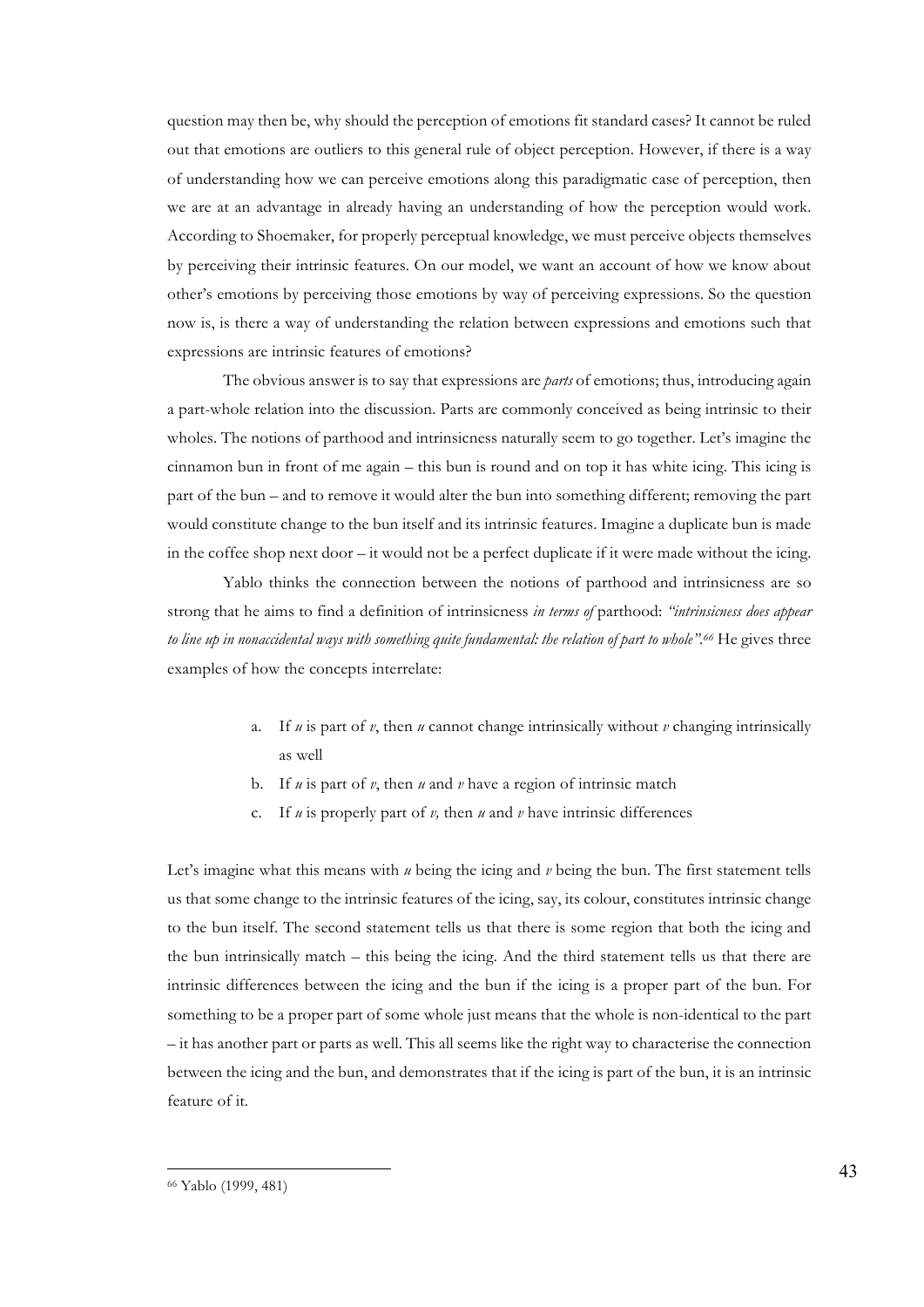One potential worry to address in maintaining that parts are intrinsic features of wholes is the idea that if something is a relational feature of something else then it is not also an intrinsic one. Parthood is a relation, a relation of part to whole. So perhaps parts resist treatment as intrinsic to the wholes for this reason. In fact, in the quotation above from Shoemaker he stresses that *"the perception of objects standardly involves perception of their intrinsic,* **nonrelational** *properties".* 

However, Marshall and Weatherson say that there is no real problem with a property being both relational and intrinsic.67 They use the example that most people possess the property of having legs longer than their arms – this is relational since it's the property that one's legs are *longer than* one's arms. But nevertheless, this definitely feels like a property that one has intrinsically. If a duplicate individual were created with arms longer than legs, we would consider that person intrinsically changed. Marshall and Weatherson take the assumption that parts are intrinsic features of wholes to be so strong that they even use this itself as evidence that properties can be both intrinsic and relational.

So perhaps we can relax our interpretation of what Shoemaker is saying in the above quotation to mean that we cannot perceive objects by *only* perceiving relational properties. Rather, we must perceive them first and foremost by perceiving intrinsic properties that may or may not be relational.

We now have a good candidate for the relation between expressions and emotions, a partwhole relation, that meets the intrinsic condition, and thus enables us to say that in perceiving expressions we are not only in a position to have knowledge of the emotion expressed, but to have properly perceptual knowledge of the emotion expressed.

Before leaving this Chapter with a puzzle, we can use our new conception of expressions as both factive of the presence of emotion and parts of emotions to answer a problem raised by Gomes. Remember (i) and (ii) from above, Gomes' two cases of Asha and Sadiq. Gomes argues that perceiving emotions by way of perceiving expressions is a case like Sadiq's in (ii) where we lack paradigmatically perceptual knowledge. He gives the following two further examples:<sup>68</sup>

- iii. I know there's coriander in the fridge through exploiting my capacity to recognise coriander on the basis of how it looks
- iv. I know Sulisha is angry through exploiting my capacity to recognise her anger on the basis of its expression

Gomes thinks that (iii) is like the case of Asha, where we see something on the basis of how *it*  looks, and thereby have direct perceptual knowledge. In this case, we see the coriander itself. He thinks, however, that (iv) the case of Sulisha is like (ii) Sadiq's case. In these cases we come to know

<sup>67</sup> Marshall & Weatherson (2013)

<sup>68</sup> Gomes (forthcoming a, 21)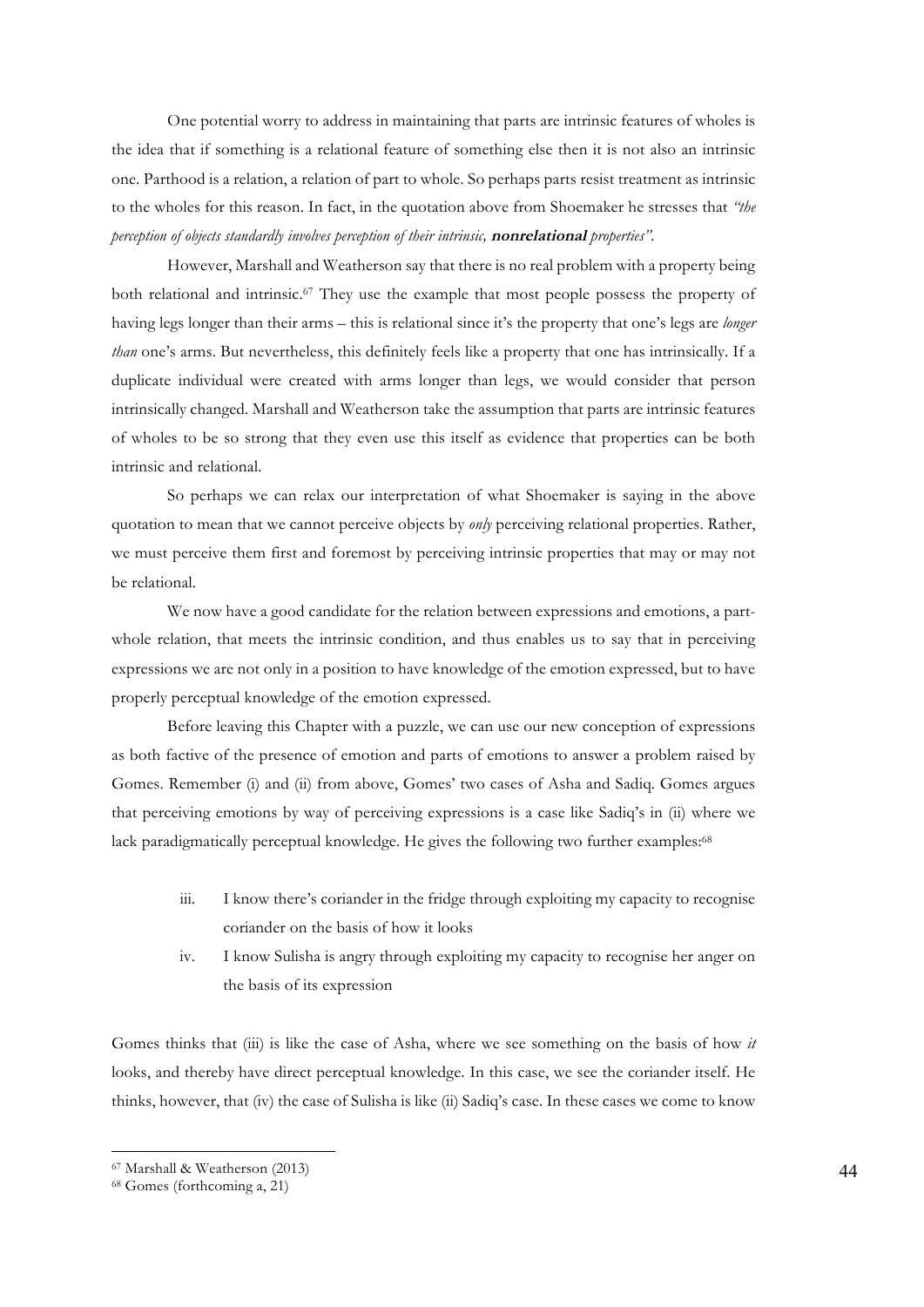about something by seeing something other than the thing itself. In Sadiq's case we saw the drawn curtains, and in Sulisha's case we see the expression. The expression acts in a way to mediate between the subject and the emotion.

I think on our current understanding of expressions we can resist this conclusion and maintain that (iii) and (iv) are equivalent in structure – both allow us direct perceptual knowledge. Given the condition of intrinsicness, expressions are being taken to be proper parts of emotions. In this way, we perceive not something that interposes itself between us and the emotion, we perceive the emotion directly. The very idea of introducing the intrinsicness condition was to rule out the possibility that expressions could guarantee the presence of emotions in a way that was non-directly perceptual. For example, to rule out that expressions are just effects of emotions, where in seeing the expression we can know that the emotion is present but we haven't *perceived* it. On the idea that expressions must be intrinsic parts of emotions, the perception of them need not be seen as perception of something distinct from the emotion.

## *2.2. A puzzle*

We have seen two conditions for the account that we can know another's emotion by perceiving their expression:

- 1. That expressions guarantee the presence of emotion
- 2. That the expression is an intrinsic feature of the emotion

In order to satisfy the second condition, we have taken expressions to be *parts* of emotions. The parthood account both enables us to say that we perceive something intrinsic to the emotion, and as we saw in Chapter One can be further motivated by its coherence with emotions being constituted by various *components.*

However, there is a worry here that the parthood claim conflicts with the first condition above. To make this clear, let's think about our normal conception of parts and wholes. We would normally think of a brick as part of a building. But the brick can exist before the building is built. In addition, say this brick loosens after a few years and is taken out from the building, leaving the main structure intact, we would still say that the building remains even though the brick has been removed. We can call this the building blocks conception of parthood.

Remembering that what it means for an expression to guarantee the presence of the emotion is that there cannot be an expression without an emotion helps to generate the puzzle, which we can put in terms of the following three claims: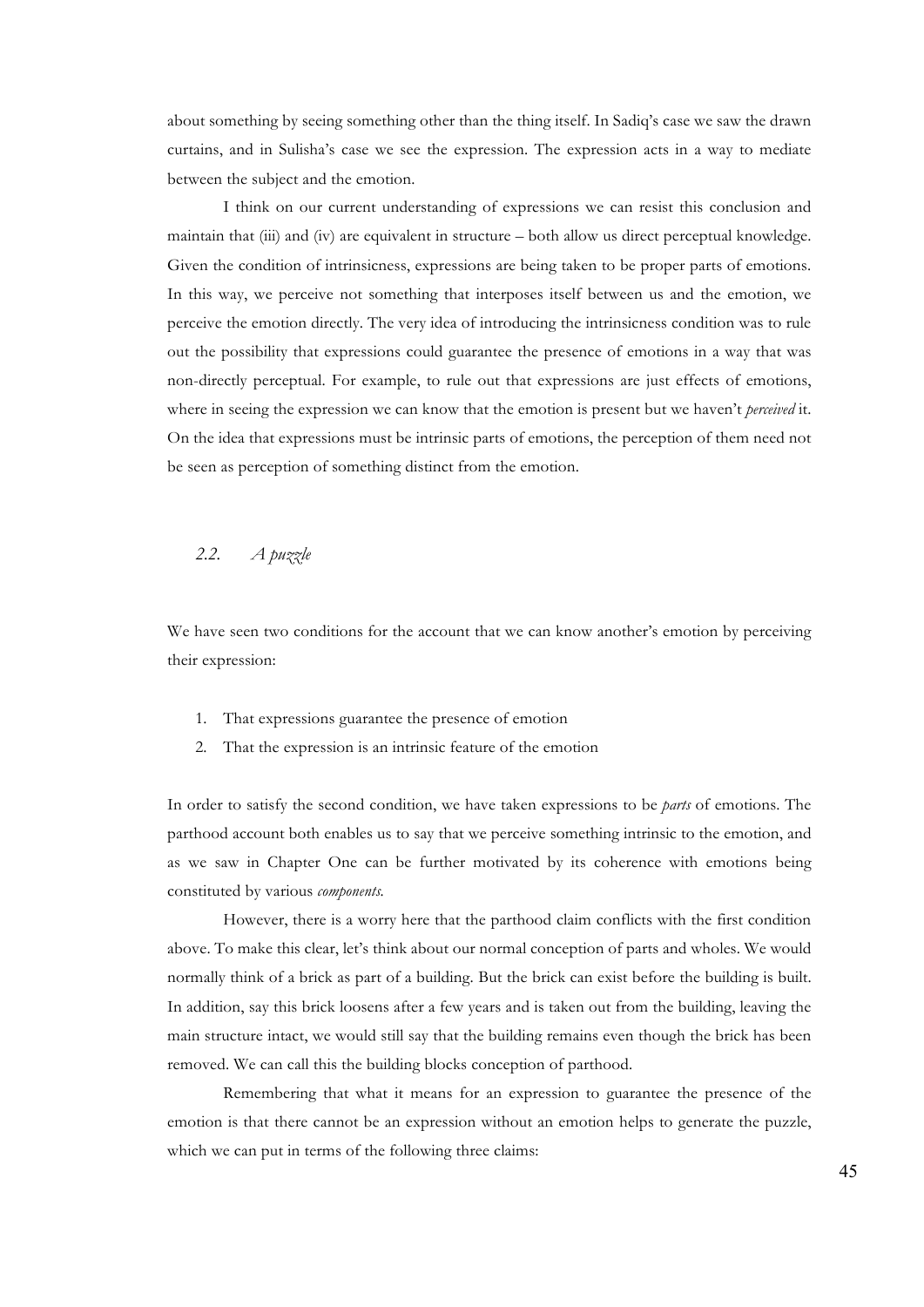Guarantee claim: the expression e is only present if the emotion E is present

Parthood claim: the expression e is a proper part of the emotion E

Building blocks claim: for all x, if x is a proper part of y then it is possible that either x exists an y does not exist, or y exists but x is not a part of y

So, if we take e to be x, and E to be y, we can see how the building blocks claim conflicts with the guarantee claim. For the building blocks claim tells us that the expression can exist whilst the emotion does not, contrary to what we are told in the guarantee claim.

Therefore, we can see how if the parthood claim entails the building blocks claim, we run into trouble. In the next Chapter I start by meeting this puzzle, arguing that we can understand parthood in an alternative way that does not necessarily entail that parts act like bricks in the above example; thus, I deny the building blocks claim.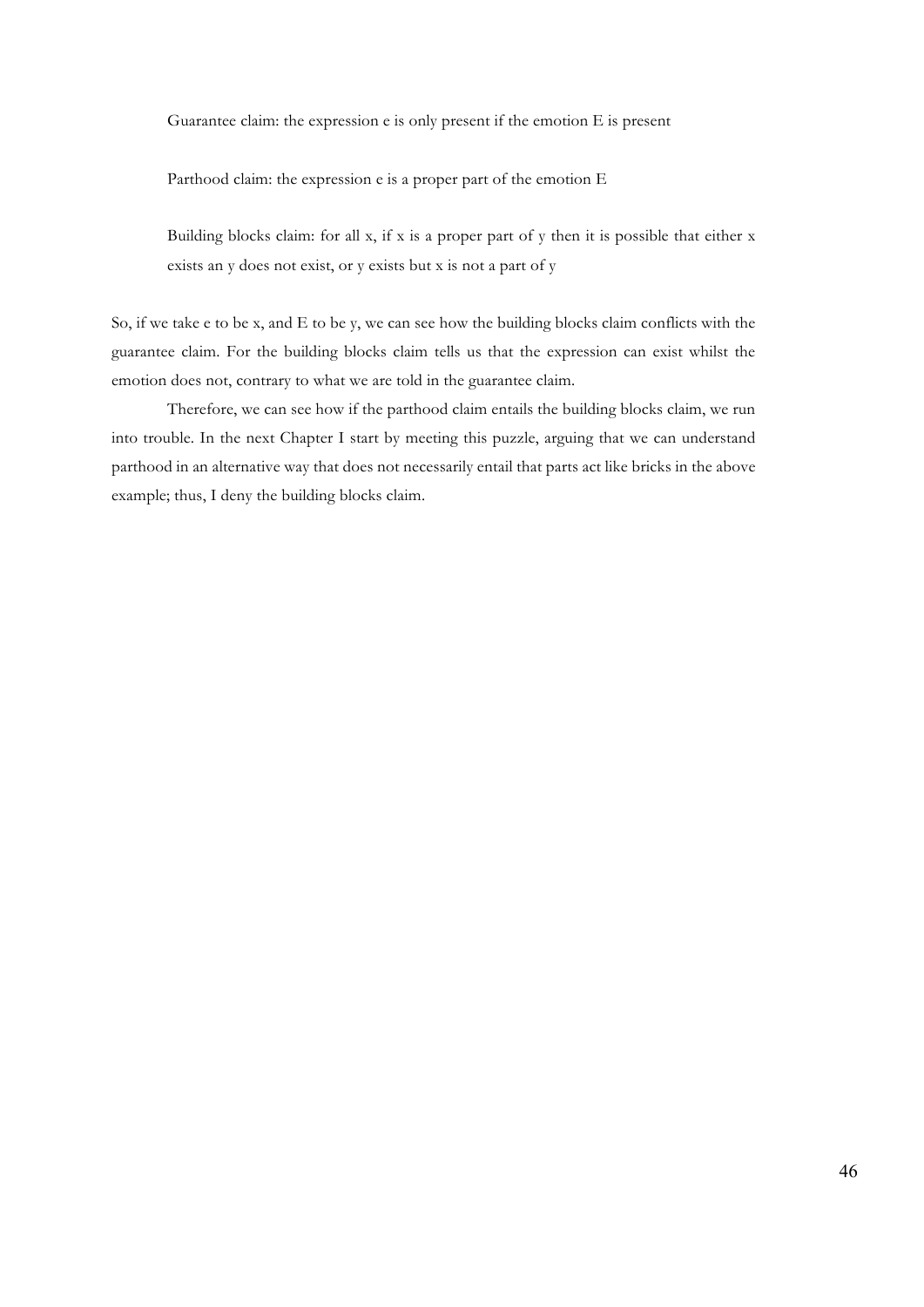# Chapter 3 Defending parthood

At the end of the last Chapter we were left with a puzzle. We have two conditions that we want to meet if we can say that we have direct perceptual knowledge of the emotions of others. In order to attain the knowledge of other's emotions our account needs to meet the condition that we perceive expressions that guarantee the presence of emotion. An account of expressions as factive aims to meet this condition. The next condition aims to secure that the knowledge we gain is properly perceptual, and so the condition is that what we perceive is an intrinsic feature of the emotion. An account of expressions as parts of emotions aims to meet this condition.

However, the parthood proposal may seem to conflict with the first condition that expressions should guarantee the presence of emotion. This is because parts are generally seen to come apart from their wholes – that is, if x is a part of y, then it is possible that x can exist even if y does not. My understanding of expressions is such that things only count as expressions when the emotion they express is present. When Sammy is sad he expresses it by crying, but when he is not sad, his crying does not remain an expression of sadness. It seems parthood relations work differently. The brick is a part of the building, but still exists as a brick if removed from that building.

Fortunately, not all notions of parthood work like this. In the first section I explain another way of understanding a part to operate, and suggest that using this notion allows a parthood proposal to conform to both conditions arrived at in the previous Chapter. Once I have done this, I respond to recent objections to a parthood proposal from Matthew Parrott.

#### 1. Expressions as moments

Not all notions of parthood understand parts to be like the branch that can be chopped down from the tree and remain a branch. Talking of parts in the sense of some extended area or mass that forms part of some larger area or mass, the sense in which a slice of cake is part of the cake, is *one*  way in which we may understand parts. As Smith and Mulligan note, focus on this notion of parthood alone restricts us from making sense of what we mean when we say Styria is part of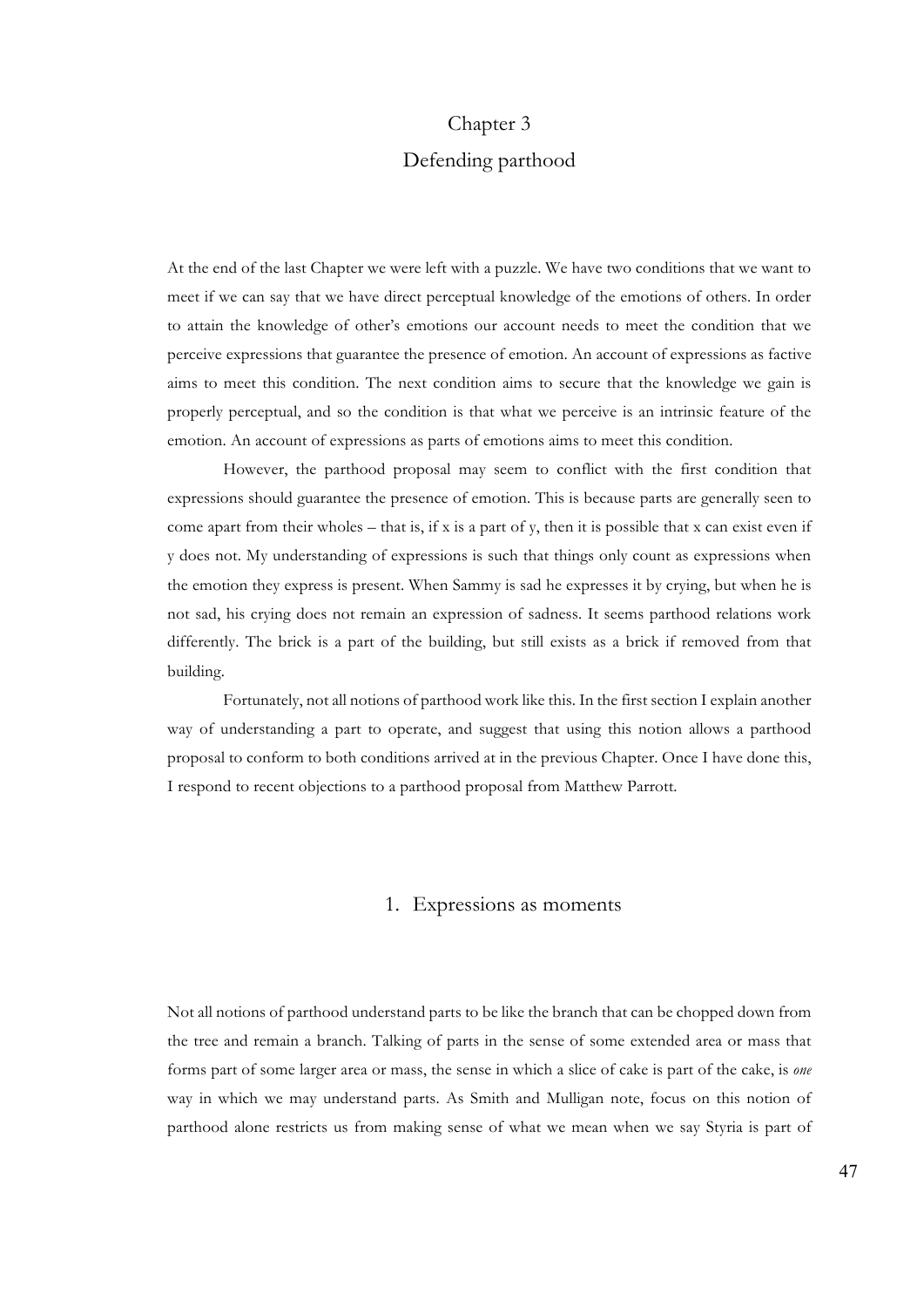Austria, or 'th' is part of 'thoughtful', or even that thoughts are part of this world.<sup>69</sup> With this they indicate the potential diversity of our uses of the notion of a part.

Husserl aimed to provide a general theory of parts and part-whole relations that captures the widest sense of 'part': *"we may call anything a 'part' that can be distinguished 'in' an object, or, objectively phrased, that is 'present in it'."70* Within this wide notion of parthood, Husserl distinguished two main types of part: moments and pieces. It is Husserl's 'moments' that I will argue correspond to expressions in the sense I am taking them, and thus when I talk of expressions as part of emotions, I mean that expressions are 'moments' of emotions.

Three features of Husserl's distinction between pieces and moments that encourage treatment of expressions as moments are as follows. Firstly, Husserl's distinction between parts as pieces and parts as moments is made in terms of dependence and independence. A content<sup>71</sup> is said to be dependent or independent when its essence or nature is bound to other contents, and as such it cannot exist unless other contents are there with it. Independent content, on the other hand, is such that its intrinsic structure leaves it 'unconcerned' with all other contents.<sup>72</sup>

Husserl carves up parts in line with this distinction between dependent and independent objects, whereby pieces are independent and moments are dependent.:

"We first perform a fundamental division of the concept Part into *Pieces*, or Parts in the narrowest sense, and into *Moments* or *Abstract Parts* of the Whole. *Each part that is independent relatively to a whole W we call a Piece (Portion), each part that is non-independent relatively to W we call a Moment (an abstract part) of this same whole W."<sup>73</sup>*

With pieces, given their independence, they are capable of remaining unaffected despite modification of other objects around them. As such, the aforementioned brick that is removed from the building is a part in this sense, since it can exist as a brick despite detachment from its whole.

Moments, on the other hand, cannot be realised in isolation. It is part of the very nature of a moment that it is dependent on some other object. For example, we can look to two illustrations from Schaffer.74 A circle is a whole and its semicircles are parts of that whole. It intuitively seems to us that the circle is prior to the semicircles - in that these semicircles, created by a line dividing up the whole, could not have existed before the circle came to be. They are understood to be semicircles only in relation to the circle itself. Likewise, take an organism and its

<sup>69</sup> Smith & Mulligan (1982, 26)

<sup>70</sup> Husserl (1970, 437)

<sup>71</sup> Here, talk of 'content' can be interchangeable with 'object' – in the third Logical Investigation Husserl eventually wants to change all talk of content to talk of objects, as content is associated with the purely psychological realm and he wants his parthood account to apply more broadly to all things whatsoever. <sup>72</sup> Smith & Mulligan (1982, 38)

<sup>73</sup> Husserl (1970, 467)

<sup>74</sup> Schaffer (2010, 47)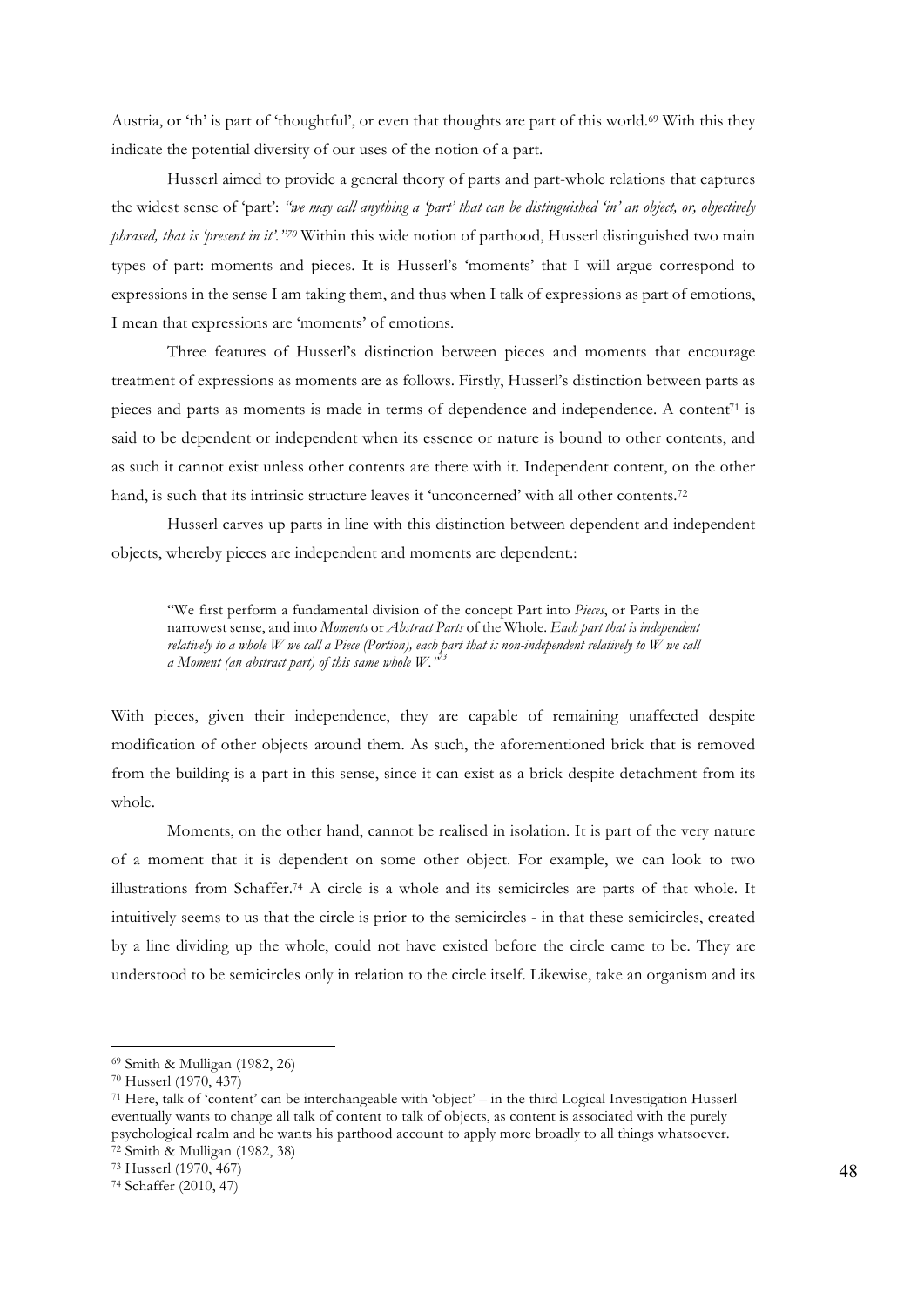organs. Schaffer asserts that the organism is prior to the organs that make it up – and these organs can only be defined in terms of their integrative role within the organism as a whole.

The semicircles and organs are all moments, like expressions. What expressions, by my understanding, cannot exist in isolation from is the emotion they are expressions of. Parthood in this sense captures the close tie between expressions and emotions that is not present between the branch and the tree.

A second feature of Husserl's account that makes it apt to apply to this discussion is that objects can be said to correspond to both moments and pieces. The following illustration highlights this:

"The head of corporation c, for example, qua head of c, is not a mere piece (independent part), since of course should the remainder of the corporation cease to exist then he too (in his capacity as its head) will also pass out of existence. This is not to deny that the moment of c which is its head is not  $-$  in the relevant interval of time  $-$  coincident with the independent whole which is the corresponding human being."75

If Nancy is the head of company c, then Nancy qua head is a moment of c. But Nancy is also, qua person, a piece of c. Husserl's account of parthood is nuanced with regards to how pieces and moments interrelate. Something can have both pieces and moments, and moments themselves can be divided into pieces, as well as pieces having moments of their own. This works well when aligning moments to expressions, since although an expression qua being an expression of sadness is a moment of that sadness, this does not require us to deny that the expression corresponds to something more commonly thought of as a piece. The moment of sadness, the expression, is also coincident with some particular facial shape; a particular frown. Just understood as facial movements, frowns are independent. Unlike an expression of sadness, a frown facial shape is not dependent on the presence of the emotion of sadness in order to exist – for, as we have seen, a frown can be common between someone who is sad and someone who is merely faking sadness. So a frown is a *piece*, but this does not mean that the *moment* of the expression of sadness does not correspond to it.

This can be helpful in noting what is different between what we called the good and bad cases in the previous Chapter. Say the good case is one where Sammy is actually sad and crying and the bad case is the one where he's been taking acting classes and has learnt to cry on cue. The sceptical challenge was that in either case we see the same thing, and so in neither case can we be said to be in a position to gain knowledge. McDowell denies that we see the same thing in each case, for what we see in the good case is the fact itself being made manifest.

But perhaps this feature of Husserl's account gives us a way of understanding the sceptic's intuition that we see the same thing in the good and bad case. There is a sense in which in the good and bad case we see the same thing, because in both cases we see a *piece* – we see the crying face.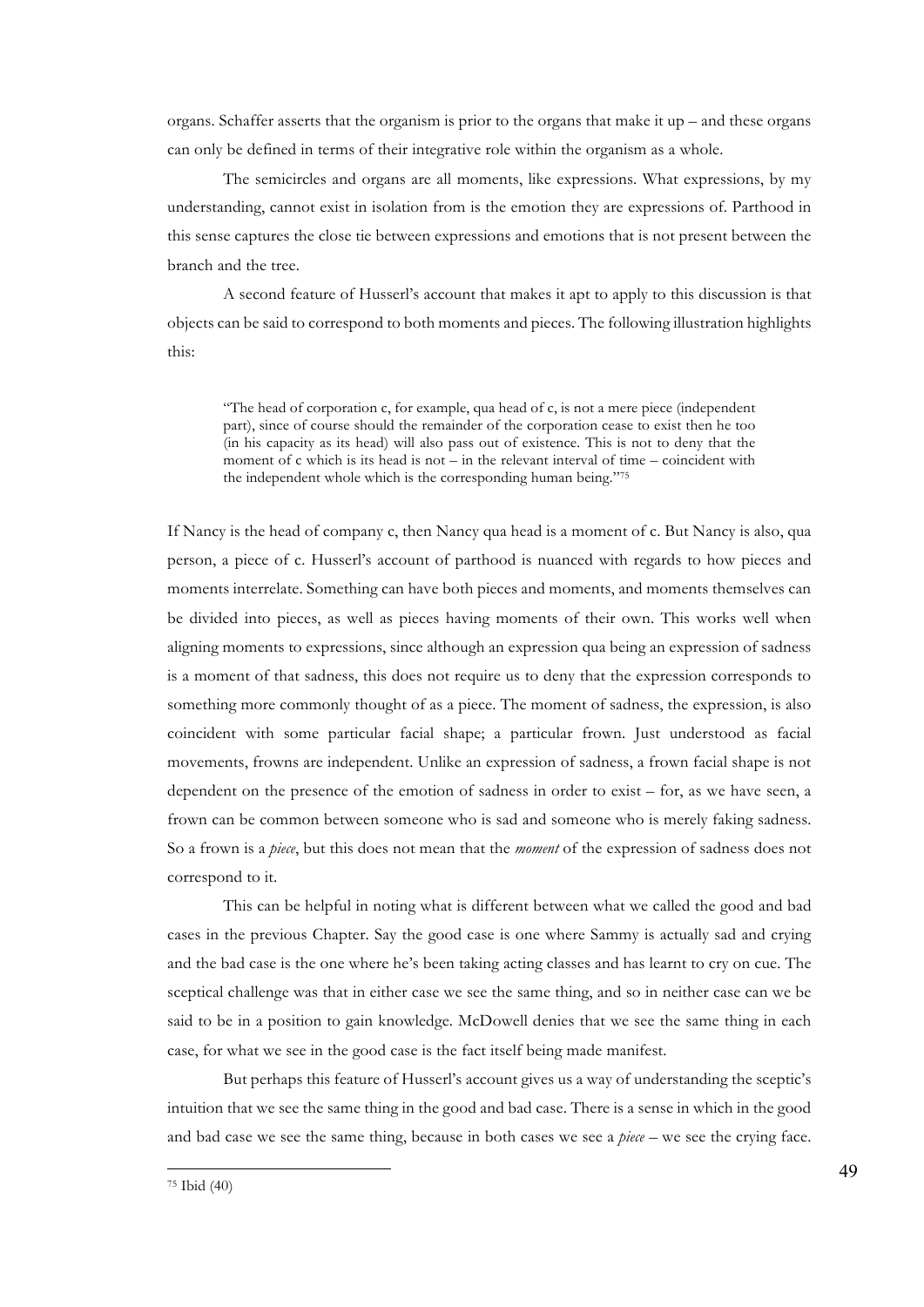Just as Nancy the person is a piece of the company, she can also be a piece of other things too. Nancy may be a member of a rock band, and as such the person of Nancy is a piece present to both the company and the band. Likewise, the crying face can appear not just in the good case, but in the bad case too – for in both cases, it's a piece of the overall configuration of Sammy's body.

But what explains the *difference* between the good and bad cases? Unlike in the bad case, in the good case we see a *moment* of sadness in addition to the crying face. The moment of sadness is coincident with the crying face – and this moment is the expression of sadness in the sense of being a guarantor of the presence of sadness. As such, we can understand with this pieces/moments distinction and interrelation how to maintain that we see something different in the good case, but without losing the sense to the idea that there is an element of commonality between sad Sammy and acting Sammy.

The third feature of Husserl's discussion to focus on is his talk of 'essence'. His discussion of it helps determine a necessary relation between moments and their wholes, and so for us, between expressions and emotions. As such it helps us see how the guarantee condition is met when understanding expressions as moments.

Let's take Husserl's example of Nancy (in her role as head of corporation) to be the moment under discussion, and the corporation to be the whole. When Husserl discusses how Nancy is a moment, and how this means Nancy is dependent on the corporation, he describes it in terms of Nancy having the corporation as part of her essence. Furthermore, this is cashed out in terms of Nancy *depending on* the corporation for her existence. As such, non-independent moments are cashed out as follows:

"The content is by its *nature* bound to other contents, it cannot be, if other contents are not there together with it."76

And non-dependent pieces are cashed out as:

"In the 'nature' of the content itself, in its ideal *essence*, no dependence on other contents is rooted."77

The dependence and independence distinction is made in terms of whether or not something else conditions the existence of the object in question, and this is explained in terms of essence (or 'nature'). Fine understands this essence relation as follows. He takes questions of essence to be relating to questions of what something is. If x is essentially y, then it is metaphysically necessary that if x then y.78 Put another way, if y is the essence of x, then for x to exist, it is metaphysically necessary that y. To take Fine's example, if the singleton Socrates is essentially a set whose sole

<sup>76</sup> Ibid

<sup>77</sup> Husserl (1970, 443)

<sup>78</sup> Fine (2015, 296)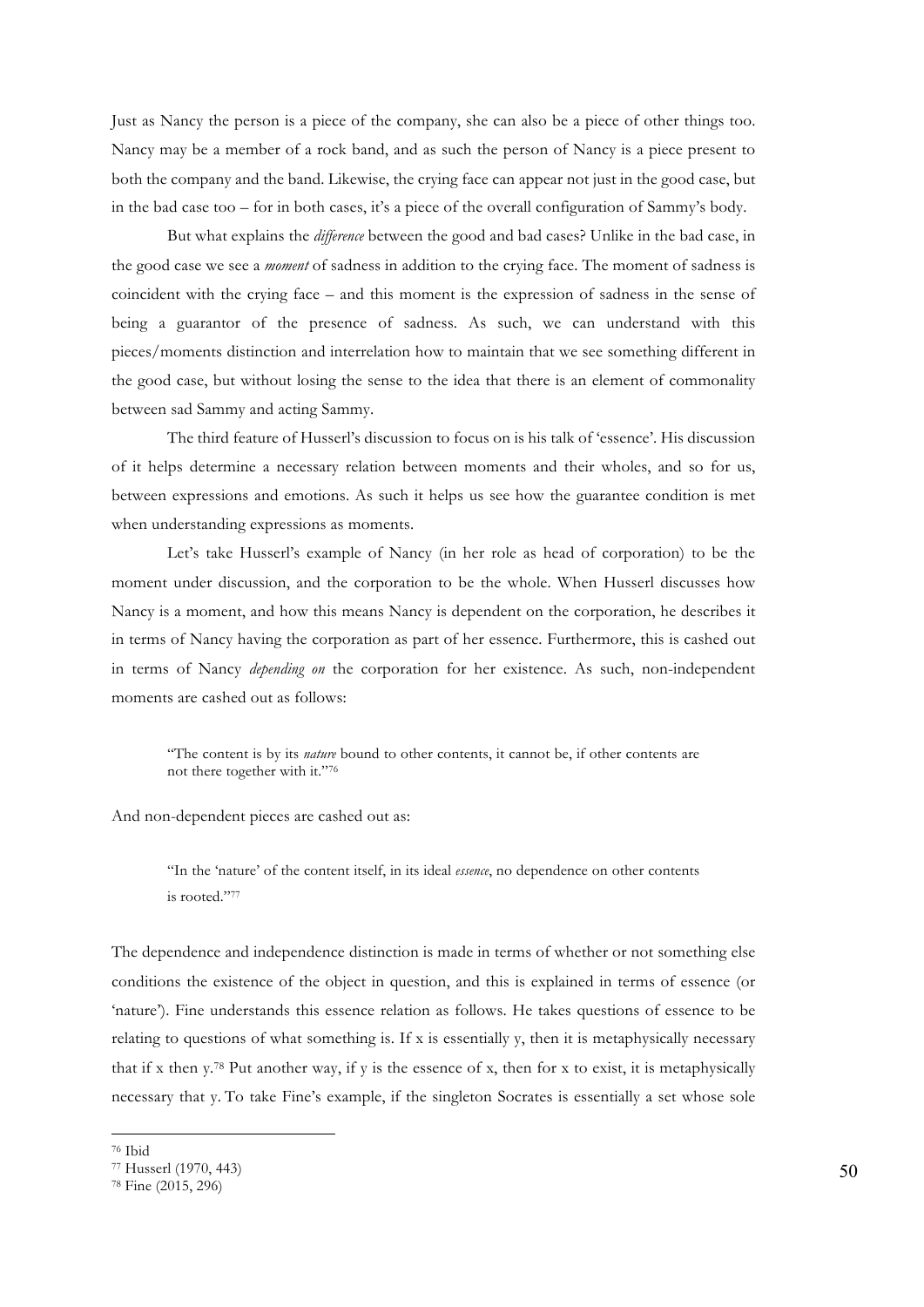member is Socrates, then if the singleton Socrates exists, it is metaphysically necessary that Socrates exists.

For Husserl's parts as moments, the whole is the essence of the part. As such, it is necessary that the whole exists for the part to exist. With regards to expressions and emotions, since I am aligning expressions with Husserlian moments, I can say that the presence of the emotion is necessary for the expression to exist. This is determined by the emotion being the essence of the expression. As a result, we have a relation of parthood between expressions and emotions that involves a necessary connection between the two – one that ensures the guarantee condition. The existence of the expression as a moment guarantees the existence of the emotion.

I take this conception of expressions, as parts that are like moments rather than pieces, to be the most convincing way of taking expressions to be parts of emotions. This, however, is not how recent proponents of a part-whole analysis have conceived of parts. In the following sections I defend a part-whole analysis from recent objections from Parrott, but it is important to note that Parrott's target is not a part-whole analysis conceived in terms of Husserl's moments. Parrott cites Krueger and Overgaard's part-whole account as the target of objection. For the most part, I defend Krueger and Overgaard from Parrott in their own terms, making no reference to a specific conception of 'part', but I will indicate at times where thinking about expressions as *moments* as we have seen above can provide further defence of their position.

## 2. The Causal Objection to Parthood

Parrott targets Krueger and Overgaard's parthood thesis as the object of his attack. They describe their account as follows:

"Taking "expression" in a constitutive sense is the idea that certain bodily actions are expressive of mental phenomena in that they actually make up proper parts of some mental phenomena. In other words, some mental phenomena have a hybrid structure: they straddle internal (i.e., neural) and external (i.e. extra-neural, gross bodily) processes. When we perceive certain forms of behaviour and expressive actions, we quite literally perceive aspects of some mental phenomena."79

<sup>79</sup> Krueger & Overgaard (2012, 245)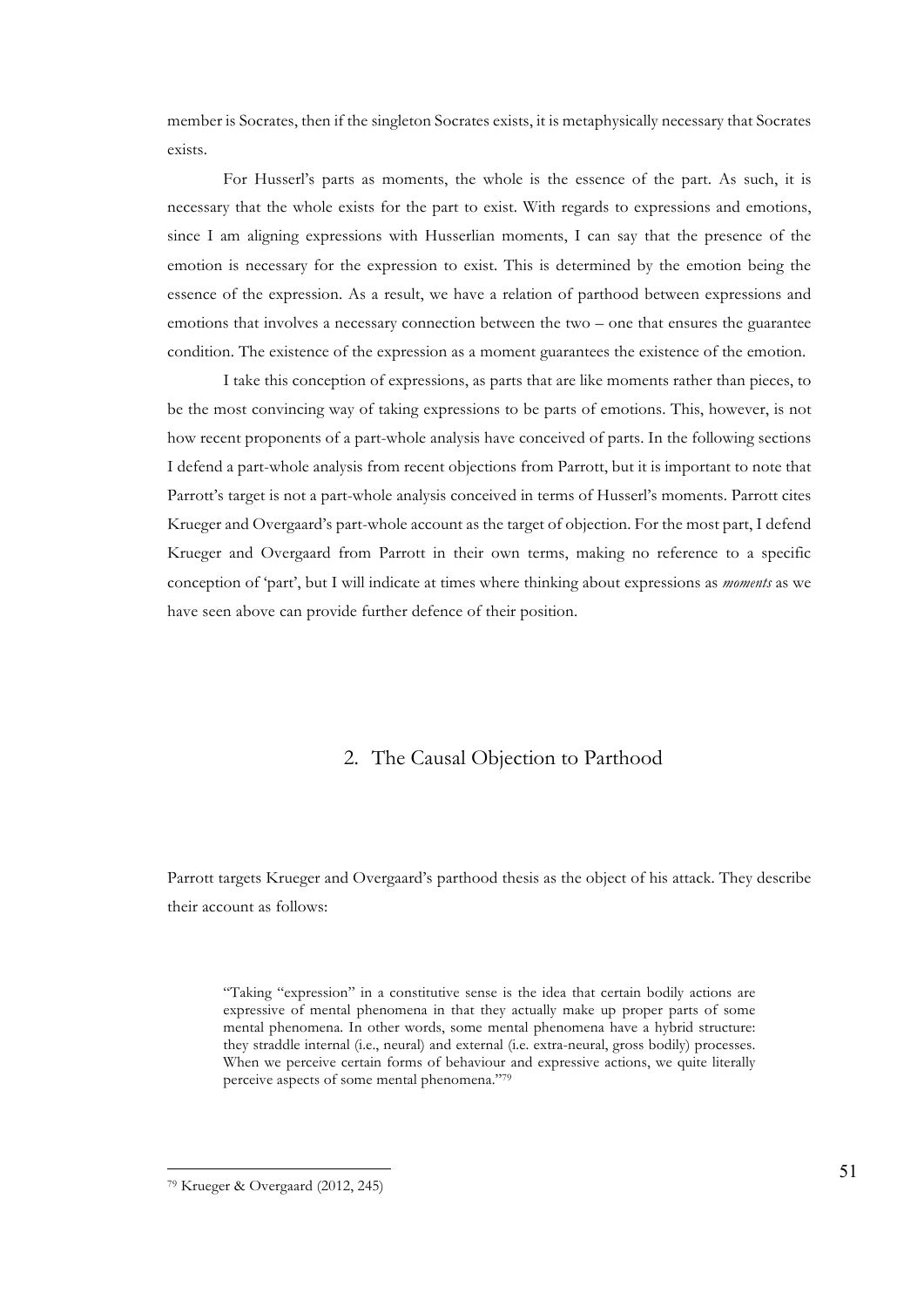A *proper* part as opposed to just a part means that the part is not identical to its whole; when talking in terms of proper parthood, wholes cannot be parts of themselves. We can assume, given that Krueger and Overgaard do not qualify their notion of parthood further than this, that they mean parts as taken in the usual sense that would conform to Husserl's pieces.

Parrott first objects to the parthood thesis that takes expressions to be proper parts of emotions on the basis that this conflicts with the idea that expressions are caused by emotions:

"First, if Angry Patrick Stewart is possible, then we know that someone can be angry without expressing anger, which means that the expression is not an *essential* part of being angry. So Krueger and Overgaard must think that it is only in cases where a subject is actually expressing anger that the expression is a proper part of the subject's anger. However, this goes against the thought that expressions are *responses* to anger or are somehow *caused* by anger. The embodied perception theorist wants to reject this conception of the mental, but then it isn't clear how exactly we should understand everyday interactions that appear to presuppose it. When, for example, we ask our friend why she screamed at us and she replies 'because I was very angry about your being late to my recital', we naturally take her to be offering us a kind of causal or reason-giving explanation of her behavioural response. This type of response is perfectly natural but it would be a bit more puzzling if the expression were simply a proper part of her anger."80

Before responding to this objection, it pays to note that something like a causal assumption is strong in the literature on expressions and emotions. By causal assumption I mean the assumption that there is a causal relation, somehow conceived, between expressions and emotions. Roelofs has recently presented an alternative view to Krueger's on the basis that Krueger's account wrongly rests on the claim that expressions partly constitute emotions. Roelofs thinks that since most people accept the relationship to be causal rather than constitutive, we should look for an account that maintains this causal link.81 And Russell and Dols note *"that certain facial expressions actually 'express' emotions presupposes that they are caused by emotion".*<sup>82</sup> In what follows I note why this assumption may not be warranted, but also that if we do want to maintain it, it is not necessarily a problem for the idea that expressions are parts of emotions.

#### *2.1. Understanding the objection*

Parrott's claim is that the idea that expressions are proper parts of emotions renders the idea that expressions are caused by emotions puzzling. To explain the puzzlement, he says *"this goes against the thought that expressions are responses to anger or are somehow caused by anger",* but it is slightly unclear what 'this' refers to here. He has preceded this sentence with a discussion of how the parthood

<sup>80</sup> Parrott (2017, 1048-1049)

<sup>81</sup> Roelofs (2018, 213)

<sup>82</sup> Russell & Dols (1997, 17)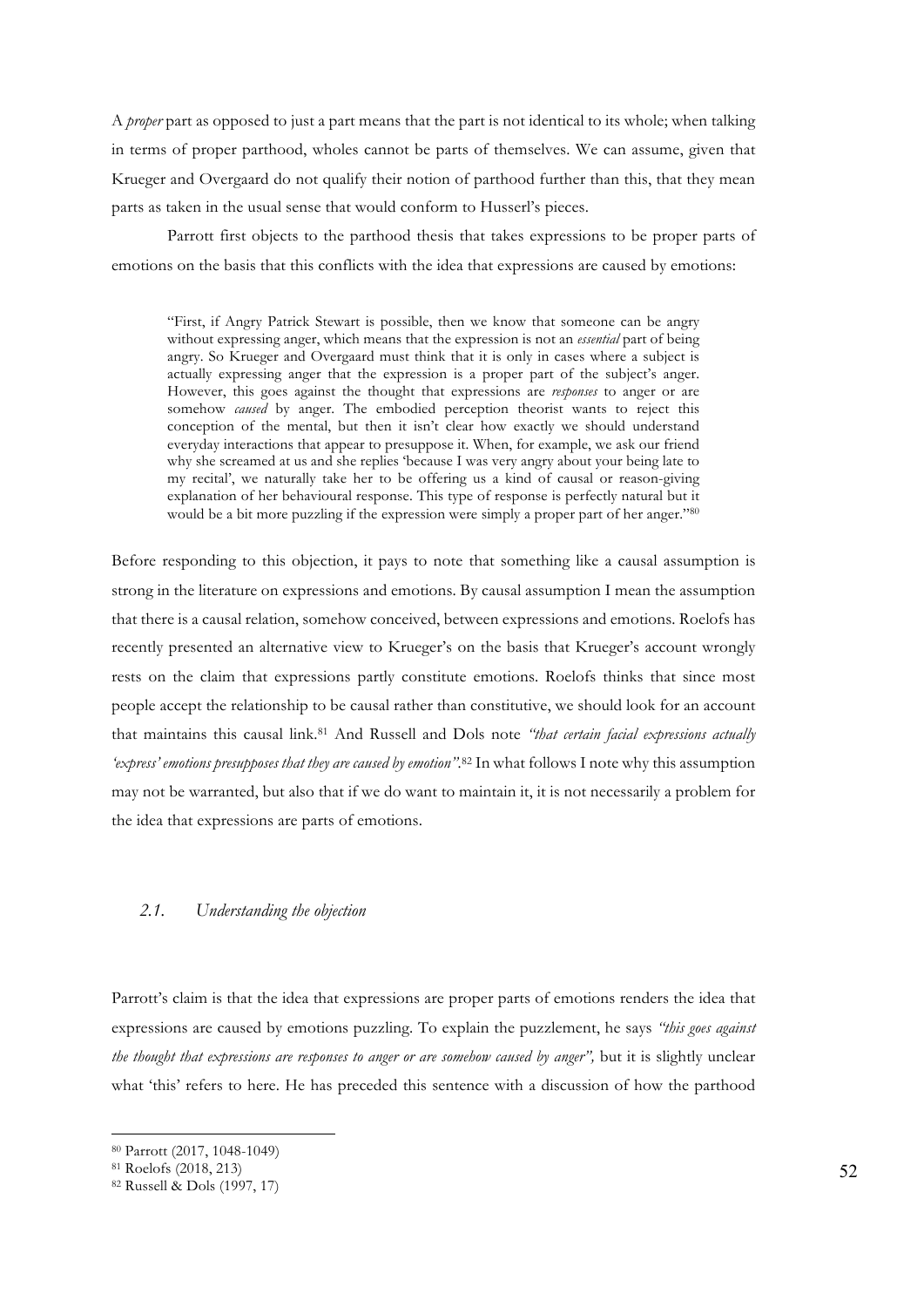thesis takes expressions to be **non-essential** parts of emotions. So it may be wondered whether it is merely that expressions are parts of emotions that conflicts with the causal claim, or whether it is specifically something about the non-essential nature of the parts that is troublesome.

By non-essential, what is meant here is that there can be an emotion without an expression of it. We have seen this idea before with the notion of unexpressed emotions. And it is perfectly consistent with the idea of expressions as either moments or pieces of emotions. Parts as pieces are not dependent on their wholes, as such if expressions are pieces of emotions they can be detached, leaving the emotion intact. Moments are dependent on their wholes, but only *when* they are present – whenever there is an expression as a moment, there is an emotion, but this does not hold the other way around. Again, I take expressions to be *moments* of emotions, but for the sake of responding to this objection, expressions could be conceived under either notion of a part.

I think it is easier to see what Parrott's objection here is if we understand the 'this' to refer just to the idea that expressions are proper parts of emotions, rather than also referring to the nonessential claim. It is hard to see why the fact that expressions only *sometimes* occur with emotions jars with the idea that expressions are caused by emotions. There are plenty of things that cause other things only sometimes. There is a causal relation between someone running into the road and the car swerving. But today someone ran into the road and there were no cars about, so the swerving didn't occur. Parrott's friend may on another occasion not want to upset anyone by showing her anger, so she suppresses it and doesn't shout. This does not mean that when she does choose to shout, the reason for her shouting was her anger.

There may be an intuitive way to understand the problem of a causal relation between two things occurring in conjunction with a parthood relation. We don't tend to think about causal relations when discussing things as part of other things. If we have a Humean conception of causation relations holding between *distinct* existences, then it seems less intuitive to talk about these distinct existences being part of one another. But, there are plenty of counterexamples that may show that we can think of two things related by *both* causation and parthood. Imagine a plant that sprouts a leaf. We can give a causal story of the leaf's existence in terms of the plant, and consistently maintain that the leaf is part of the plant. So it does not seem like there is any rule in general that something cannot cause one of its parts to come into existence, despite how it may seem.

Additionally, we may respond to the objection by denying that we *need* to accommodate the causal relation between expressions and emotions. Parrott supports his claim about us having an idea of a causal relation by referring to how we often talk of emotions as things that provide *reasons* for our expressive actions. If someone asks me why my face is so scrunched up I'll say it's because I'm confused.

However, not all explanations of one thing in terms of another imply a causal relation. Relations of metaphysical grounding are explanatory but not causal. The notion of metaphysical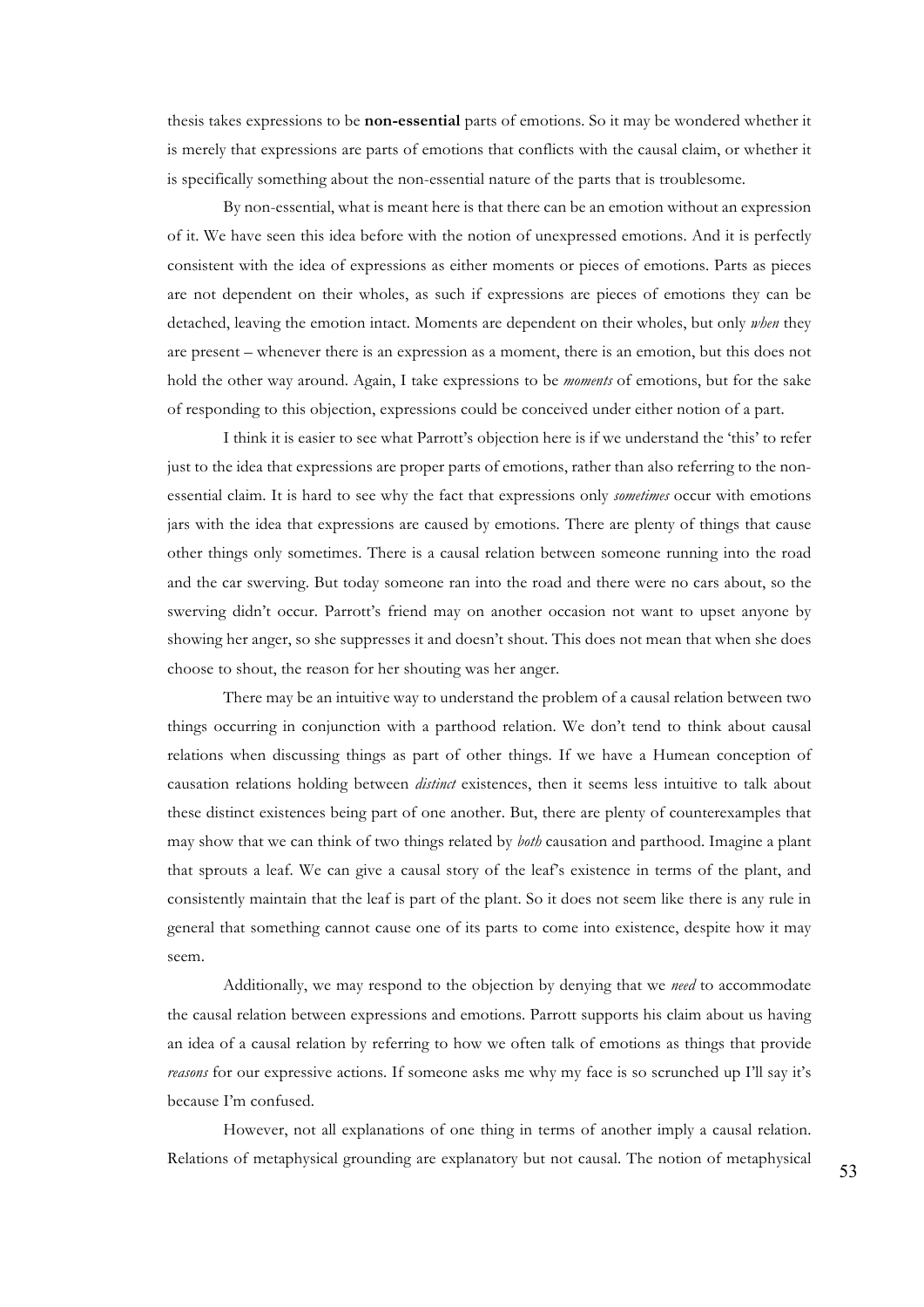grounding builds on the notion of something obtaining *in virtue of* something else. As Fine describes, it's a more distinct relation than mere necessity.83 When I'm smiling it's necessary that the angles in a triangle add up to 180 degrees. But we wouldn't want to say I am smiling in virtue of the angles adding up. This is because of a lack of explanatory connection, for which grounding requires. That a shape has four and only four equal internal angles grounds that it is a square. As such, the square is explained in terms of its angles but without their being a causal element.

So if we want to respond to Parrott on his own terms, by using a part-whole notion where parts are like pieces, then it suffices to show that the move from saying that one thing is explained in terms of another to saying that thing must be causally related to the other is not always true.

But we can go further in our response in thinking about my taking expressions to be like moments. In this case, we can not only use the grounding example as one that denies the necessary move from explanation to causation, but rather we could suggest that a grounding relation is *present*  in the case of expressions of emotion. We can maintain that expressions are parts of emotions, and maintain that emotions ground expressions and this is what explains their reason-giving nature.

As we have seen in the discussion of moments, moments have their wholes as at least partly their essence. As such, on my account of expressions, expressions have emotions as their essence. By Fine's account, this means that emotions are a necessary condition for the presence of expressions. Fine also describes the close connection between the notions of essence and grounding – that they compliment one another and provide *"support for the very same structure".84* While something's essence provides a necessary condition or conditions for its existence, something's ground provides sufficient conditions for its existence. So if emotions ground expressions, emotions are sufficient conditions for the existence of expressions.85 As such, both essence and ground can be explained in terms of necessary and sufficient conditions, and so it is natural to understand emotions (which provide necessary conditions through being the essence of expressions and provide sufficient conditions through grounding expressions) to *explain* why we pull a face when we have a particular feeling. Fine's discussion of how the two relations compliment each other shows us that we can plausibly have an account that involves both parthood in terms of moments and grounding relations.

#### *2.2. Causation between which relata?*

<sup>83</sup> Fine (2012, 38)

<sup>&</sup>lt;sup>84</sup> Fine (2015, 297)<br><sup>85</sup> Ibid (306)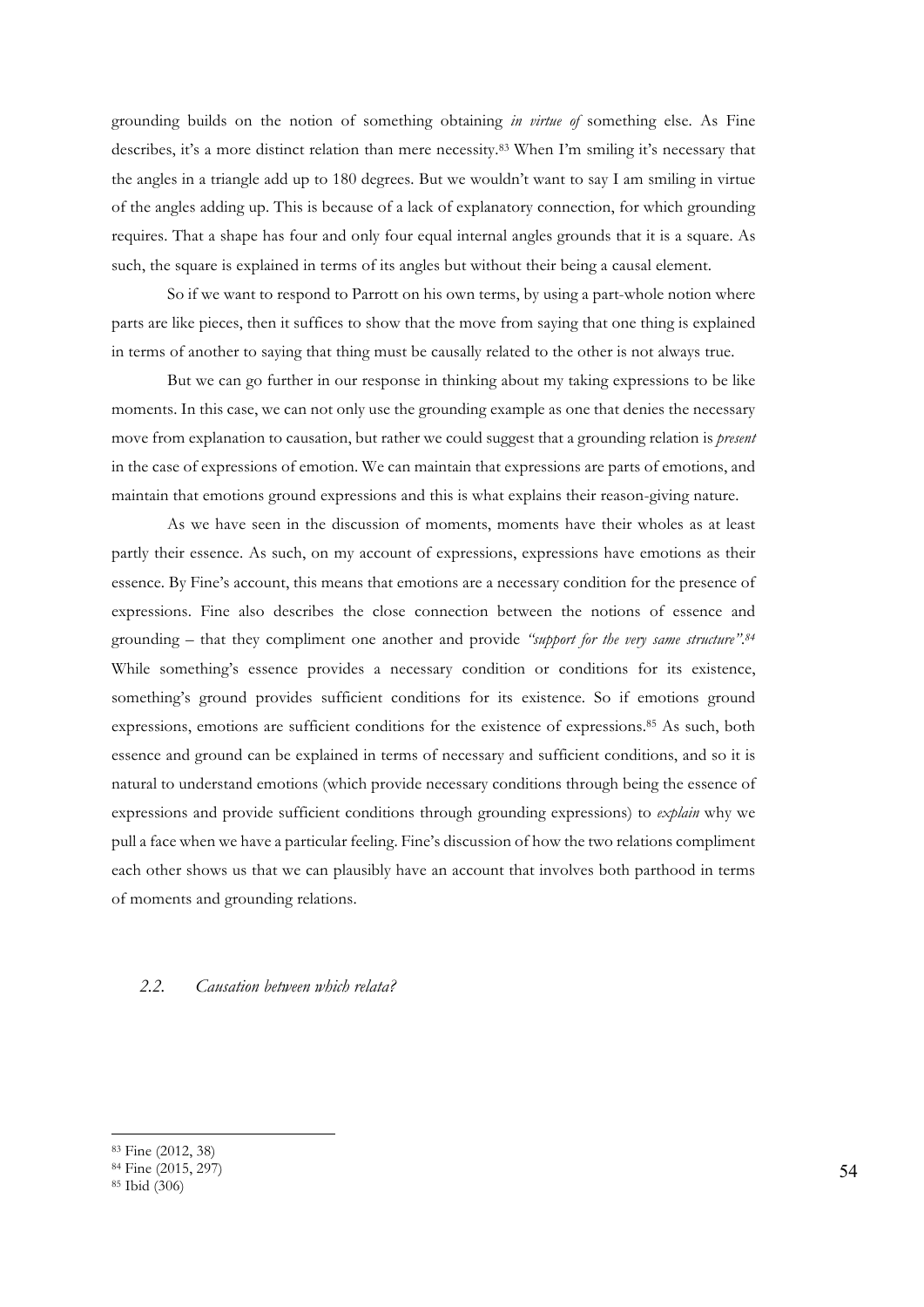Not only may we want to deny we need to accommodate a *causal* relation, we may deny we need to accommodate a causal relation *between emotions and expressions.* Even if we disregard the arguments from the previous section and admit that there *is* a problem posed to parthood by accepting with Parrott that emotions cause expressions, this is not the only option on the table for accommodating something like the causal assumption.

Even if we accept that the reason giving explanations we talk of imply a causal link, this doesn't determine that the link is between, say, the sadness and the crying. Rather, we could explain it in terms of a relation between the expressions of crying, and other parts of sadness. And perhaps this more plausibly reflects what goes on. As we have seen, Green understands emotions as an interrelated set of phenomena, and similarly, Goldie takes emotions to be a term we ascribe to a complex of various elements.86 These include episodes of emotional experience, involving thoughts, feelings and perceptions, physiological changes, and dispositions to behave in certain ways. Some of these will be more relevant to 'resulting' expressions than others, and so if something is doing the causal work, it is plausible some other part or parts of the emotion as opposed to the emotion as a whole.

This is further highlighted if we think not just about different parts of emotions being causally operative, but if we think about componential approaches to understanding *expressions*. Frijda and Tcherkassof describe emotions as states of action readiness, and expressions as: *"relational activities, social signals, activation manifestations, and inhibitions, all of which flow from a state of readiness to maintain or change the relationship with the environment*."87 Leaving aside how this account understands the so-called 'intimately bound' relationship between expressions and emotions, it follows from their functional analysis of expressions that they too come in parts or components:

"Facial expression at any given instant of time can be understood from the functions of the composing elements in protection, orientation of attention, motor realization of activation, signaling affiliative intent, and the like. This analysis clearly leads to a componential view of facial expressions."88

Similarly, Smith and Scott argue emotional expressions have a 'systematic, coherent, and meaningful structure'.89 They ground their reasoning for favouring a componential approach over a 'purely categorical' approach in empirical findings. A categorical model would understand facial expressions as being primitive, where they themselves are basic units of meaning. Each expression indicates its associated emotion. But this, they argue, would be to ignore the fact that various expressions for different emotions share similar traits. For example, the downward turn of an

<sup>86</sup> Goldie (2000, 12)

<sup>87</sup> Frijda & Tcherkassof (1997, 95)

<sup>88</sup> Ibid (93)

<sup>89</sup> Smith & Scott (1997, 230)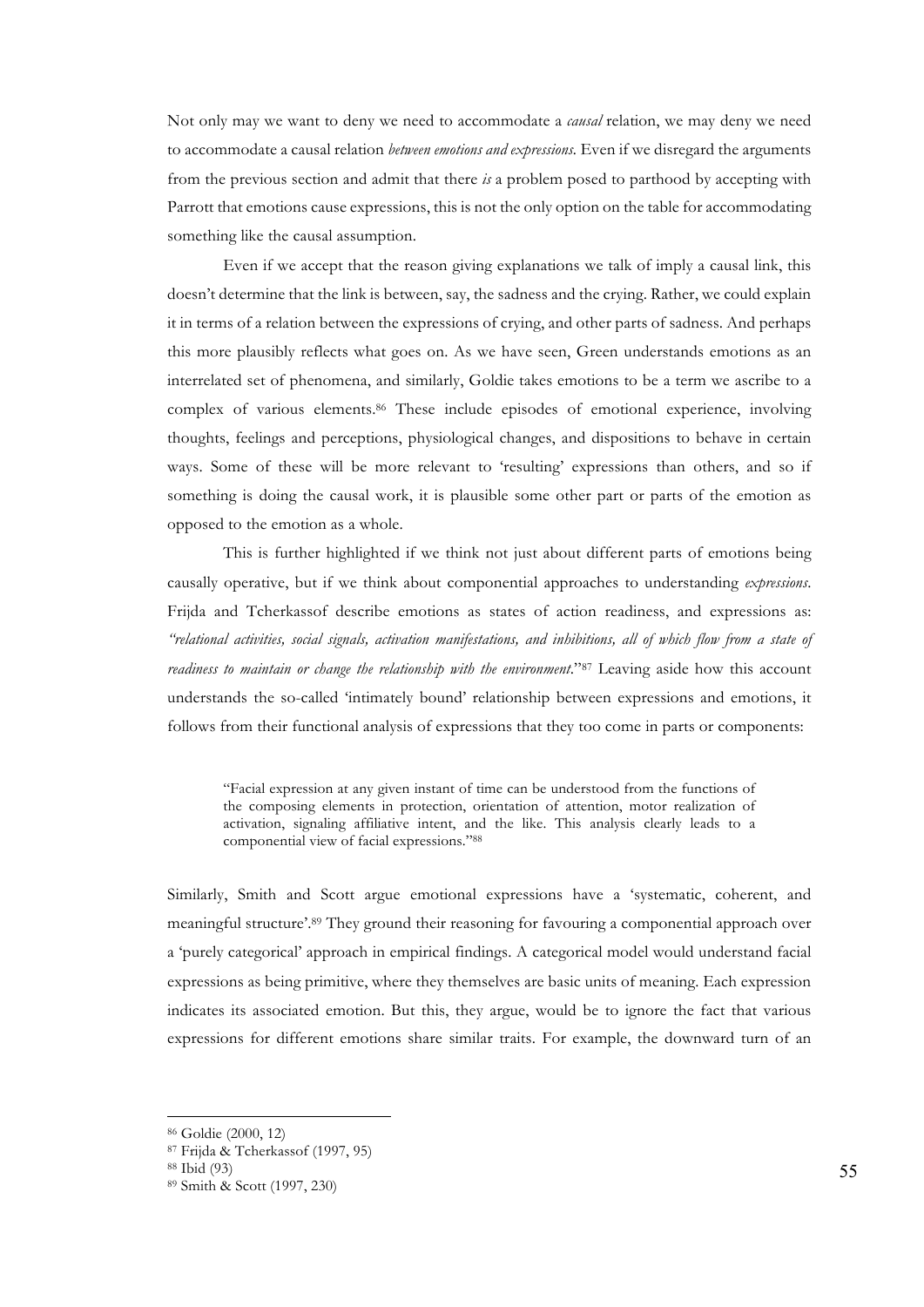eyebrow is present in anger, sadness and disgust.90 But we are still able to distinguish the expressions of anger from disgust, and this is because expressions span across a range of muscle actions and activities on the face. It is this pattern that is distinct for the various emotions, and thus we should understand expressions as being constituted by components.

The considerations above show that there are four basic options to explain the causal relation:

| Emotion             |        | Expression                | Emotion Part |        | Expression             |
|---------------------|--------|---------------------------|--------------|--------|------------------------|
|                     | causes |                           |              | causes |                        |
| <b>Emotion Part</b> |        | Expression Part   Emotion |              |        | <b>Expression Part</b> |
|                     | causes |                           |              | causes |                        |

The table shows the four different ways that the supposed causation relation running from emotions to expressions may be understood. There would of course be many more possibilities within all but the top left box dependent on how many parts the expression or emotion had.

To make things more complicated, there are two further options to consider. Firstly, studies have shown that sometimes it is not just emotions (as a whole or specific parts) that cause expressions, but that expressions can cause emotions. The Ekman, Levenson & Friesen 1983 study shows that when individuals are asked to voluntarily produce a particular facial expression, they can elicit the corresponding subjective feeling of emotion.91 Though Ekman notes this doesn't conform to the usual pattern, it does occur. Say I tell myself to sit up in a confident stance in class, I may then elicit the feeling of confidence through outwardly expressing it.

This does present a complication for my picture of expressions. Remember, I want to say that my sense of expressions only deems something an expression if the emotion is present. So, by my account the production of a confident stance would not be an expression *until* the emotion is elicited – only then does the stance become an expression proper. So, to be precise, the above argument put in my terms is not that expressions can cause emotions, but that facial movements can cause emotions.

This, however, feeds into the second option to consider. This time it is not that emotions cause expressions or expressions cause emotions, it is the possibility of both being simultaneously caused by something else. Appraisal theories of emotion provide a framework in which expressions and emotions are correlated but not causally connected, rather they are caused by a perceptual

<sup>90</sup> Ibid (231)

<sup>91</sup> Ekman (1993, 385)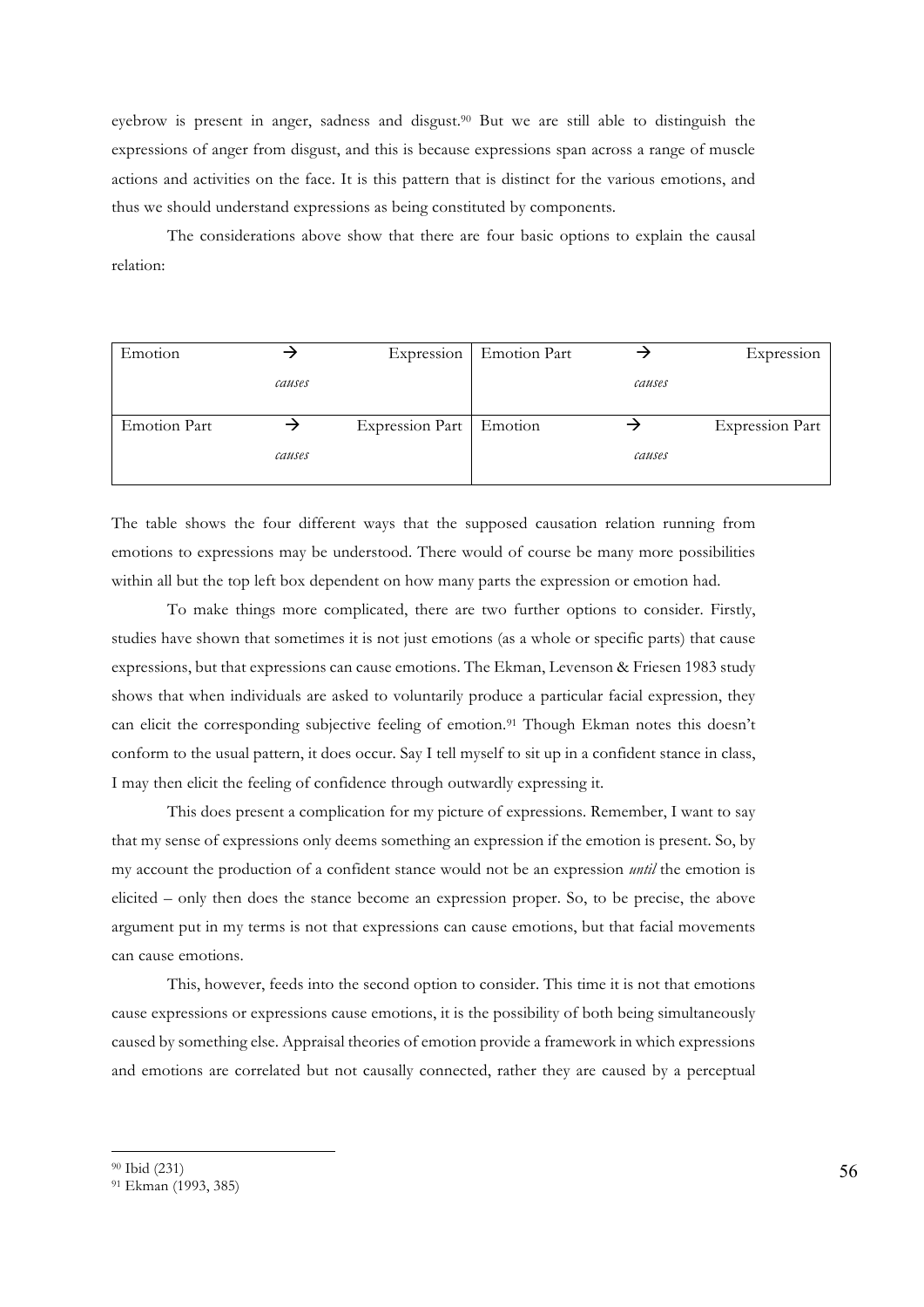process in a social context.92 Say I'm at dinner for a friend's birthday and a cake is brought out to my friend's delight, it is my perception of this that causes both my smile and my happiness.

Given the myriad of potential causal relationships, we may question which one conflicts with a parthood analysis. In fact, some of the causal options like the ones that obtain between different parts of emotions and their expressions are only viable *if* we understand emotions to have parts. Of course, it is a further step to say that one of the parts of the partitioned emotion is the caused expression, but we certainly have room to say this. It seems that parthood can only help and not hinder in understanding how causation is in play.

Before moving on I want to flag the difference between what has been discussed here, and a different sort of causal objection.

Adams and Aizawa raise what they call the 'coupling-constitution objection' to a partwhole analysis. They describe the objection as follows:

"Sometimes, however, there is a more or less subtle move from the observations about the causal dependencies between cognitive processes, on the one hand, and the body and environment, on the other, to a conclusion that there is some constitutive dependency between the cognitive processes and the brain-body-environmental process."93

"It simply does not follow from the fact that process X is in some way causally connected to a cognitive process that X is thereby part of that cognitive process."94

"One cannot simply move from an observation of a causal dependency between cognition and the body and the environment to the conclusion that cognition extends *into* the body and environment."95 *(emphasis added)*

I think there are two main points. The first is present in the former two quotes, where the complaint is simply that there is a conflation between causation and constitution if one moves from noting a causal relation to concluding a parthood relation. The third quote puts the point slightly differently, complaining that just because a mental state may cause a bodily expression, it does not mean that the mental state is *in* that bodily expression.

Krueger convincingly responds to this latter point by saying that he in particular, and thereby parthood proponents in general, need not be committed to claiming that the emotion is present within the expressive component.96 This seems right. None of the accounts of emotion discussed so far have explained emotions to be inside one of their constituent parts. Moreover, given that parthood is an asymmetric relation, and we can better understand the parts of something to be within the whole, the very notion of the emotion being within its part is ruled out. The

<sup>92</sup> Russell (2016, 160) 93 Adams & Aizawa (2008, 88-89)

<sup>94</sup> Ibid (91)

<sup>95</sup> Ibid

<sup>96</sup> Krueger (2012, 167)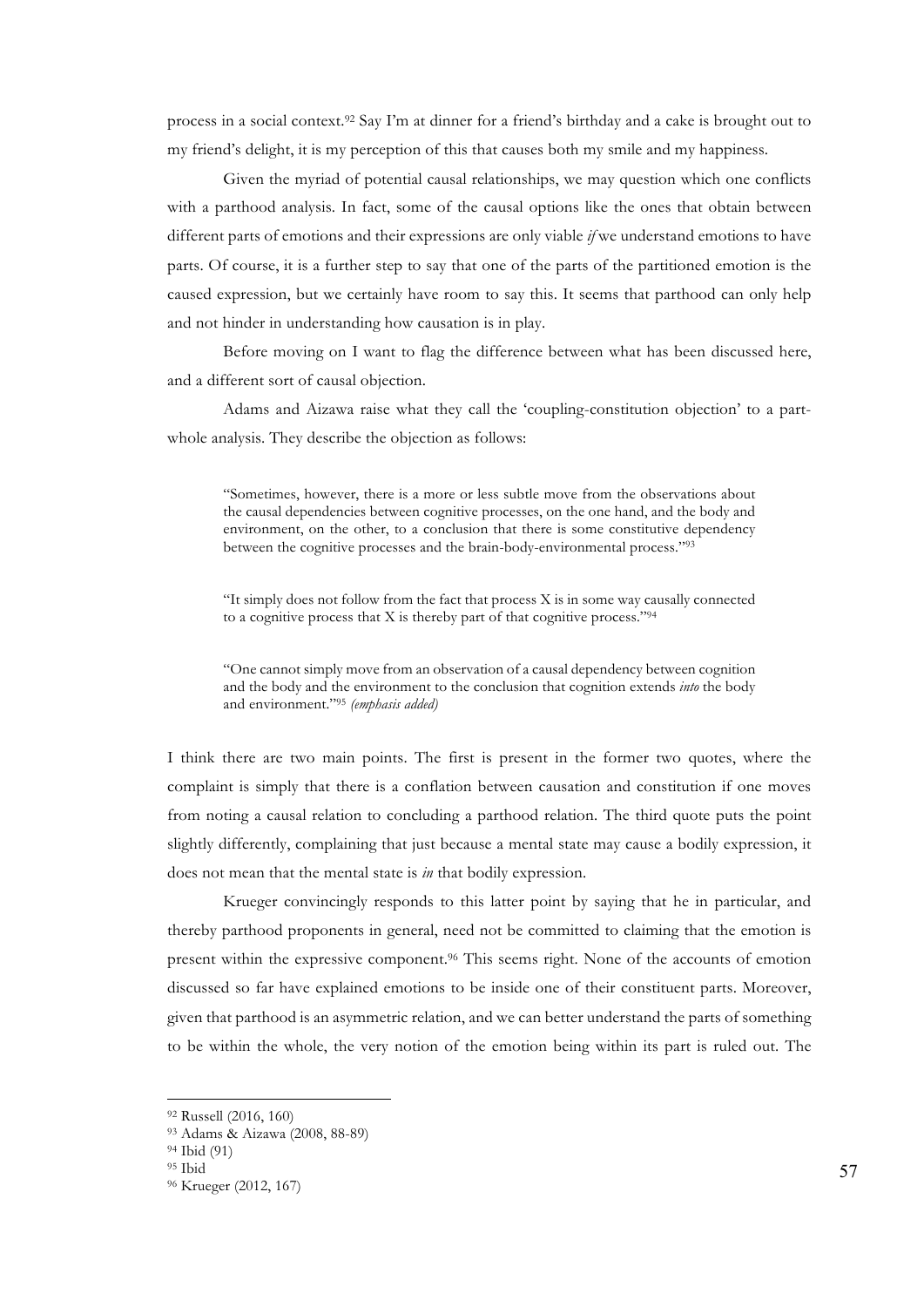complaint may be better made against an embodiment account that describes how an emotion is embodied within its expression, but we have so far not discussed that here merely by considering that expressions are parts of emotions.

With regards to the former point, it is interesting to note that this causal challenge is almost opposite to the challenge Parrott makes. The objection that Adams and Aizawa are making that causation shouldn't entail a parthood relation. The assumption behind this, or the target of the criticism, is that people make this leap. Parrott's whole case rests on the idea that there's an obvious conflict between a causal relation and a parthood relation. Thus, the starting assumptions for either objection are very different. Having denied Parrott's assumption, I would respond to Adams and Aizawa by noting that what has been said so far is not vulnerable to their objection since we have not used causation to motivate the claim that expressions are parts of emotions. The parthood relation was assumed from the start and then shown to be compatible with a possible causal relation. But importantly, the parthood analysis can be maintained, as we have seen, without the causal analysis, and as such there has been no conflation between these two kinds of 'dependencies'.

Bearing in mind the thoughts raised above about the structure of emotions and expressions, I move to consider Parrott's second objection.

## 3. The ontological objection to parthood

Parrott argues that work in the ontology of mind shows emotions and expressions to be of different ontological categories, and so it is hard to see how one could form a *part* of the other:

"The temporal character of expressive behaviour is not obviously of the right kind for it to be a proper part of a mental state. Several philosophers writing on the ontology of mind have noted the differences in the temporal profiles of states and events indicate that the two belong to fundamentally different ontological categories (e.g., Soteriou 2013 and Steward 1997). States are entities that are, in some sense, wholly present at each moment of the interval of time during which they exist. This is connected to their lacking a progressive verb form (e.g., one cannot answer the question 'what are you doing' with 'being happy'). Events, on the other hand, seem to be entities that unfold or develop over time and are not wholly present at each moment of the interval during which they exist."<sup>97</sup>

<sup>97</sup> Parrott (2017, 1049-1050)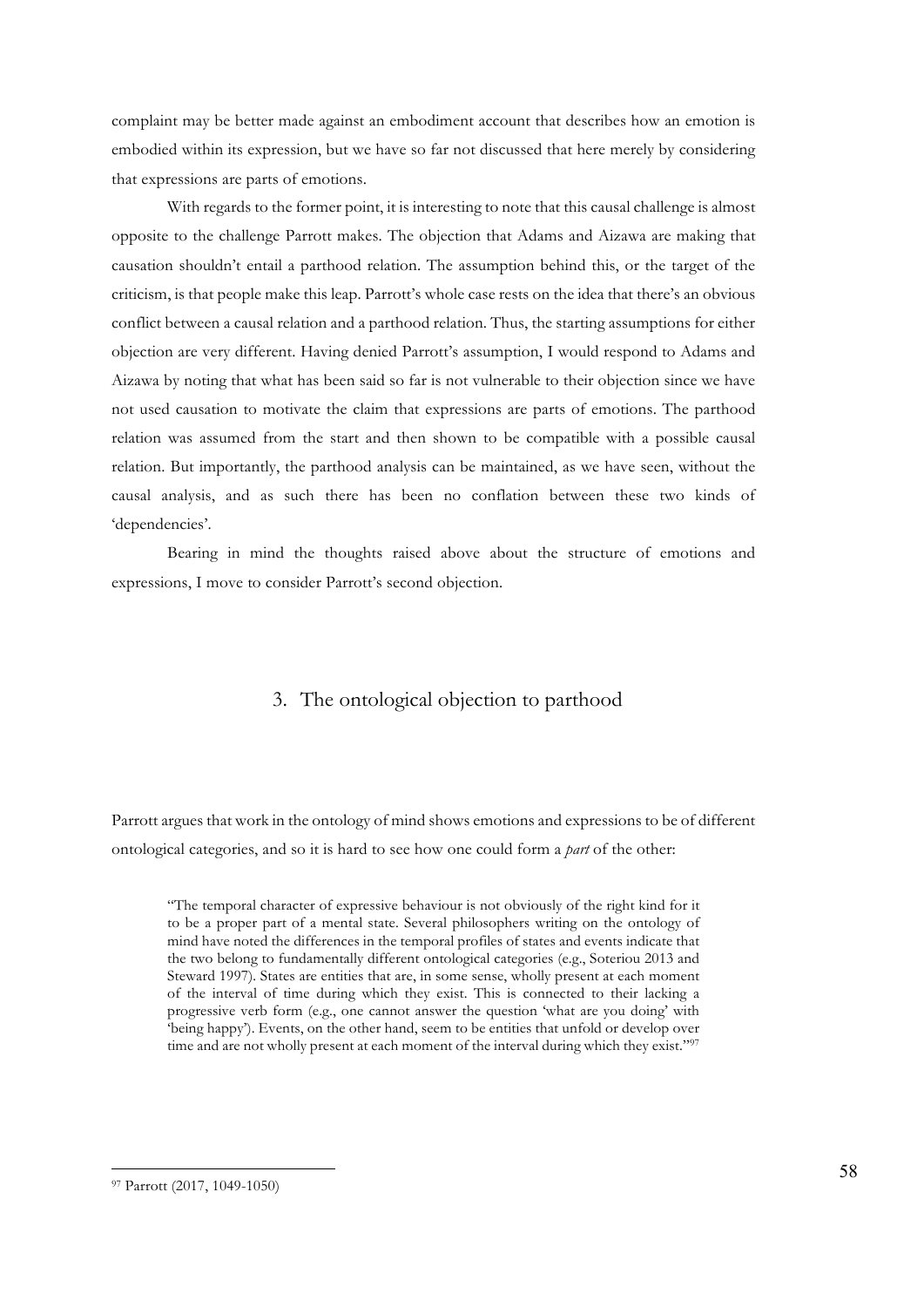He cites Soteriou, who claims that mental states *obtain* over intervals of time, whereas mental events or processes *unfold* over time. <sup>98</sup> This means that if a mental state occurs between t1 and t2, then it will remain wholly present unchanged during this duration. Whereas, should a mental event occur between t1 and t2, it will be in development and thus changing. Soteriou says that this goes to show that even if a mental event and a mental state 'occupy' the same interval of time, their temporal character will differ.

Firstly, although Soteriou points out the different temporal characters of states and events, it is unclear exactly what Parrott takes from this in order to make the move that says that something of one temporal character cannot be a part of something of another temporal character. In fact, Soteriou goes on to describe a theory in which mental states and mental events are 'intimately' related: *"the event/process and state in question have a certain kind of interdependent status". <sup>99</sup>* This relation arises due to our sensory experience involving mental events which cause a subject to have properties they would not otherwise have. As such, the subject is in a mental state that wouldn't otherwise be occurring. In turn, the state of the subject then goes to determine the nature of the event that grounds the existence of that state. Leaving aside the features of this account, it goes to show that stating the temporal character differences of states and events does not determine that they do not relate to one another.

Secondly, Soteriou's claims are about *mental* states and *mental* events. Whilst we might be talking about something at least partly mental when we discuss emotions, we are talking about something behavioural or physical when we discuss expressions. It is not clear that the analogous problem regarding the temporal profiles of states and events can be made when discussing nonmental or part-mental events and states.

Even if we can locate the problem with saying events and states are part-whole related due to their temporal characters, we need not be committed to analysing expressions as events, nor emotions as states. If states are characterised by Soteriou as being unchanging in each instance of their existence, then it is not clear that contemporary accounts of emotions would class them as states defined in this way. As we've seen to be in line with my favoured componential account of emotions, Scherer's view takes emotions to be an *episode of interrelated changes* in the body that respond to a triggering event.100

The five main components making up this process view of emotions are a mixture of cognitive, neurophysiological, motivational, expressive, and subjective elements. The elicitation of changes within each of these in response to a specific event constitutes an emotional episode. So for Scherer, the very nature of emotions consists in their changing over time. He claims *"while we are in the habit of talking about "emotional states" these are rarely steady states. Rather, emotion processes are* 

<sup>98</sup> Soteriou (2013, 27)

<sup>99</sup> Ibid (50)

<sup>100</sup> Scherer (2005, 697)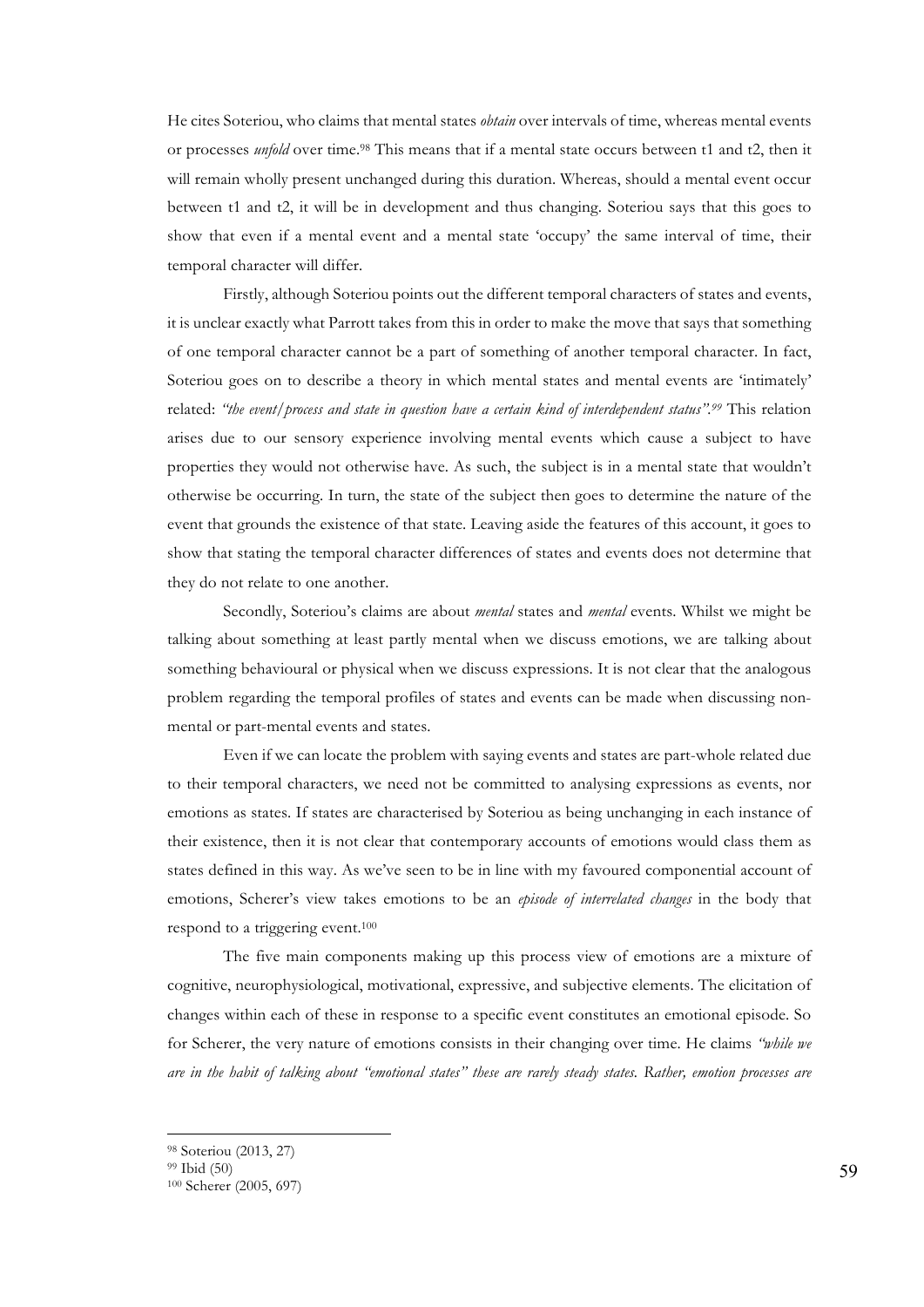*undergoing constant modification". <sup>101</sup>* Goldie echoes this perspective on our talk of emotional states, claiming that just because we call something a state does not imply that it is *actually* unchanging.102

In addition to emotions not necessarily conforming to Soteriou's notion of 'states', we may question whether expressions need always be thought of as events that unfold and change over time. As we saw in the previous section, what is pertinent to something's being an expression is that it expresses the emotion. This does not delineate what sort of thing stands in as an expression in instances of emotions being expressed. Often it seems that these things will be akin to events that unfold over time. For example, if Sammy is expressing his sadness by crying, the falling tears seem to have an event-like structure. But it isn't clear that Greenian static facial shapes, when these are expressions, have the same structure. Sammy's frown may be more akin to an unchanging state, rather than something that develops over the course of the interval through which it exists. A frown is just something that we snap into on different occasions, and seems to be wholly present on each of these occasions, just as Parrott and Soteriou claim states to be.

Finally, although Parrott's worry in terms of temporal differences between emotions and expressions may be questioned, it seems there may be a more obvious way to present an ontological worry. A worry that builds on the differences between the temporal profiles of different *aspects* of the mind may not be the most direct way to proceed to criticise the part-whole analysis, since expressions and emotions are not even two aspects of the same sort of thing. Rather, expressions are physical things whereas emotions are less clearly so. The worry may therefore be: how can something physical be a part of something that is non-physical? The more pressing worry is not temporal, but spatial. How can something that takes up space be part of something that does not?

I do not have room to answer this question here, but I do not think that the answer is straightforwardly that it cannot. We often talk about physical things being parts of the non-physical, for example I may say that my lamp is a part of the ambience of my room. Here, I talk of something non-physical being composed or made up of partly something physical.

Moreover, this objection mischaracterises what is going on. Given what we've seen about the nature of emotions, it does not follow that we have something physical (the expression) being a part of something non-physical. Rather, we have something physical being a part of something that is made up of both physical and non-physical parts – the emotion is partly physical in its expression or neurological response, but partly mental, for example the other mental states it may involve. So it is no great mystery how something partly physical and non-physical can be partly physical. If the objection were still to be made, it would have to be characterised as saying something like a whole cannot be both physical and non-physical. But again, I do not see why this would be maintained, and merely pointing to the trend in psychology of componential views of emotion processes provides a counterexample here.

<sup>101</sup> Ibid (702)

<sup>102</sup> Goldie (2000, 13)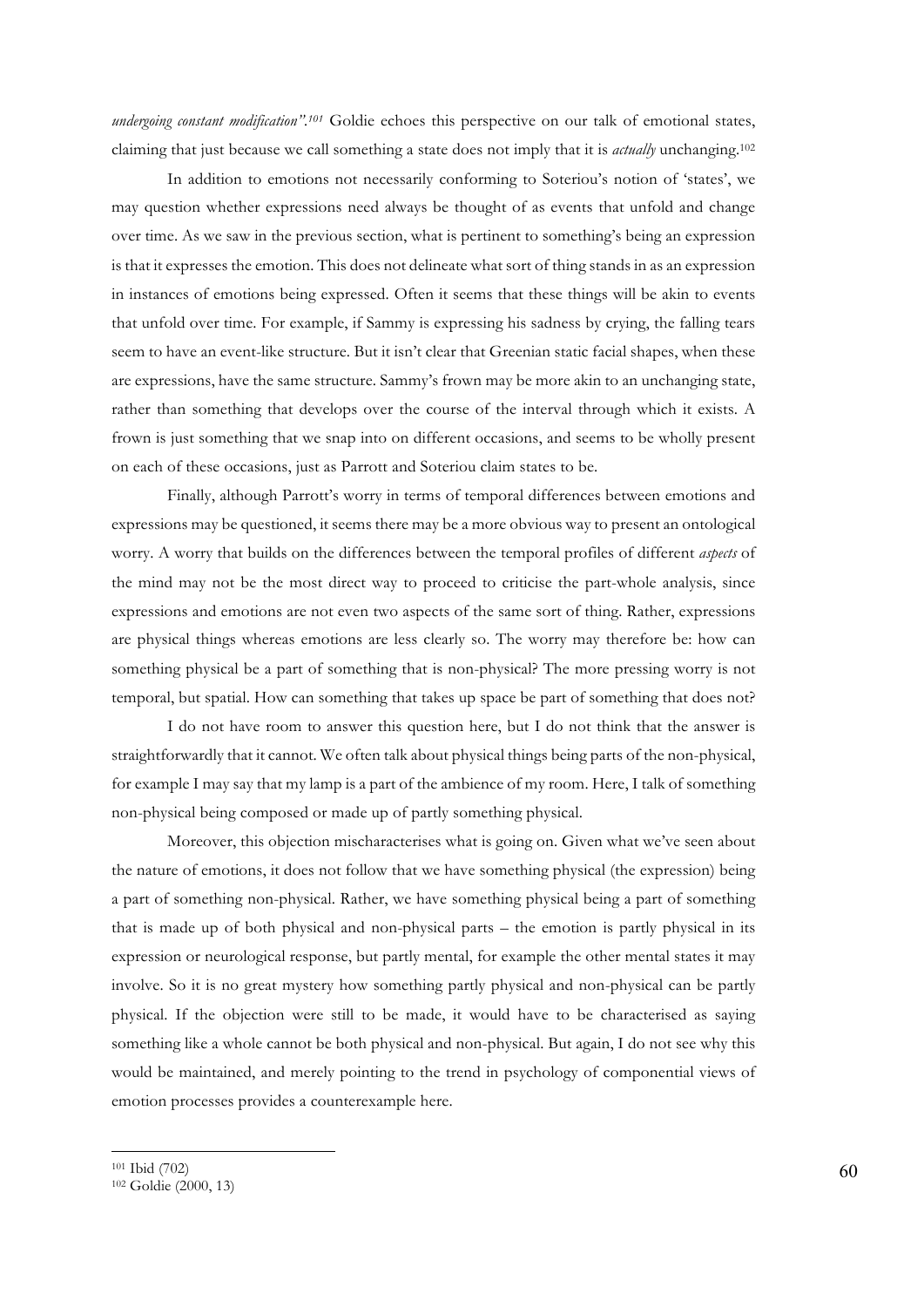## 4. The objection from perceptual *knowledge*

Parrott makes a final and more forceful objection to the account of perceiving emotions by perceiving expressions that are part-whole related to emotions. The target of the objection is slightly different. The previous objections we have looked at target the plausibility of the very idea that expressions could be proper parts of emotions. This criticism asks, instead, what could a partwhole analysis really tell us with regards to *knowledge* of emotions. The objection is as follows:

"Finally, my biggest concern with Krueger and Overgaard's appeal to parthood is that it does not even guarantee that we have perceptual knowledge of others' minds. For one thing, one's having perceptual acquaintance with a part of something does not mean that one perceives the whole thing (cf. McNeill 2012). Martin 2010a offers an example wherein one looks through a slit and sees a flash of turquoise that is part of a scarf. As Martin rightly concludes, one does not thereby see the scarf. In response to this sort of concern, Overgaard has recently argued that, although it is true that seeing a part of an object does not generally entail that one sees the object, it is plausible that one 'counts as seeing' the whole in cases where one is perceptually acquainted with a sufficiently significant part (2014, p.139; cf. Neta 2007). I do not know what would settle whether or not expressive behaviours were sufficiently significant for seeing an entire mental state. But regardless, **the broader concern is that seeing an object is an extensional relation. From the fact that a perceiver is perceptually acquainted with a certain object, nothing follows about which facts involving that object the perceiver sees.** To use Dretske's example, 'the cat can smell, and thus be aware of, burning toast as well as the cook, but only the cook will be aware that the toast is burning' (1993, p.266). So even if we suppose that the embodied perception approach is right, this would only show that we are perceptually acquainted with some mental states, not that we have perceptual knowledge of others' minds. It would seem that the embodied perception theorist would need to say more, at least if they intend their proposal to be an account of our knowledge of others' minds."103 *(emphasis added)* 

Two concerns can be distinguished here in what Parrott says. To understand the difference, we should distinguish between perceiving in the basic perceptual sense, and perceiving in the epistemic perceptual sense. The basic perceptual sense is just to do with seeing an object; what we literally clap eyes on. The epistemic perceptual sense is to do with coming to *know* something on the basis of what we see. We can perceive something in the purely perceptual sense without perceiving it in the epistemic sense – without knowing anything about what it is that we see.

McNeill makes a distinction along these lines in terms of transparent vs. opaque seeing.<sup>104</sup> Transparent seeing is just about being able to visually distinguish something. This sort of seeing is

<sup>103</sup> Parrott (2017, 1050-1051)

<sup>104</sup> McNeill (2012, 578)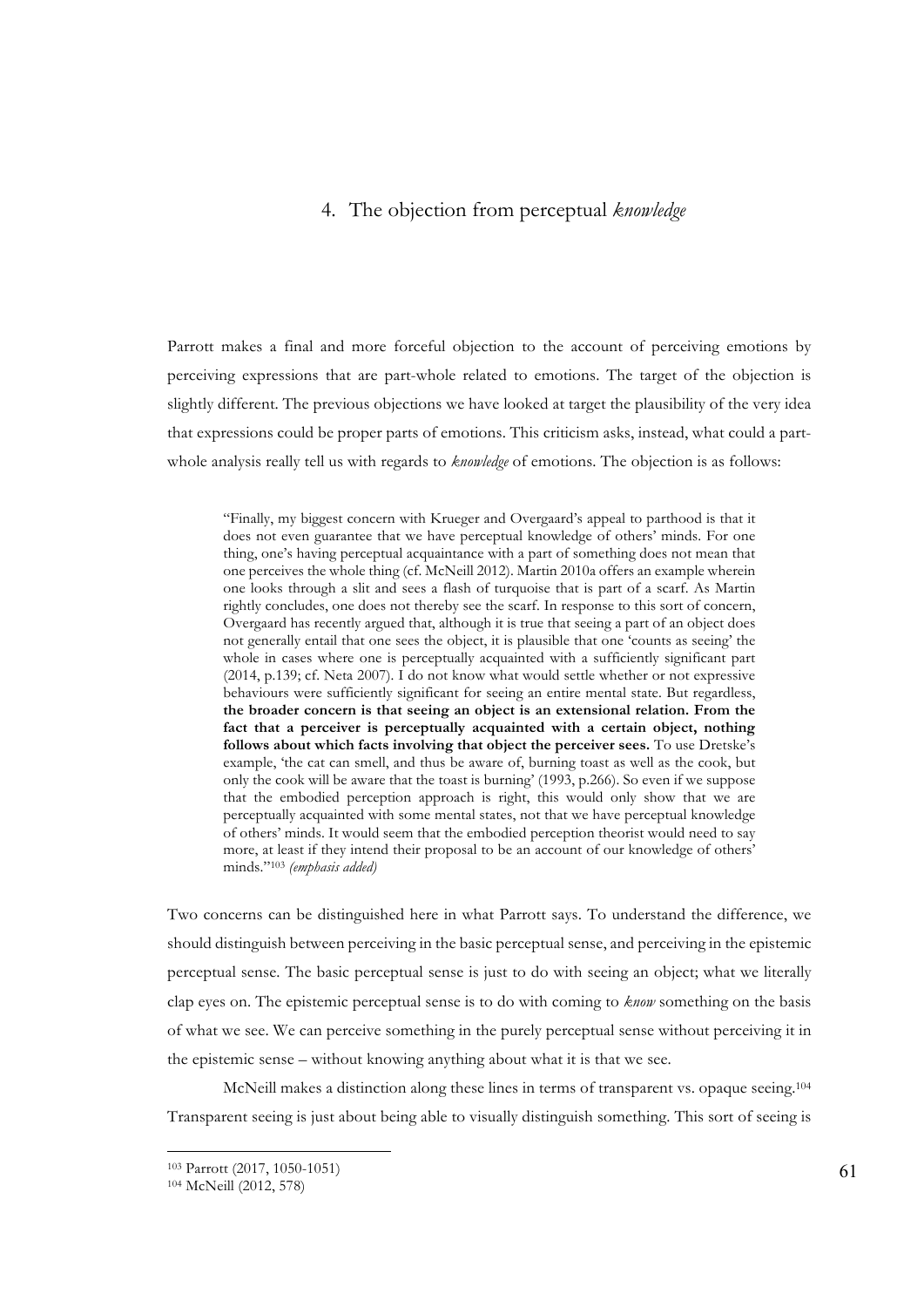non-epistemic, since to transparently see something does not entail one knows about that thing. With this type of seeing, we can substitute equivalent terms for what's been seen whilst still maintaining the truth of the sentence. McNeill's example is the following:

"If you see the iceberg and it is currently the largest object afloat in the North Atlantic, you see the largest object afloat in the North Atlantic."105

Smith seems to be discussing this same kind of seeing when he talks about seeing being extensional. He gives the following similar example:

"Claims about what a subject sees, whether they concern objects or property instances, are extensional. If Ivy sees Sylvia, and Sylvia is the youngest person in the room, then Ivy sees the youngest person in the room. It does not follow that she sees her *as*, or otherwise takes her to be, the youngest person in the room."106

This kind of seeing is contrasted by McNeill with 'opaque' seeing, where terms *cannot* be substituted whilst preserving the truth of the sentence. This is because this epistemic kind of seeing tells us something about what the subject sees something *as* or *to be.* It entails more than just visually distinguishing something, but rather *identifying* that thing or some feature of that thing.

The first worry presented by Parrott in the above quotation is to do with transparent seeing. Even with non-epistemic transparent seeing, it does not follow that if we see some proper part of an object, we see that object itself. As McNeill points out, the following three things are jointly possible: 1) you see some trees, 2) the trees are part of the wood, 3) you don't see the wood.107 Transparent seeing means that seeing is, as Smith puts it, extensional – but only when one can substitute equivalent terms for what's been seen whilst maintaining truth. This is not the case for proper parts and their wholes, since wholes cannot be equivalent to their proper parts. As such, if we say we see some proper part of something, x, we cannot replace x with its whole, y, and maintain truth, since x and y are not equivalent terms. So, even in this more restricted nonepistemic sense of seeing, we have a problem in saying that in seeing a part we thereby see its whole.108

But Parrott's worry moves on to a second, broader concern. This time, the worry is to do with an opaque kind of seeing – seeing in both the epistemic and perceptual sense. The point is that even if one can see the whole by seeing the part, in the sense of transparent seeing, this tells us nothing about whether they have *knowledge* of the whole. So, even if it is the case that you see

<sup>105</sup> Ibid

<sup>106</sup> Smith (2015, 279)

<sup>107</sup> McNeill (2012, 583)

<sup>108</sup> McNeill himself notes, however, that just because seeing a part does not *entail* seeing its whole, this does not mean it may not sometimes be sufficient. The point here is that the extensionality of seeing does not give us any guarantee that we see the whole by seeing the part, but it does not rule it out. This leaves open whether seeing parts of emotions leads to seeing those emotions.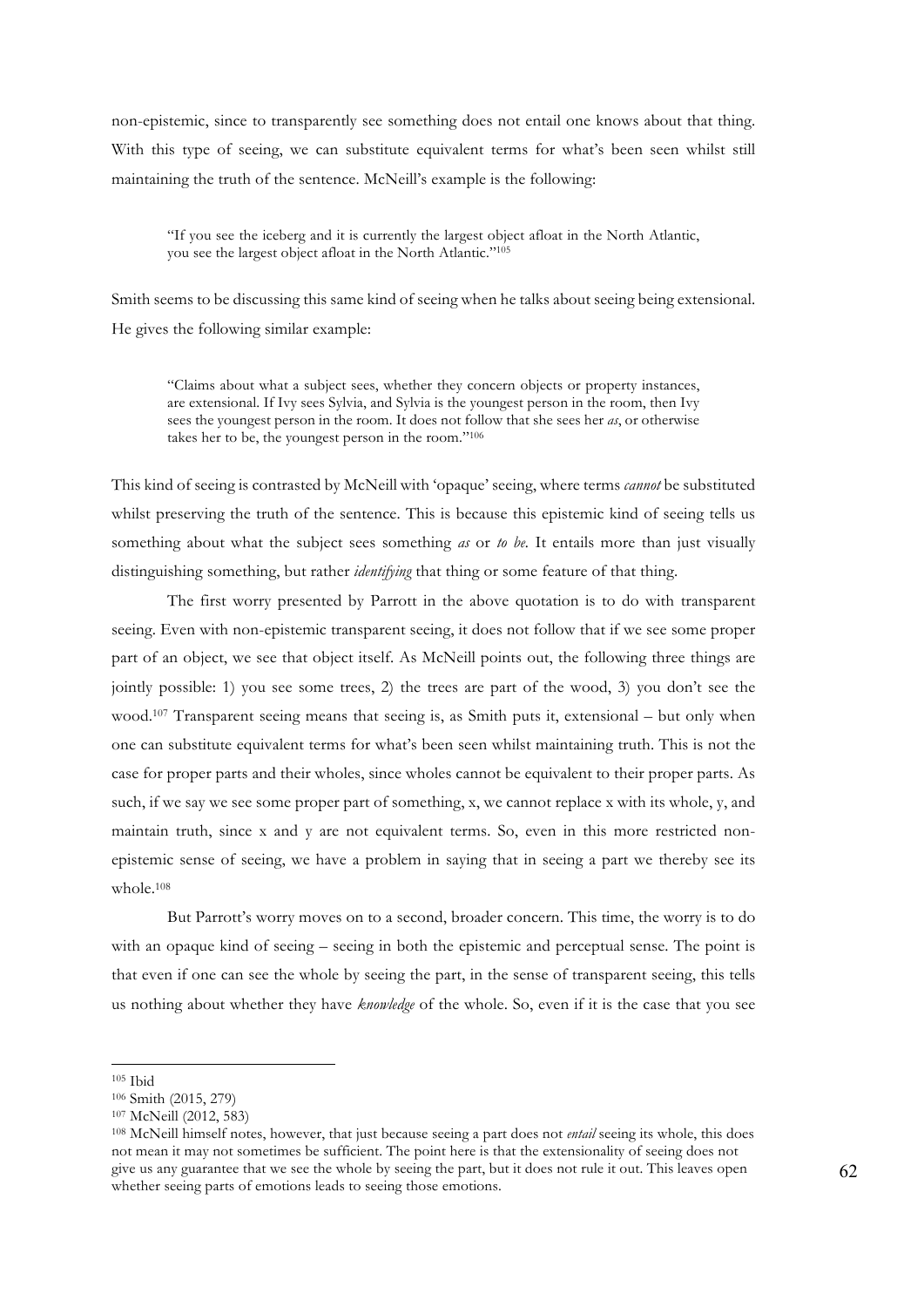the wood by seeing the trees in the transparent sense, this doesn't mean you know you're in the woods. In other words, even if by transparently seeing the trees you transparently see the wood, you certainly do not thereby opaquely see the wood.

This is a forceful objection to a parthood proposal that says that in seeing a part of something, we gain knowledge of the whole. However, it is only an objection to a perceptual account of knowledge of others' emotions *if* parthood is being proposed as a complete or sufficient answer to the epistemic question. Remember that my account that we can know about others' emotions by perceiving expressions was defended by pointing to two conditions that needed to be met. The first was to do with establishing the epistemic claim to *know* about the emotions, and it was that a guarantee is required between expressions and emotions. The parthood proposal, however, was being used in order to meet the second condition which was to secure that the knowledge we gain is properly perceptual. It was the condition that what we perceive must be intrinsic to the emotion. Therefore, although Parrott may be right that parthood alone cannot explain how we have knowledge of the whole by perceiving the part, the appeal to parthood here is still relevant to securing our perceptual knowledge of other's emotions. The aim here was not to give a total account of all the conditions of propositional knowledge. Rather, it was to explain how one particular condition of propositional knowledge that, say, Sammy is sad, can be met by appealing to parthood.

We have seen the proposal that expressions are proper parts of emotions to be a more robust proposal than it at first seemed. The initial puzzle concerning how parts could guarantee the presence of their wholes was solved by introducing Husserl's notion of parts as 'moments'. The idea that these expressions are moments of emotions was shown to be both metaphysically and ontologically possible. And importantly, the main objection to a parthood proposal was shown to be misplaced with regards to how parthood is being used in this account.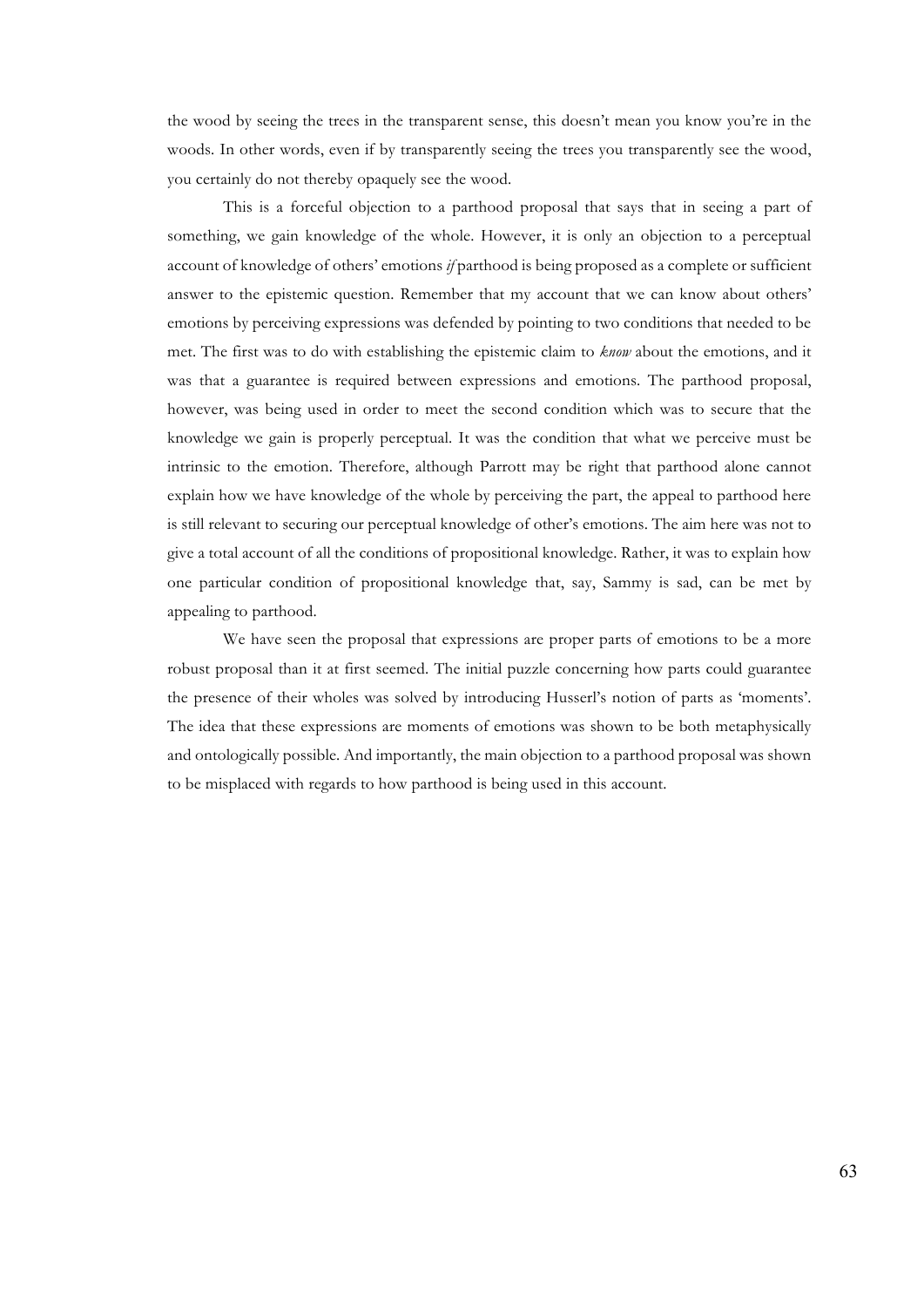## Concluding remarks and future considerations

It is a natural thought that in some cases we have genuinely perceptual knowledge of other minds. I walk into a room and I can just see that my friend Sammy, who is crying, is sad. In this thesis I have aimed to vindicate this thought to the extent that two significant obstacles to its possibility have been overcome. One obstacle was to do with whether we gain genuinely *perceptual* knowledge, and the second obstacle was to do with whether what we gain can really have the status of perceptual *knowledge.* 

To meet the first obstacle, the condition that we perceive intrinsic parts of expressed emotions was generated. This is met by conceiving of expressions as proper parts of emotions, as opposed to mere external effects of emotions. This coheres with the conception of emotions established in the first chapter that understands emotions to have component parts, often including visible expressions.

To meet the second obstacle, we generated a condition that the expression we see needs to guarantee the presence of emotion. Drawing on the phenomenological tradition, an attractive way of understanding parts as non-independent *moments* allows us to meet this central condition for knowledge.

I discussed in the first chapter how the scope of this project was limited to both *visual* perception, and the perception of *emotions.* The account is not supposed to be taken as a one size fits all answer to the problem of other minds. However, it may be interesting to think in the future about how the account may or may not apply to other sense modalities, or other mental states.

For example, one possible extension of the account could be in the perception of mental states other than just emotions. To develop this, we would need to think of mental states that shared with emotions this aspect of having both visible and non-visible parts. Perhaps intentions to act are a possible example of another mental state that bridges the inner/outer divide – involving both the intention to, say, raise one's arm and the raising of the arm.

Additionally, could this account also tell us about how, if ever, we have direct audioperceptual knowledge of other's emotions through our hearing? Say I hear Sammy shouting in the next room and come to know he is angry. It seems plausible to say that his shouting is an expression of his anger in the sense of expression I have discussed, as such, we could satisfy the guarantee condition by saying we hear this shouting. Likewise, we could think of his shouting as a proper part of his anger – thus satisfying the condition that we audibly perceive an intrinsic feature of the emotion.

However, the difficulty here would be generating the intrinsicness condition since Shoemaker's condition that to have perceptual knowledge of something we need to perceive some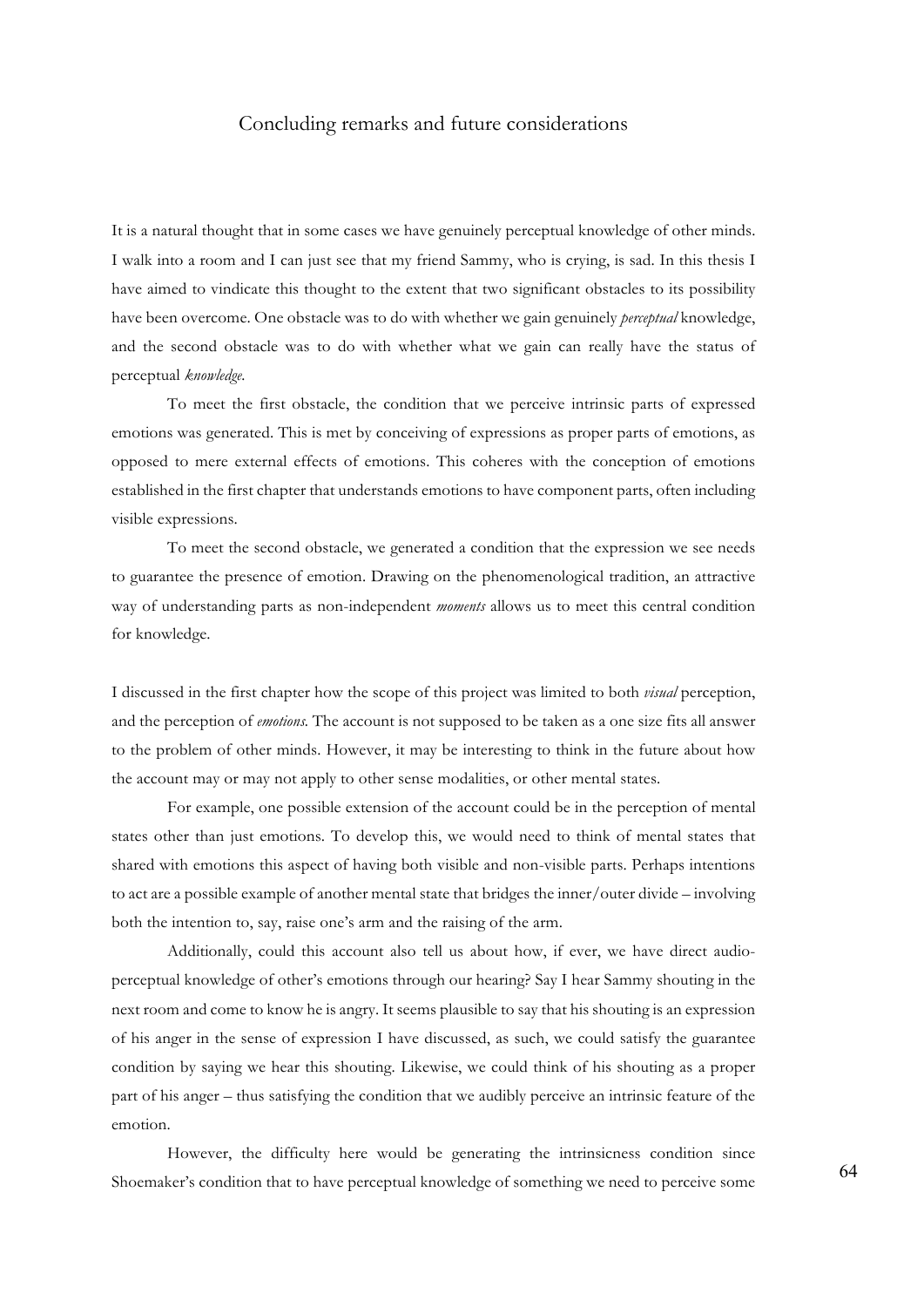intrinsic feature of that thing itself is made in terms of visual perception. But it does not seem implausible that the same considerations would apply. Say there is a thunderstorm, and two possibilities. The first option is that I hear the thunder itself – a proper part of the storm. The second option is that I am inside my room and hear the creek of my window that only ever occurs in a thunderstorm. Hearing both the thunder and the creek could give me knowledge that there is a thunderstorm, but it does seem intuitive to say that only in the former case have I directly *heard*  the storm itself.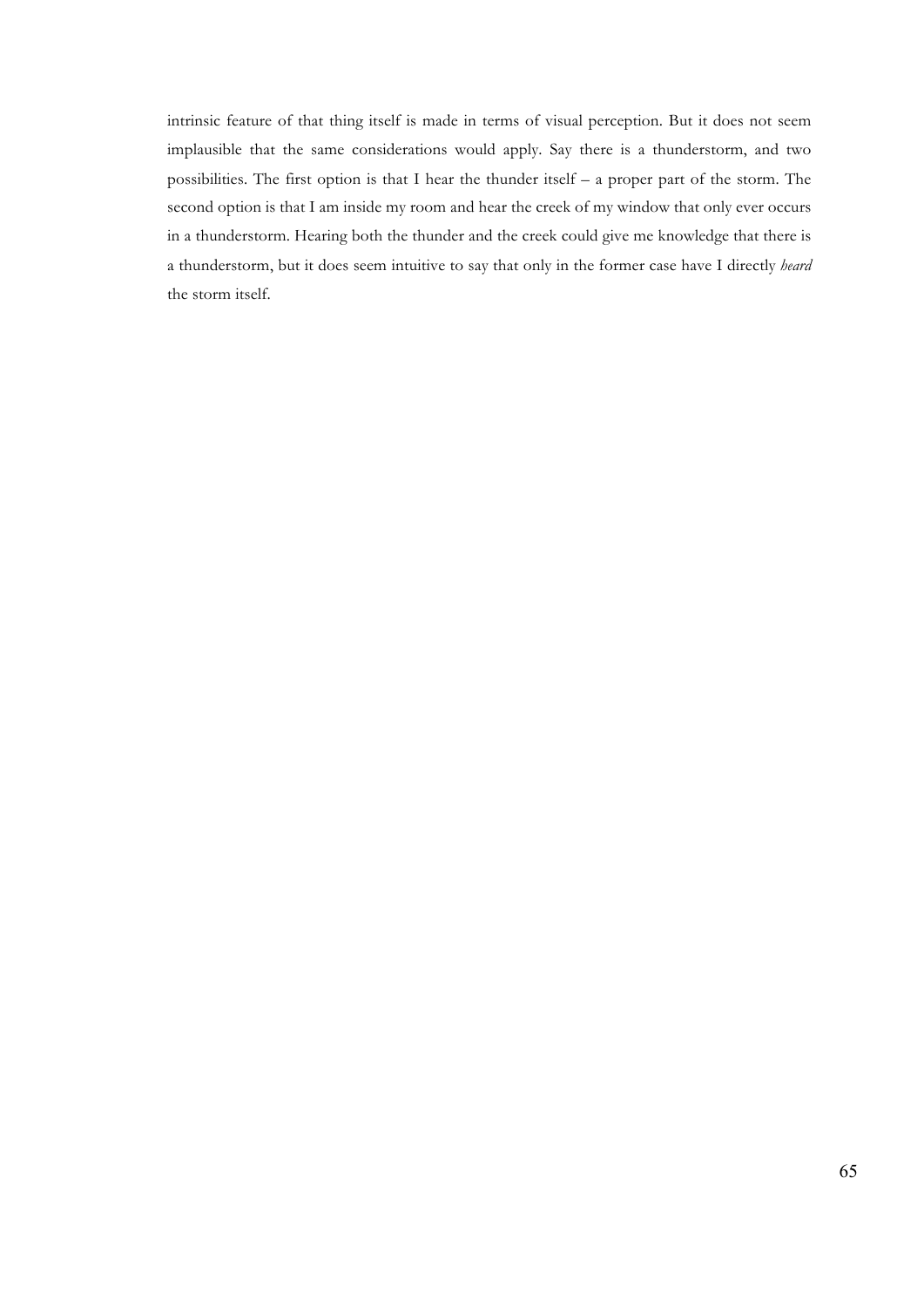## References

- Adams, F., & Aizawa, K. 2008. *The Bounds of Cognition*. Blackwell.
- Austin, J. L. 1979. *Philosophical Papers*. Oxford University Press.
- Ayer, A. J. 1956. *The Problem of Knowledge.* Harmondsworth.
- Byrne, A., & Logue, H. 2008. "Either/or." In *Disjunctivism: Perception, Action, Knowledge*, edited by A.

Haddock & F. Macpherson. Oxford University Press.

Cassam, Q. 2007. *The Possibility of Knowledge.* Oxford University Press.

Damasio, A. R. 1994. *Descartes' Error: Emotion, Reason, and the Human Brain*. New York: G.P. Putnam.

Dretske, F. I. 1969. *Seeing and Knowing.* Routledge & Kegan Paul.

Dretske, F. I. 1973. "Perception and other minds." *Noûs* 7 (1): 34 – 44.

Ekman, P. 1993. "Facial expression and emotion." *American Psychologist* 48 (4): 384 – 392.

Fine, K. 2012. "Guide to Ground." In *Metaphysical Grounding*, edited by F. Correia & B. Schnieder.

Cambridge University Press.

Fine, K. 2015. "Unified Foundations for Essence and Ground." *Journal of the American Philosophical Association* 1 (2): 296 – 311.

French, C. 2013. "Perceptual experience and seeing that p." *Synthese* 190 (10): 1735 – 1751.

Frijda, N. H., & Tcherkassof, A. 1997. "Facial expressions as modes of action readiness." In *The Psychology of Facial Expression*, edited by J. A. Russell & J. M. Fernández-Dols. Cambridge University Press.

Green, M. 2007. *Self-Expression.* Oxford University Press.

Green, M. 2010. "Perceiving Emotions." *Proceedings of the Aristotelean Society, Supplementary Volumes*   $84$  (1):  $45 - 61$ .

Green, M. 2016. "Expressing, Showing, and Representing." In *The Expression of Emotion*, edited by C. Abell & J. Smith. Cambridge University Press.

Goldie, P. 2000. *The Emotions: A Philosophical Exploration.* Oxford: Oxford University Press.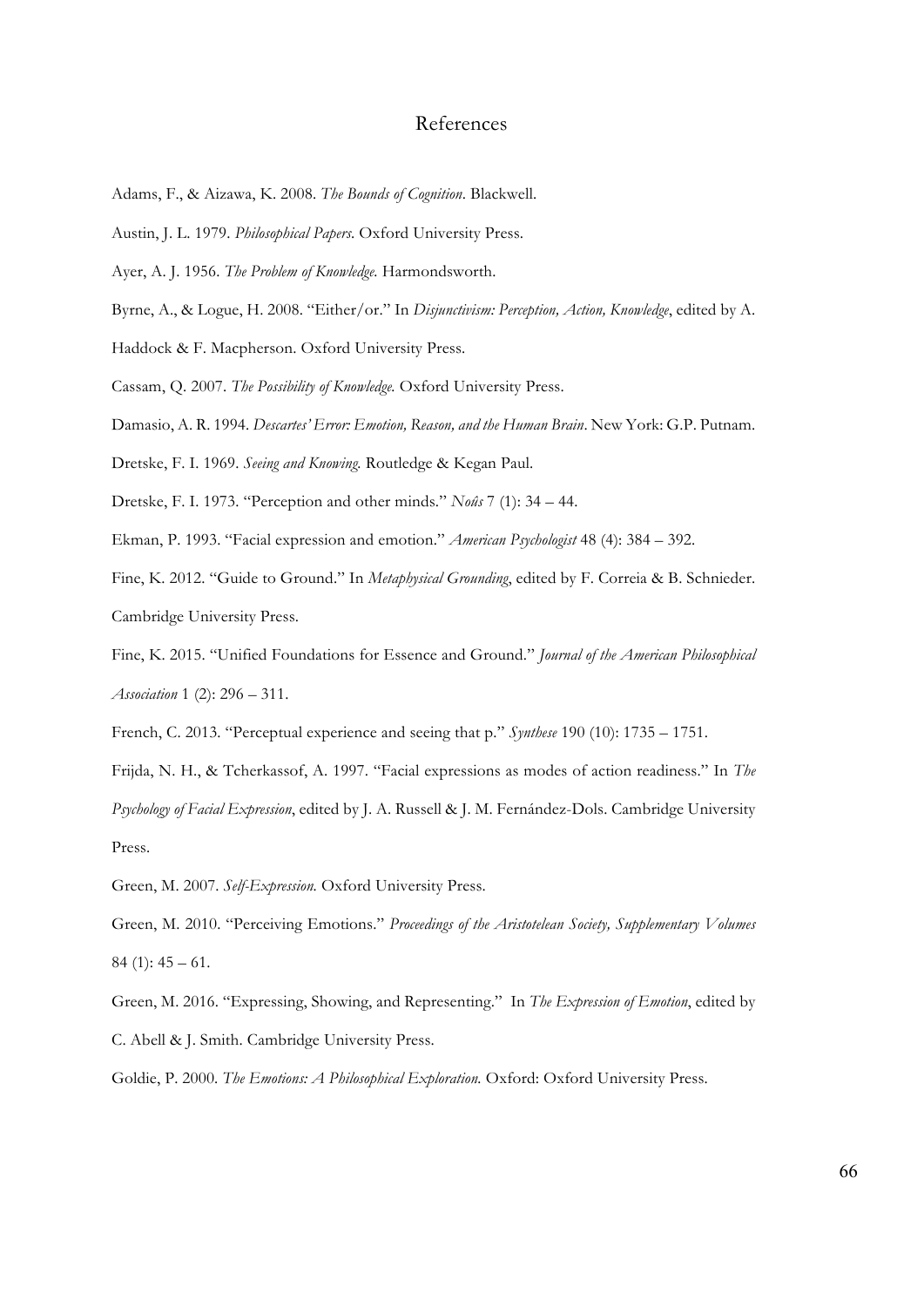Gomes, A. Forthcoming a. "Perception, Evidence, and our Expressive Knowledge of Others' Minds." In *volume on the problem of other minds*, edited by M. Parrott & A. Avramides. Oxford University Press.

Gomes, A. Forthcoming b. "Skepticism about Other Minds." In *Skepticism: From Antiquity to the Present*, edited by D. Machuca & B. Reed. Bloomsbury Academic.

Husserl, E. 1970. *Logical Investigations*, translated by J. N. Findlay. London: Routledge and K. Pual Husserl, E. 2006. *The Basic Problems of Phenomenology,* translated by I. Farin & J. G. Hart. Springer. James, W. 1884. "What is an Emotion?" *Mind* 9 (34): 188 – 205.

Krueger, J. 2012. "Seeing mind in action." *Phenomenology and the Cognitive Sciences* 11(2): 149 – 173.

Krueger, J., & Overgaard, S. 2012. "Seeing subjectivity: defending a perceptual account of other minds." *ProtoSociology* (47): 239 – 262.

Langton, R., & Lewis, D. 1998. "Defining 'intrinsic'." *Philosophy and Phenomenological Research* 58 (2):  $333 - 345$ .

Merleau-Ponty, M. 2002. *Phenomenology of Perception,* translated by C. Smith. Routledge.

Malcolm, N. 1962. "Knowledge and Other Minds." In *The Philosophy of Mind*, edited by V. C. Chappell. Englewood Cliffs: Prentice-Hall.

Marshall, D., & Weatherson, B. 2013. "Intrinsic vs. extrinsic properties." *Stanford Encyclopedia of Philosophy*.

Martin, M. G. F. 1993. "Sense Modalities and Spatial Properties." In *Spatial Representation*, edited by B. Brewer, N. Eilan & R. McCarthy. Cambridge, Massachusetts: Harvard University Press.

McDowell, J. 1982. "Criteria, defeasibility, and knowledge." *Proceedings of the British Academy* 68: 455 – 479.

McKitrick, J. 2003. "A case for extrinsic dispositions." *Australasian Journal of Philosophy* 81 (2): 155 – 174.

McNeill, W. E. S. 2010. "On seeing that someone is angry." *European Journal of Philosophy* 20 (4):  $575 - 597.$ 

McNeill, W. E. S. 2012. "Embodiment and the Perceptual Hypothesis." *Philosophical Quarterly* 62  $(247): 569 - 591.$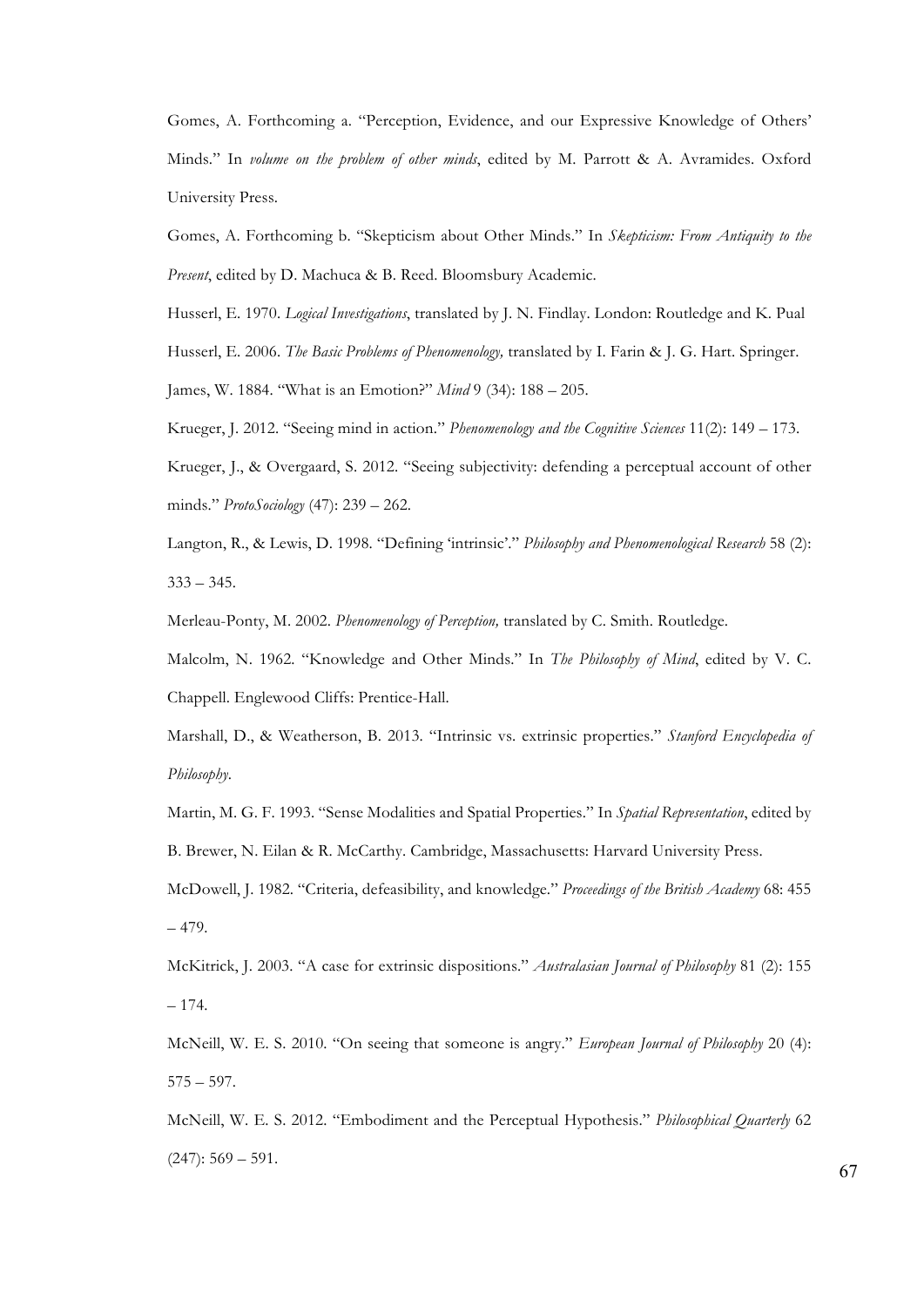Nagel, T. 1986. *The View from Nowhere.* Oxford: Oxford University Press.

Nash, R. A. 1989. "Cognitive Theories of Emotion." *Noûs* 23 (4): 481 – 504.

Pargetter, R. 1984. "The Scientific Inference to Other Minds." *Australasian Journal of Philosophy* 62  $(2): 158 - 163.$ 

Parrott, M. 2017. "The Look of Another Mind." *Mind* 126 (504): 1023 – 1061.

Pickard, H. 2003. "Emotions and the problem of other minds." In *Royal Institute of Philosophy Supplement*, edited by A. Hatimoysis. Cambridge University Press.

Prinz, J. 2004. "Embodied Emotions." In *Thinking About Feeling: Contemporary Philosophers on Emotions*, edited by R. C. Solomon. Oxford University Press.

Roelofs, L. 2018. "Seeing the Invisible: How to Perceive, Imagine, and Infer the Minds of Others." *Erkenntnis* 83 (2): 205 – 229.

Russell, J. A., & Fernández-Dols, J. M. 1997. "What does a facial expression mean?" In *The Psychology of Facial Expression*, edited by J. A. Russell & J. M. Fernández-Dols. Cambridge University Press.

Russell, J. A. 2016. "A Sceptical Look at Faces as Emotion Signals." In *The Expression of Emotion*, edited by C. Abell & J. Smith. Cambridge University Press.

Schaffer, J. 2010. "Monism: The Priority of the Whole." *Philosophical Review* 119 (1): 31 – 76.

Scherer, K. R. 2005. "What are emotions? And how can they be measured?" *Social Sciences Information* 44 (4): 695 – 729.

Shoemaker, S. 1994. "Self-Knowledge and "Inner Sense"." *Philosophy and Phenomenological Research*  LIV  $(2)$ : 249 – 269.

Sias, J., & Bar-On, D. 2016. "Emotions and Their Expressions." In *The Expression of Emotion*, edited by C. Abell & J. Smith. Cambridge University Press.

Smith, B., & Mulligan, K. 1982. "Pieces of a Theory." In *Parts and Moments: Studies in Logic and Formal Ontology*, edited by B. Smith & K. Mulligan. Munich: Philosophia Verlag.

Smith, C. A., & Scott, H. S. 1997. "A Componential Approach to the meaning of facial expressions." In *The Psychology of Facial Expression*, edited by J. A. Russell & J. M. Fernández-Dols. Cambridge University Press.